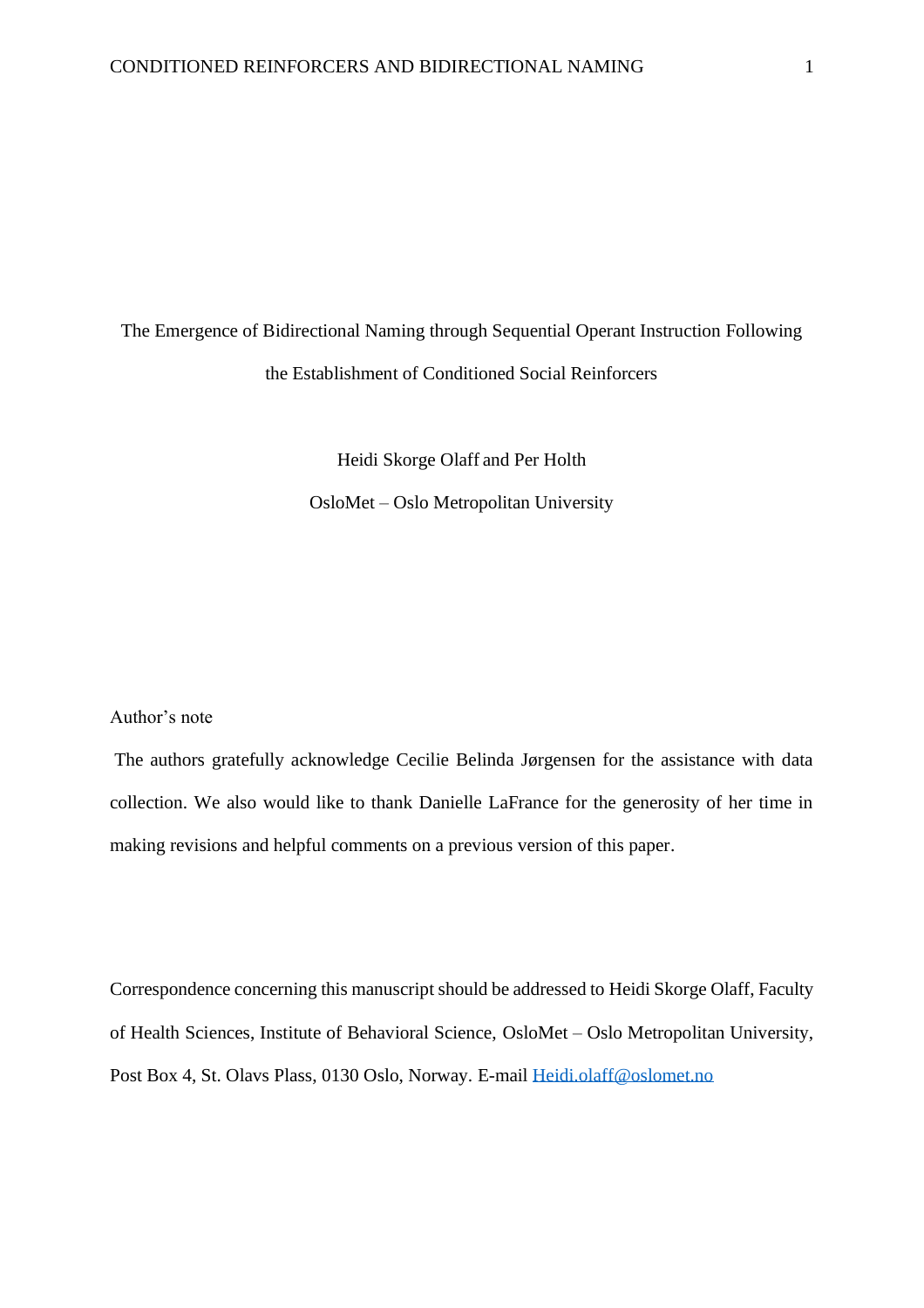#### Abstract

Bidirectional naming is the integration of speaker and listener responses, reinforced by social consequences. Unfortunately, these consequences often do not function as reinforcers for behavior in children with autism. Accordingly, the repertoire of bidirectional naming is also often limited in these children. Previous research has suggested that so-called Multiple Exemplar Instruction, a rotation between different speaker and listener operants, may be necessary to establish bidirectional naming. The present experiment aimed to investigate whether Sequential Operant Instruction might also work as a successful intervention to improve BiN skills after the establishment of standard social reinforcers. Standard social reinforcers were identified and established through an Operant Discrimination Training procedure in four participating children with an autism-spectrum diagnosis. In the present experiment, all participants showed increased bidirectional naming after Sequential Operant Instruction with conditioned social reinforcers contingent on relevant operants. Two of four participants acquired bidirectional naming skills. Moreover, the remaining two participants scored within the mastery criterion on listener responses and one of them also met the criterion on the tact probes. Essential characteristics of an intervention, as well as the role of the echoic in the emission of bidirectional naming are discussed.

*Keywords:* Bidirectional naming, conditioned reinforcement, autism, Operant Discrimination Training procedure, Multiple Exemplar Instruction, Sequential Operant Instruction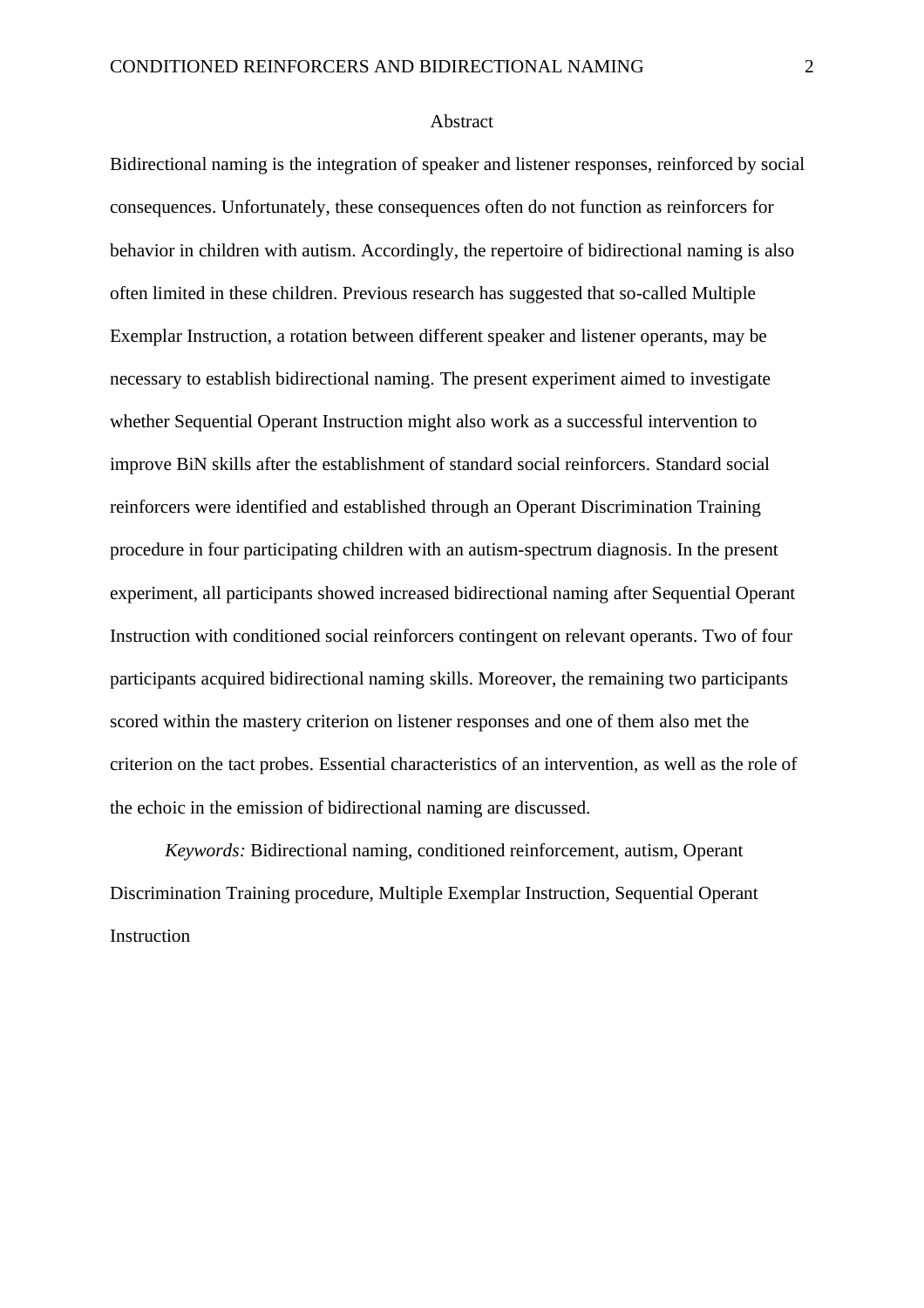### The Emergence of Bidirectional Naming through Sequential Operant Instruction Following

the Establishment of Conditioned Social Reinforcers

*Naming* is a technical term for a pattern of interacting responses that a listener may engage in when first encountering the common name of an object. These responses include a cycle of orienting responses, overt or covert echoics to the verbal stimulus, and discriminated operants to the object itself in a period of engagement determined by ambient motivating operations. The concept of naming was first introduced by Horne and Lowe (1996) and at least three basic characteristics of naming have been emphasized. First, if taught to respond as a listener, such as by pointing to a cat when asked where the cat is, corresponding speaker responses, such as saying "cat" in the presence of a cat, will occur without additional training. Second, if taught a verbal response, the corresponding listener response will emerge. Third, from just observing a tact, the child can respond appropriately both as a speaker and as a listener (e.g., Greer & Longano, 2010; Horne & Lowe, 1996; LaFrance & Miguel, 2014; Longano & Greer, 2015). To distinguish the concept of naming from merely tacting an object or event, the term bidirectional naming (BiN) has been proposed (Miguel, 2016) and will be used here.

In typically developing children, a "language explosion" or a "vocabulary spurt" occurs around 18 months of age (e.g., Benedict, 1979; Woodward, Markman, & Fitzsimmons, 1994), the point at which BiN commonly emerges (Horne & Lowe, 1996). The acquisition of BiN appears to be the foundation for the fact that language skills in children expand exponentially from incidental observation. Unfortunately, children with autism often lack BiN skills (e.g., Greer & Longano, 2010; LaFrance & Miguel, 2014). Therefore, effective intervention is essential.

Horne and Lowe (1996) provided an account of how BiN can emerge from an environmental history. During much of an infant's waking hours, caregivers tact what the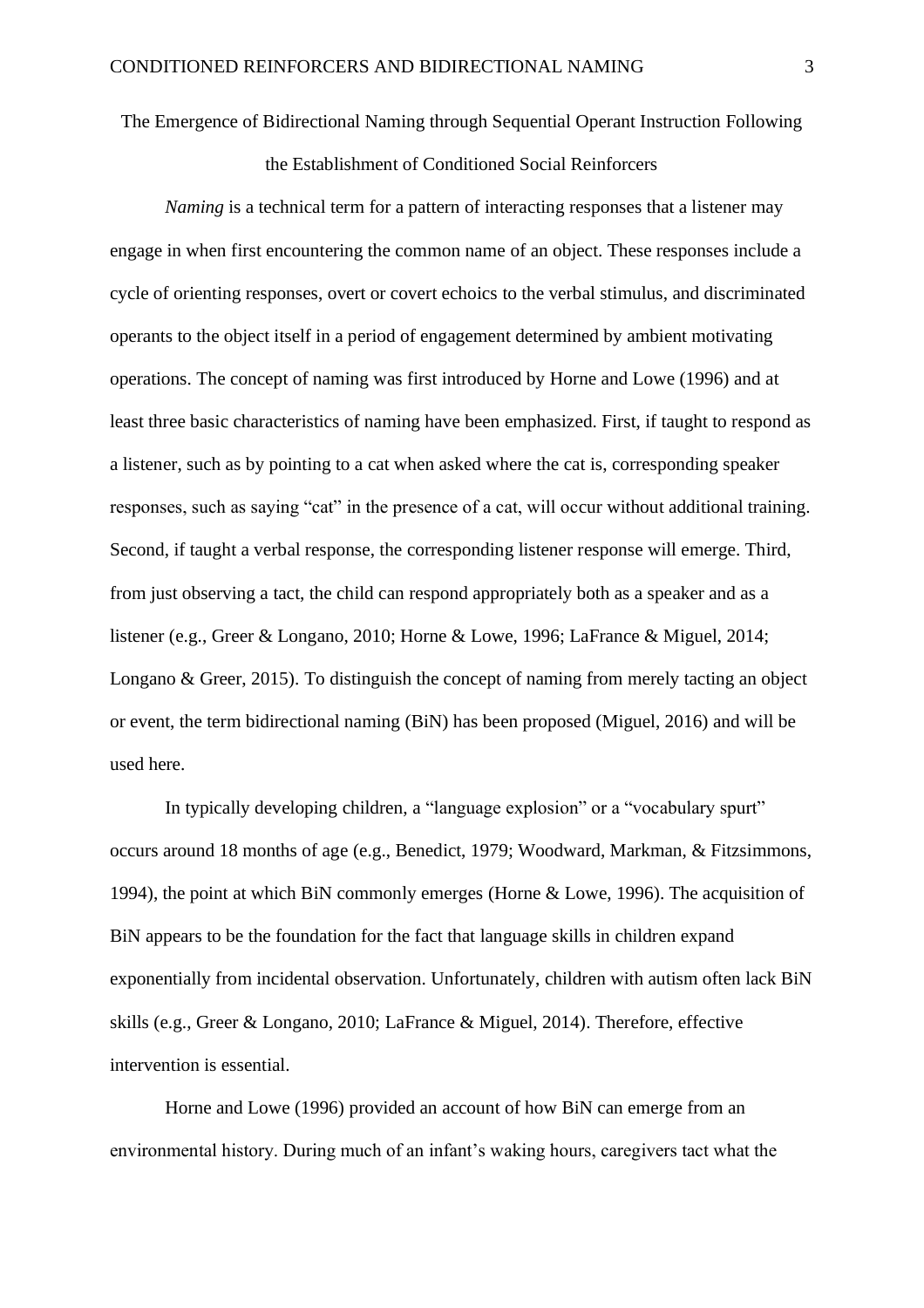infant is looking at, or direct the infant's attention to relevant objects when tacting them. The child orients by turning his/her head in accord with the parents' pointing or gaze direction. Such episodes exemplify a child responding to a joint attention bid (Whalen & Schreibman, 2003). Through multiple exemplars, the child learns to orient towards and to look specifically at objects or events which a caregiver is looking at or pointing to (Baldwin, 1991). After many repetitions, the caregiver's tacts alone may begin to occasion orienting towards the corresponding objects. Next, commonly, the child learns to echo the word vocalized by their caregivers (Horne & Lowe, 1996). According to Horne and Lowe (1996), the echoic is a critical component of BiN because it allows for listener relations to expand into speaker relations. When the parents point to, and tact dogs in the child's presence, the parents' behavior may initially evoke the child's vocal response "*dog*" as an echoic. However, when typically uttered in the presence of dogs, "*dog*" may become a tact, under the stimulus control of dogs. Finally, the relevant motivation to respond to the object in question is important. For example, it may be easier to learn the names of dinosaurs than those of chemical compounds.

Horne and Lowe's model describes a history of reinforcement of essential operants within BiN where each of them is considered as prerequisites (Byrne, Rehfeldt, & Aguirre, 2014; Greer, Pohl, Du, & Moschella, 2017; Horne & Lowe, 1996; Miguel, 2016). Three elementary operants are identified: listener responses, echoics, and tacts (Byrne et al., 2014; Catania, 2013; Greer & Longano, 2010; Greer & Ross, 2008; Horne & Lowe, 1996; Miguel, 2016, 2018).

Greer and colleagues (cf. Greer et al., 2017) have identified at least three types of procedures that have been demonstrated to establish BiN in children who have not shown such skills prior to the intervention: (1) Multiple Exemplar Instruction (MEI), (2) Intensive Tact Protocol (ITP), and (3) conditioning stimuli as reinforcers for observing responses.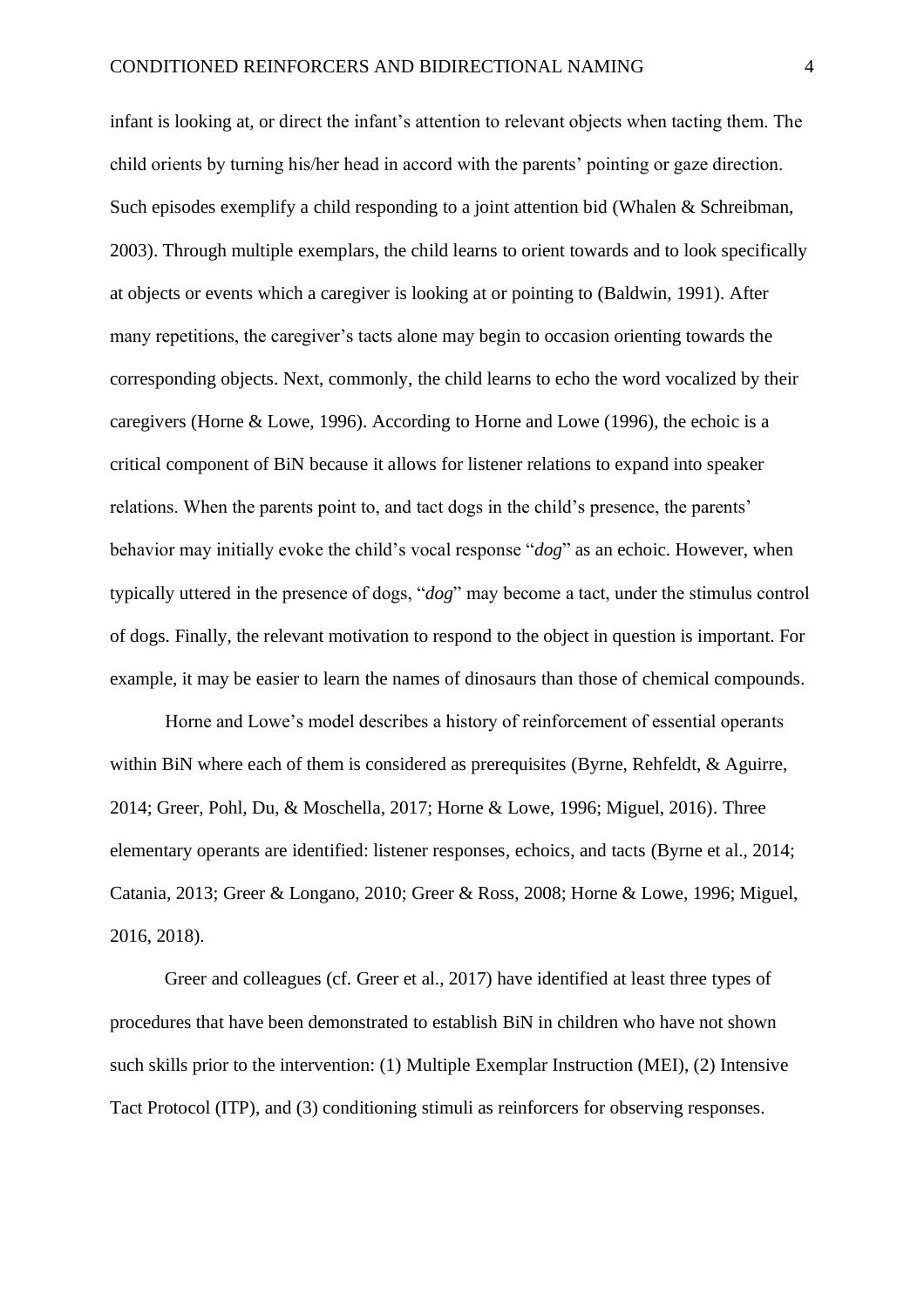MEI involves an environmental history of differential reinforcement where training involves rotation between operants such as echoics, listener responses, and tacts to each stimulus (Fiorile & Greer, 2007; Gilic & Greer, 2011; Greer & Longano, 2010; Greer & Ross, 2008; Greer, Stolfi, Chavez-Brown, & Rivera-Valdes, 2005; Greer, Stolfi, & Pistoljevic, 2007; Holth, 2017; LaFrance & Tarbox, 2019; Nuzzolo-Gomez & Greer, 2004). Rather than teaching echoics separately, Greer and colleagues (e.g., Fiorile & Greer, 2007; Gilic & Greer, 2011; Greer & Longano, 2010; Greer & Ross, 2008; Greer et al., 2005; Greer et al., 2007) have usually provided opportunities for echoic responses during Matching-to-Sample (MTS) in which the researcher tacts the sample stimulus. This training of intermixed operants may recap the history of differential reinforcement that Horne and Lowe (1996) described as resulting in BiN. If MEI facilitates generativity in language, such as between listener and speaker responses (cf. BiN), it might be particularly beneficial for participants who lack BiN skills (LaFrance & Tarbox, 2019). Research on such rotation across different operants (i.e., MEI) as a successful intervention to establish BiN skills, has been extensively replicated (e.g., Byrne et al., 2014; Fiorile & Greer, 2007; Gilic & Greer, 2011; Greer & Du, 2015a; Greer et al., 2005; Greer et al., 2007; Hawkins, Kingsdorf, Charnock, Szabo, & Gautreaux, 2009; Olaff, Ona, & Holth, 2017; Rosales, Rehfeldt, & Lovett, 2011). Only a few experiments have failed to replicate the effectiveness of MEI (e.g., Lechago, Carr, Kisamore, & Grow, 2015; Sidener et al., 2010).

Further, Greer and colleagues (Greer et al., 2007) compared such MEI training with what they called Single Exemplar Instruction (SEI). In SEI, rather than being intermixed or rotated, the different BIN operants are trained sequentially. Greer et al. (2007) first completed MEI with the experimental group until the mastery criterion was achieved. Then, they introduced SEI for the control group in which the number of trials taught to each operant included in BiN was yoked to the number of trials to the criterion for MEI. Hence, the extent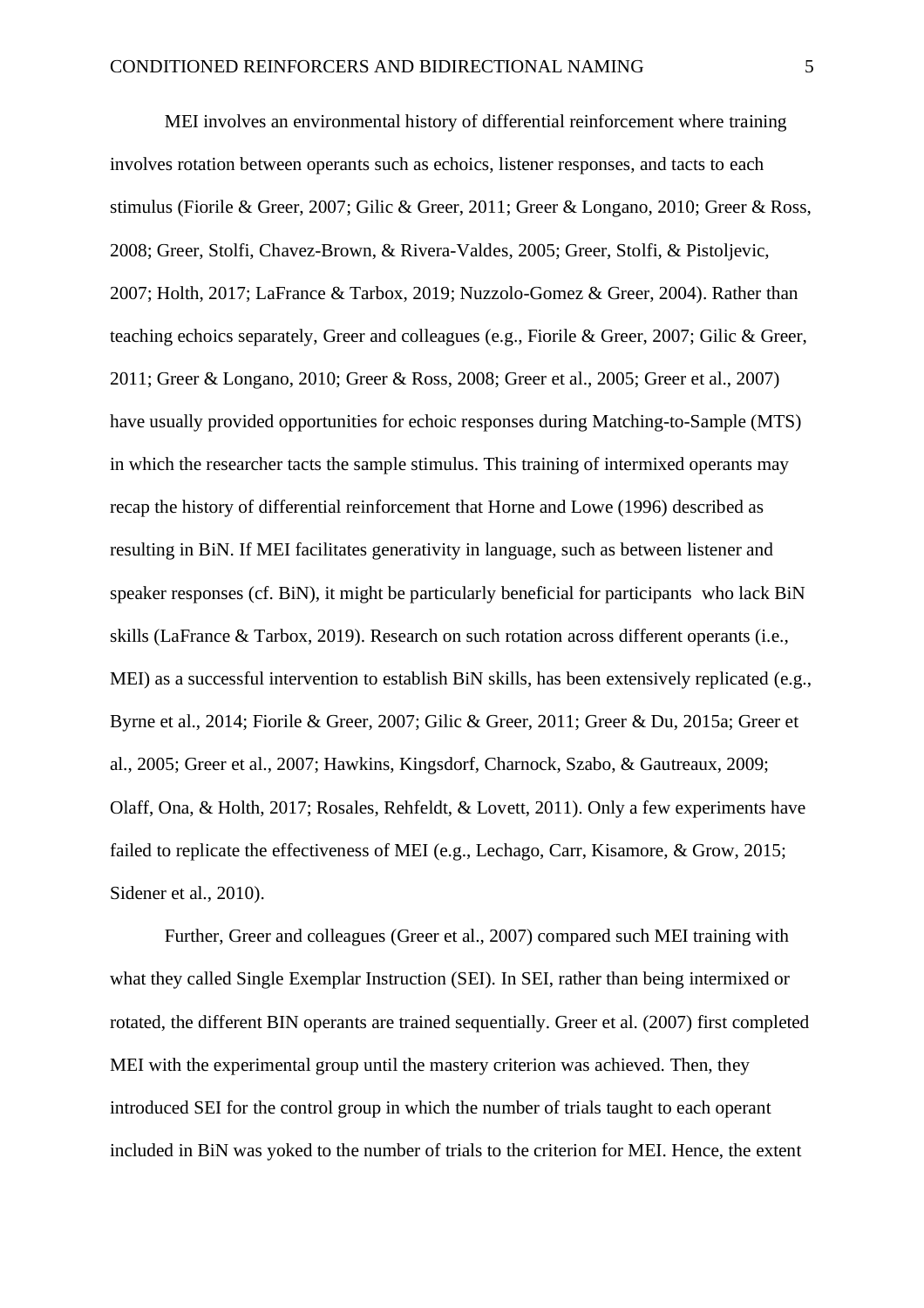to which each of the primary operants in BiN (i.e., echoics, listener responses, and tacts) were actually established during the sequential training is not clear. Likewise, whether the social consequences contingent on BiN operants functioned as reinforcers was not reported. Moreover, echoics were neither explicitly trained nor identified as an essential prerequisite skill.

SEI may resemble Descrete Trial Teaching (e.g., Eikeseth, Smith, & Klintwall, 2014) in which operants are trained sequentially, rather than in rotation. In fact, Discrete Trial Teaching (DTT) is a common teaching procedure in Early Intensive Behavioral Intervention where responses are first trained in isolation (e.g., listener responses). Next, when a predetermined mastery criterion is obtained, the responses are intermixed within the same class of responses (e.g., listener responses). When one operant class is well established, training on the next operant is introduced in the same manner. In fact, DTT, including both simple and conditional discriminations, is a well documented procedure to establish novel behavior (e.g., Eikeseth et al., 2014; Ghezzi, 2007; Smith, 2001). Because BiN failed to emerge as a product of such Sequential Operant Instruction, Greer et al. (2007) concluded that the rotation involved in MEI was necessary to establish BiN skills. However, we have not found any replications of the study by Greer et al. (2007) that support their suggestion that such sequential instruction does not contribute to the acquisition of BiN.

A second intervention which has improved BiN skills is an Intensive Tact Protocol (ITP; Greer & Du, 2010; Greer et al., 2017; Pistoljevic & Greer, 2006). During this procedure, at least 100 tact trials were trained and added to the ordinary instructional trials. Following ITP, Pistoljevic and Greer (2006) showed that mands and tacts increased in noninstructional settings.

The third procedure that has been found to enhance BiN skills is the pairing of visual and auditory stimuli, in which the one that functions as reinforcer is paired with the neutral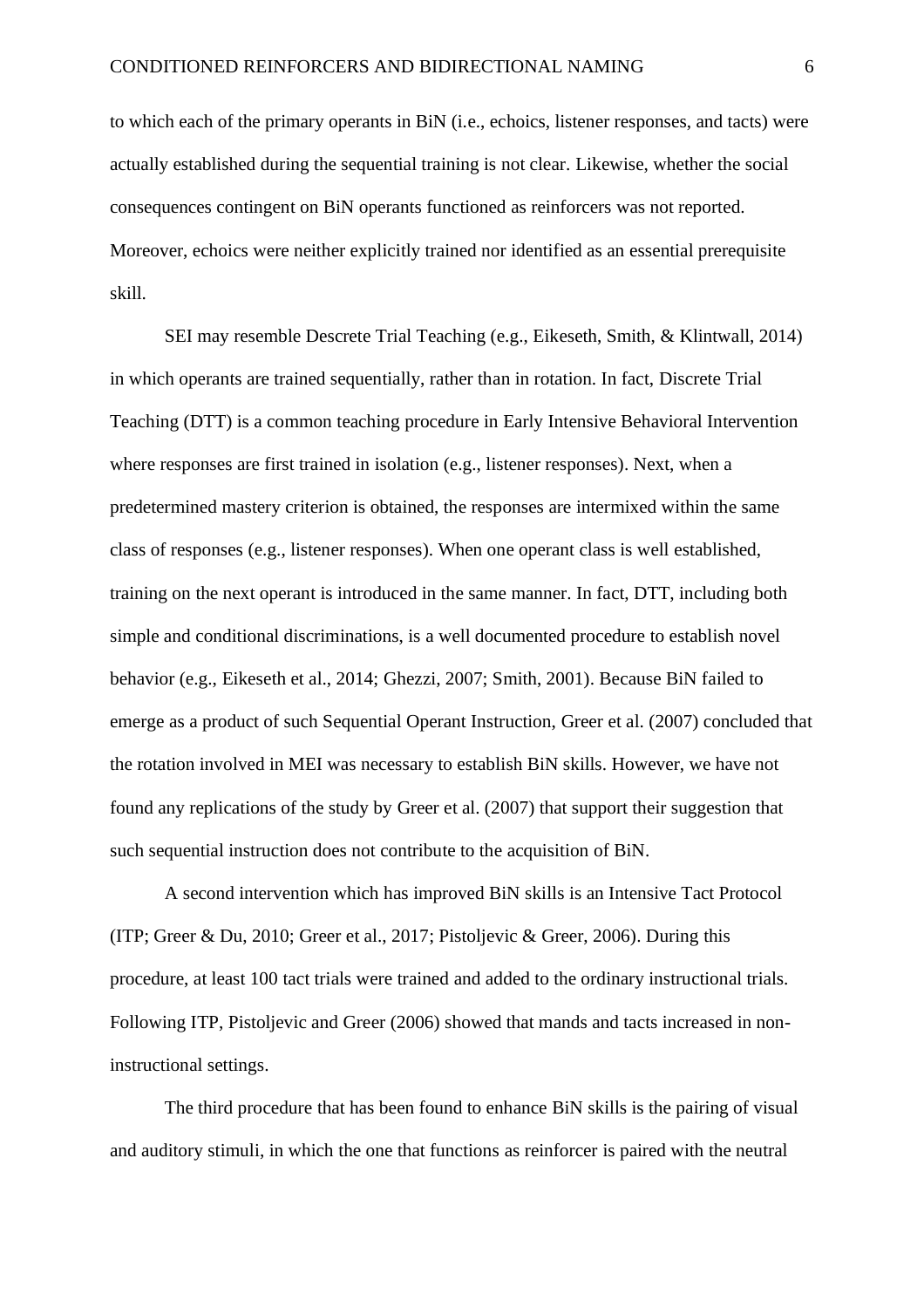stimulus. That is, for example, if visual stimuli are assumed to function as conditioned reinforcers, these stimuli are then paired with the auditory stimuli (i.e., the spoken common name of the stimuli). Longano and Greer (2015) conditioned visual and auditory stimuli as reinforcers to reinforce observing responses to evoke echoics to establish BiN. Observing responses are operants reinforced by the clarification of discriminative stimuli for other behavior (cf. Donahoe & Palmer, 1994; Pierce & Cheney, 2008; Wyckoff, 1952). An example of an observing response is pressing the space bar on a computer to clarify a visual and spoken discriminative stimuli, such as a photo of a dog while the speaker on the computer presents the spoken word "dog". In all three participating children with autism and developmental disability, BiN emerged as a result of conditioning visual and auditory stimuli as reinforcers for observing responses.

Similar procedures, which also consist of pairing visual and auditory stimuli, are pairing naming and Stimulus Pairing Observation Procedure (SPOP). The difference is in the probing procedure after the exposure to novel tacts (i.e., stimulus-stimulus paring). Pairing naming exposes the participants to novel tacts until these tacts emerge and then probe manded tacts and listener responses (e.g., Pérez-González, Cereijo-Blanco, & Carnerero, 2014), while SPOP probes both listener responses and tacts after the exposure phase (e.g., Byrne et al., 2014; Rosales, Rehfeldt, & Huffman, 2012; Solares & Fryling, 2018). In a study reported by Carnerero and Pérez-Gonzàlez (2014), all four participating children with autism showed BiN after exposure to the pairing naming procedure, and in Solares and Fryling (2018) listener responses and tacts consistent with BiN appeared in all three participating children with autism after their SPOP intervention.

Longano and Greer (2015) emphasized that visual and auditory stimuli have to be conditioned as reinforcers for observing responses to evoke echoics to join speaker and listener responses. Neither, pairing naming nor SPOP involved any focus on the establishment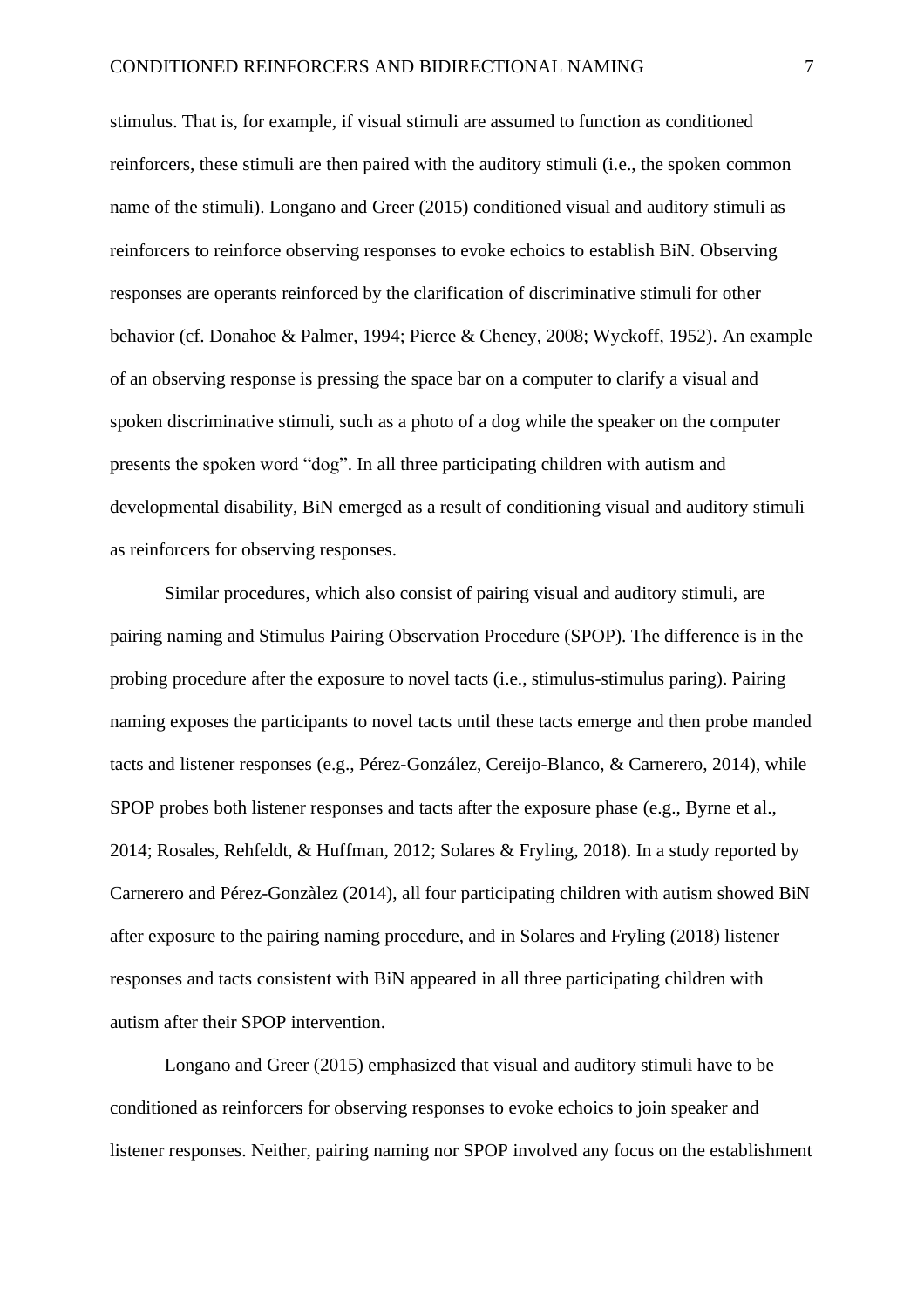of observing responses. Instead, both SPOP and pairing naming included responding to instructions (e.g., "Look at the screen" or "Look at the photo") that likely clarified the relevant discriminative stimuli and thereby, unintentionally, trained observing responses.

It is difficult to determine the specific importance of the clarification of a discriminative stimulus (S<sub>D</sub>) as a conditioned reinforcer for observing responses (e.g., Cao  $\&$ Greer, 2019; Longano & Greer, 2015). It is possible that establishing the word sound and the visual stimulus relevant to a particular tact as conditioned reinforcers will not only strengthen potential observing responses, but also strengthen the discriminative control by those stimuli over other behavior, for example echoics and tacts.

Based on the research reported above, interventions that have been shown to improve BiN skills may share certain characteristics. The common characteristics of interventions that improve BiN skills thus far seem to be: (1) the strengthening of an echoic repertoire, (2) use of natural social conditioned reinforcers for all BiN operants and (3) some sort of sharpening of control by the purported SD's for the BiN operants, either through explicit observering responses or directly differential reinforcement. Moreover, all interventions depend on motivational operations (MO) for listener and speaker responses to the stimuli included. However, the relative importance of each of these on the establishment of BiN skills is not clear. Besides, the Sequential Operant Instruction may involve all these factors, possibly without being sufficient to produce BiN skills. However, essential factors missing from the Sequential Operant Instruction have not been identified (cf. Greer et al., 2007).

Although Horne and Lowe proposed that the echoic is necessary to integrate listener and speaker responses, the role of the echoic is unclear in MEI as well as in sequential training because echoic skills are usually not directly trained. Only few studies have required echoics in the matching trials during MEI (e.g., Hawkins et al., 2009; Olaff et al., 2017). In contrast, Greer and colleagues (e.g., Fiorile & Greer, 2007; Gilic & Greer, 2011; Greer et al.,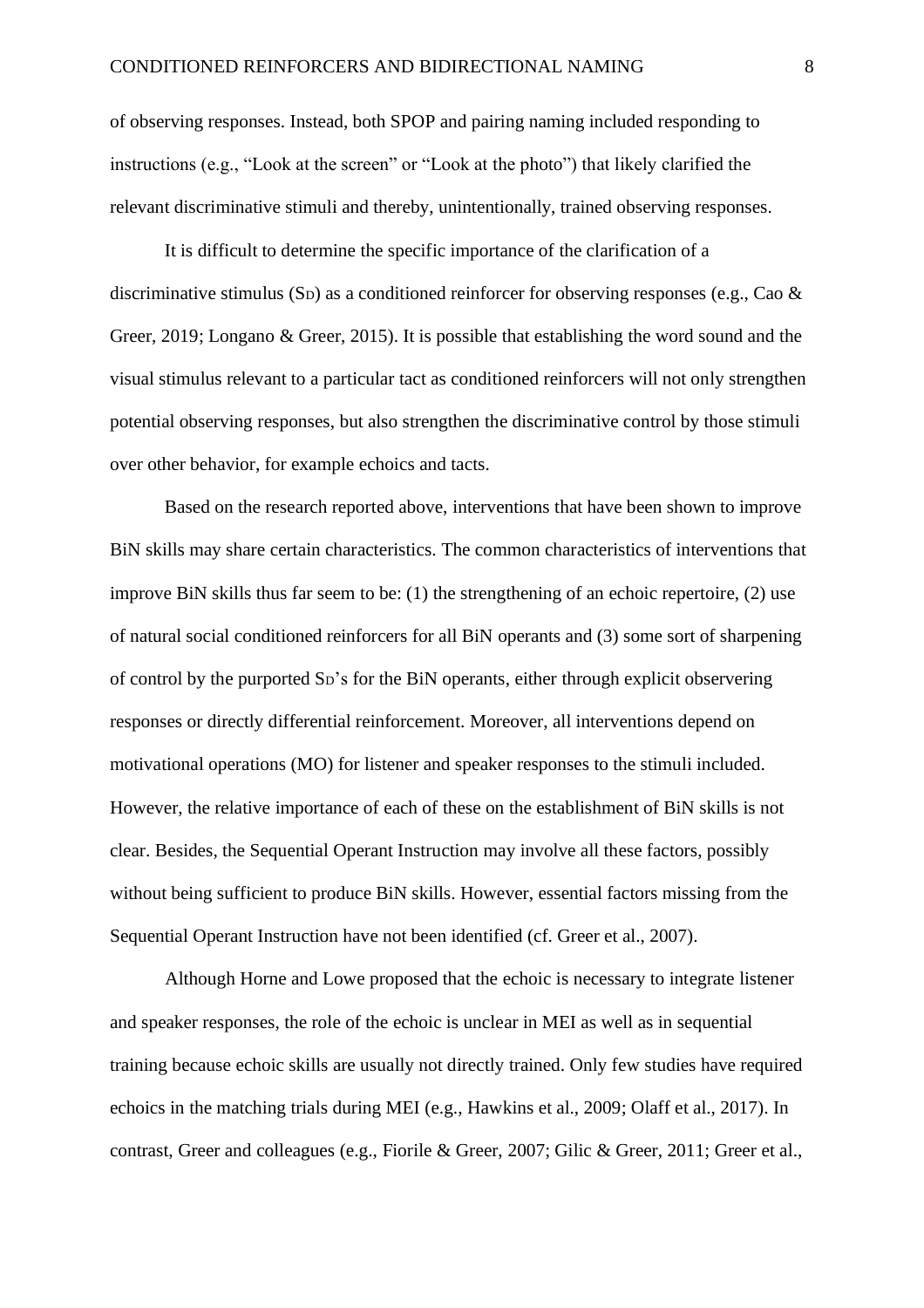2005; Greer et al., 2007) have commonly not required echoics during MEI and SEI, nor during the exposure to novel stimuli before the BiN probes (i.e., MTS tasks with the researcher's tact of the novel sample stimuli).

Greer et al. (2007) speculated that the rotation of the BiN operants, which characterized MEI, was necessary for the establishment of BiN. However, the findings of Pistoljevic and Greer (2006), Longano and Greer (2015), Carnerero and Pèrez-Gonzàlez (2014) and Solares and Fryling (2018) that BiN was acquired in the absence of MEI, strongly suggests that such rotation between BiN operants is not necessary. Furthermore, the establishment of observing responses to clarify relevant discriminative stimuli does not seem to be necessary: MEI, Sequential Operant Instruction, and ITP involve discrimination training, and therefore likely strengthen discriminative control by the relevant antecedents for echoics, tacts and listener responses.

Regardless other common characteristics of procedures shown to improve BiN, the sources of reinforcement for all BiN operants are social. In the natural environment, typical social consequences, such as others' comments, nods, and smiles, must reinforce the responses. Hence, the conditioning of essential social stimuli as reinforcers for the addressed operant is fundamental for the acquisition and the maintenance of complex social behavior (cf. Greer & Du, 2015b). Unfortunately, the relevant social stimuli often may not function as reinforcers for behavior in children with autism (e.g., Gale, Eikeseth, & Klintwall, 2019; Jones & Carr, 2004; Rodriguez & Gutierrez, 2017; Shillingsburg, Hollander, Yosick, Bowen, & Muskat, 2015). Therefore, an effective means to condition social consequences as reinforcers may be an essential part of successful intervention procedures.

Longano and Greer (2015) employed a Stimulus-Stimulus Pairing (SSP) procedure in order to condition reinforcers. In contrast, other experiments have suggested that an Operant Discrimination Training (ODT) procedure may be more promising for the establishment of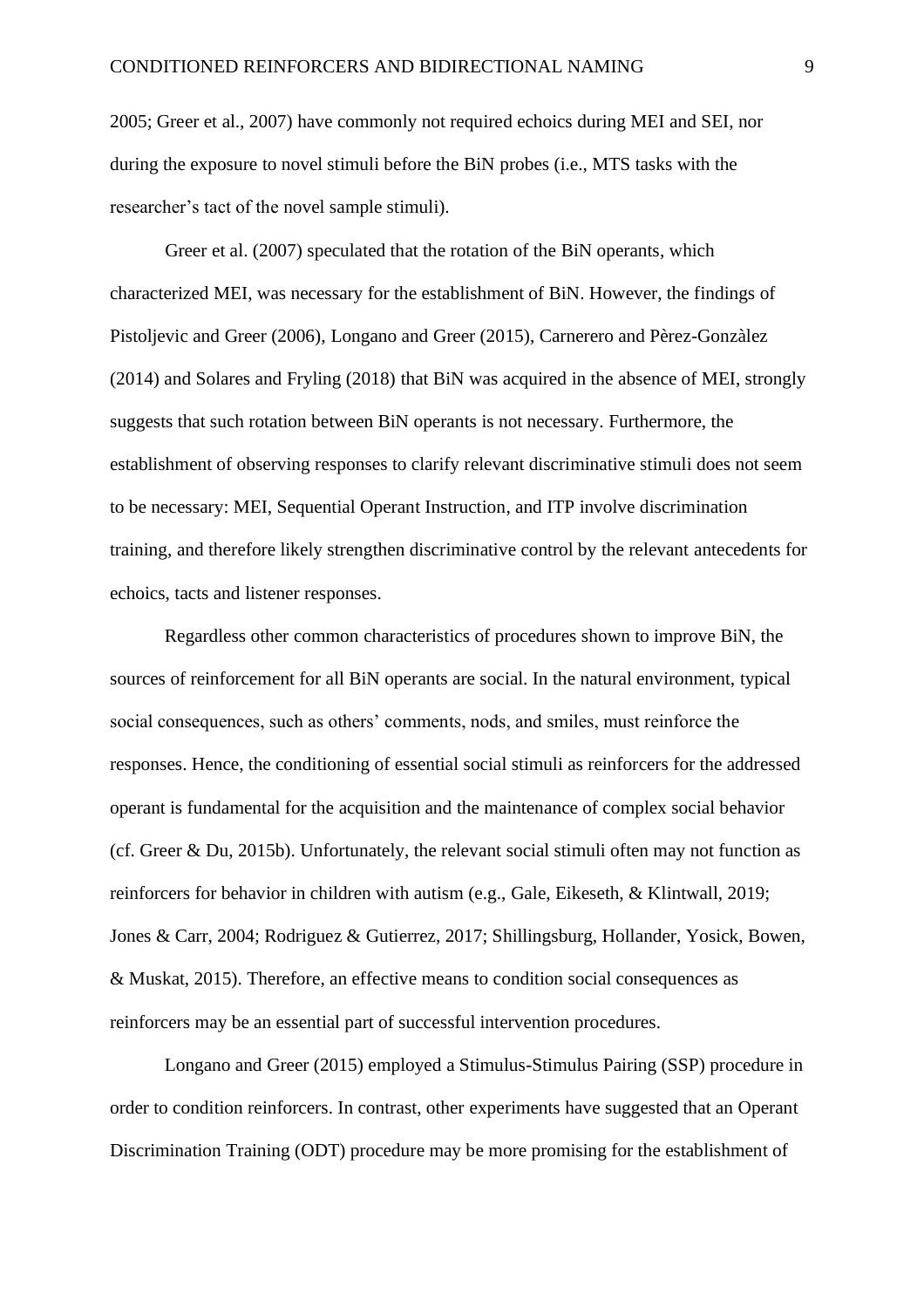conditioned reinforcers (e.g., Holth, Vandbakk, Finstad, Grønnerud, & Sørensen, 2009; Isaksen & Holth, 2009; Keller & Schoenfeld, 1950; Lepper, Petursdottir, & Esch, 2013; Lugo, Mathews, King, Lamphere, & Damme, 2017; Olaff, 2012; Taylor-Santa, Sidener, Carr, & Reeve, 2014; Vandbakk, Olaff, & Holth, 2019). The ODT procedure involves establishing an So for a response that produces the unconditioned or already conditioned reinforcer (e.g., Vandbakk et al., 2019). The S<sub>D</sub> sets the occasion for a response (e.g., moving his or her hand into the box to grab an item) that produces the reinforcer, thereby making sure that the participant responds to the antecedent stimulus (e.g., Holth, 2005; Isaksen & Holth, 2009; Lepper et al., 2013; Taylor-Santa et al., 2014). The ODT procedure has been shown to establish social reinforcers to improve significant complex behavior successfully. Examples are joint attention in children with autism (e.g., Isaksen & Holth, 2009; Olaff, 2012), early vocalization in infants (e.g., Lepper et al., 2013), and the establishment of social stimuli as reinforcers (e.g., Lovaas et al., 1966; Lugo et al., 2017; Taylor-Santa et al., 2014).

Despite the lack of direct empirical evidence, an echoic repertoire may be an essential prerequisite for BiN, but there may be additional ones, such as that standard social consequences of behavior are effective as reinforcers. In the current study, we identified children with an echoic word repertoire but no BiN, and whose behavior was not reinforceable by standard social consequences at the beginning of the experiment. The primary research question was whether the establishment of standard generalized conditioned reinforcers might suffice to make the Sequential Operant Instruction work to establish BiN in children with autism and with an already established echoic repertoire. To the best of the authors' knowledge, the present experiment is the first to investigate whether the establishment of standard conditioned social reinforcers can facilitate the acquisition of BiN skills. Besides, we assessed whether the number emerged BiN operants correlated with the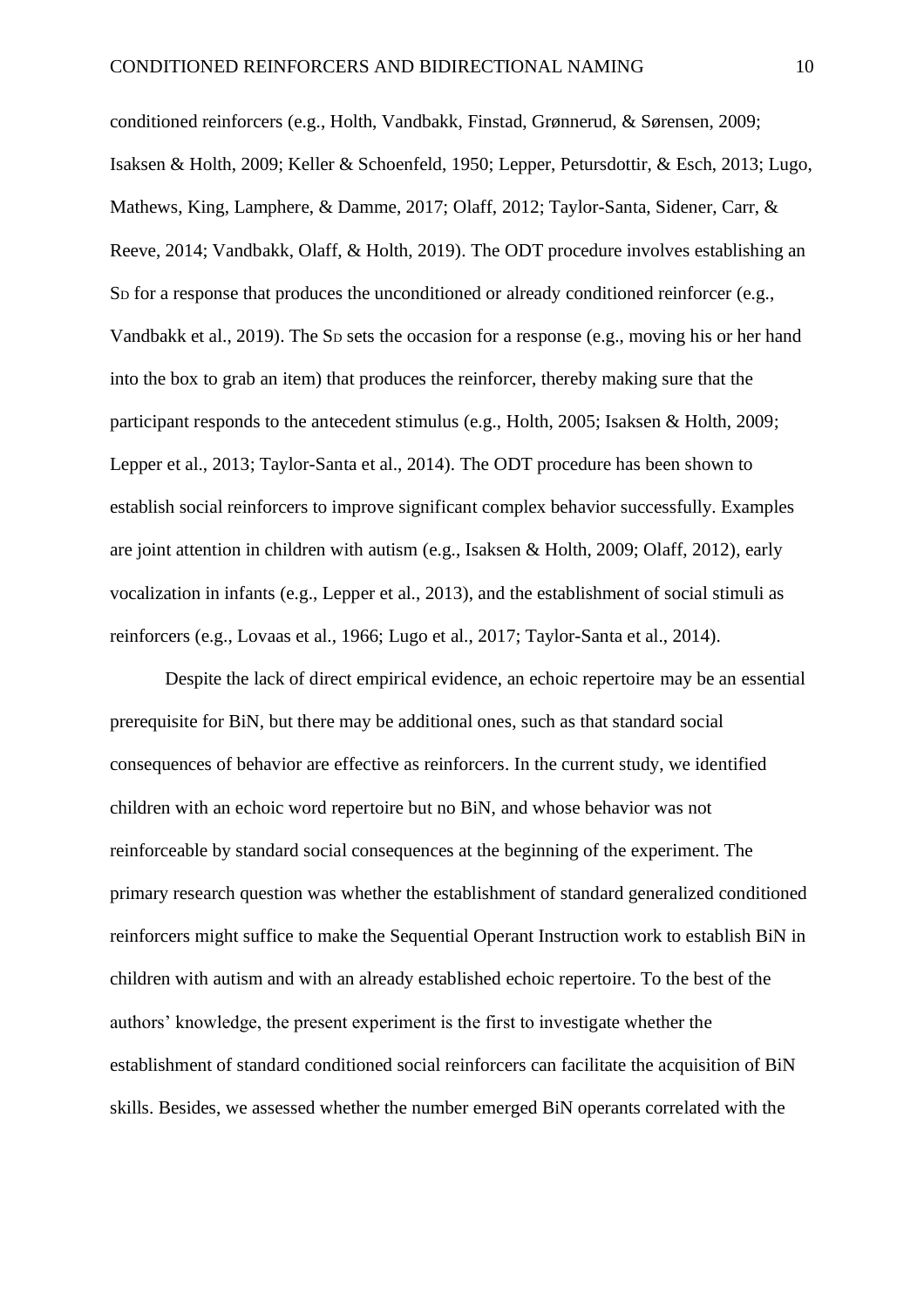number of echoics emitted without being required during the exposure to researcher-presented novel tacts.

#### **Method**

### **Participants**

Four boys between 4 and 5 years old and diagnosed with an autism-spectrum, or pervasive developmental disorder–not otherwise specified, participated in the current study. The four children attended different public daycare centers, where two of them received Early Intensive Behavior Intervention for approximately 25 hours per week, while the remaining participants received 1-3 hours of weekly language and play training based on applied behavior analysis.

The prerequisites required for participation in the present study were MTS skills of visual 2D stimuli, and compliance with a teachers' instructions, working at a table for 2-5 min. A third requirement was that the operants included in BiN were demonstrated: 20-50 echoics of words occurred spontaneously, 20-50 listener responses (point-to) and 20-50 tacts and manded tacts, which are controlled by a nonverbal stimulus in conjunction with the question: "What is this?" (Michael, Palmer, & Sundberg, 2011). Participants who demonstrated BiN on the first probe were excluded. The participants' language skills were initially assessed by *The Assessment of Basic Language and Learning Skills-Revised* (ABBLS-R; Partington, 2006) and the percent domains mastered for each participant is presented in Table 1. The study was approved by *The Norwegian Center for Research Data*. **Setting and materials**

The present experiment was completed in the participants' teaching rooms in their daycare centers. The researcher and the participant sat opposite each other at a table. In addition to the researcher, the responsible special education teacher was present. All teaching days and sessions were 1-2 hours in duration, including breaks and setting up and cleaning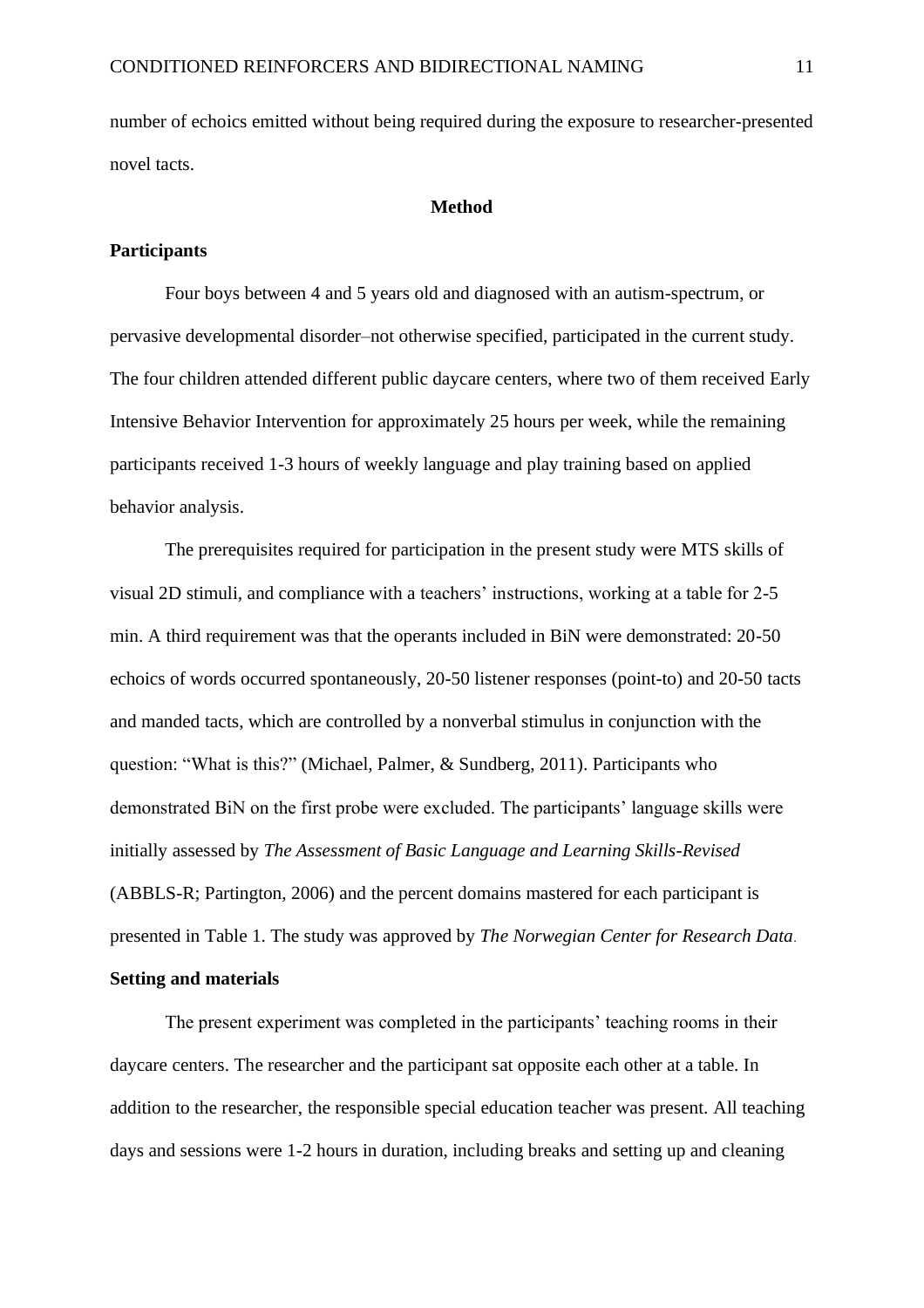materials. Sessions were conducted 2-4 days weekly, for approximately 6-8 weeks. One BiN probe took 30-45 min, while one test of conditioned reinforcers lasted for approximately 1-2 days. The ODT procedure lasted 3-5 teaching days, whereas the Sequential Operant Instruction took 3-8 days.

A D5100 SLR camera and MacBook Air 13" were used for Glen and Hans, and a MacBook Pro 15" was used for Alan and Mark, with 1,3 GHz Intel Core i5 and operative system OS X Yosemite version 10.10.5. During the presentation of novel tacts, the software Microsoft PowerPoint for Mac 2011, version 14.5.6 was used. During the probes of BiN and the Sequential Operant Instruction, laminated photos of novel stimuli (7 x 5 cm) were used. Novel stimuli were stimuli to which a participant emitted no overt responses as speaker or listener. A stimulus-set example is provided in Fig. 1. Besides, a "reinforcer box" measuring 32x35x32 cm, was used during the conditioning phase in order to avoid discriminative control by visible primary reinforcers. The box was a hard-cardboard box (IKEA), with squares cut out in the front and the back. The front opening was covered by a curtain, as illustrated in Fig. 2.

### **Design**

A within-subject research design was used. The design consisted of pre- and post BiN probes, and a generalization BiN probe. Tests of BiN were completed before and after two types of interventions: initially, conditioning of reinforcers and, next, Sequential Operant Instruction involving making these consequences contingent on instances of the operants included in BiN. During baseline, BiN probes were carried out at least twice to demonstrate that BiN skills did not increase solely as a function of repeated exposure to others' tacts. If BiN skills increased during baseline, the baseline was extended until the scores stabilized. Moreover, the differences in the number of baseline sessions gave the experimental design the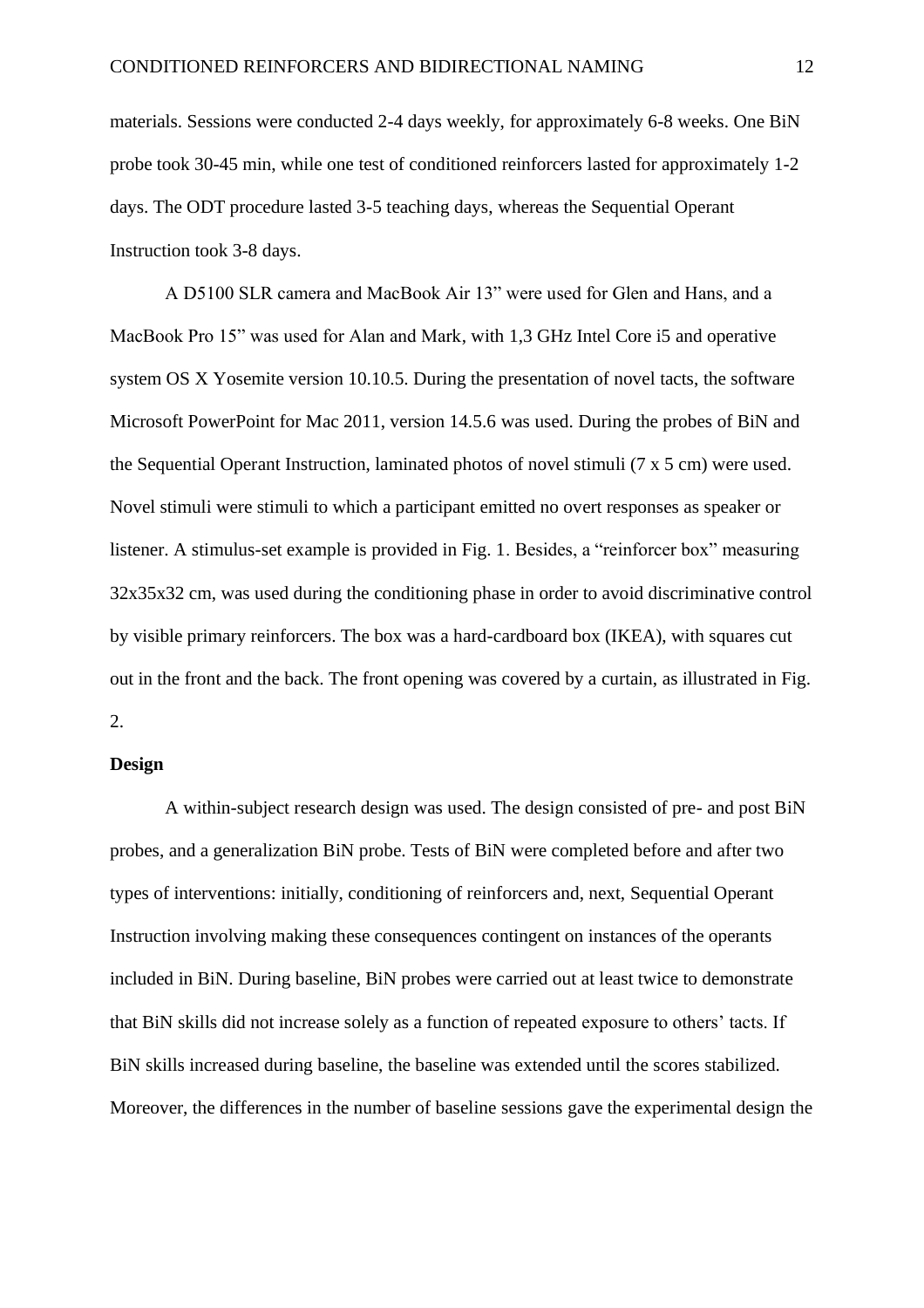essential features of a Multiple Baseline Design across participants. Before and after conditioning of social stimuli, a test of conditioned reinforcers was completed.

#### **Dependent and independent variables**

The primary dependent variable was BiN skills, such as pointing-to teacher-tacted objects (the listener component of BiN), tacts, and manded tacts (the speaker components of BiN). During the reinforcer-conditioning procedure, the dependent variable was *lifting the box-front curtain* and accessing the contents of the box contingent on a teacher-presented smile, nod, praise, or a relevant affirmative comment.

#### **Data collection**

Data were recorded with pencil and prepared data sheets, both in vivo and by observing video clips of trial blocks. The dependent variables were measured as number of correct responses. A plus (+) for correct responses and a minus (-) for incorrect or no responses were recorded. All probes and training blocks consisted of 20 trials. The responsible special-education teacher, if present, independently recorded responses for later calculation of reliability. All test trial blocks of conditioned reinforcement, as well as random probe trial blocks of BiN, ODT, and Sequential Operant Instruction, were videotaped for later reliability scoring.

#### **Procedure**

In a preliminary investigation, we identified common social consequences delivered by parents when typically developing children emit BiN skills. The social stimuli were categorized into three groups: (1) praise (e.g., "Fine," "Good," "Super"), (2) acknowledgement or relevant comments (e.g., "Yes," "That's right" "Sure, that's Elsa"), and (3) gestures (e.g., smiles and nods). Both mother's and father's behavior were assessed in order to identify common consequences on BiN skills. In the preliminary investigation, a total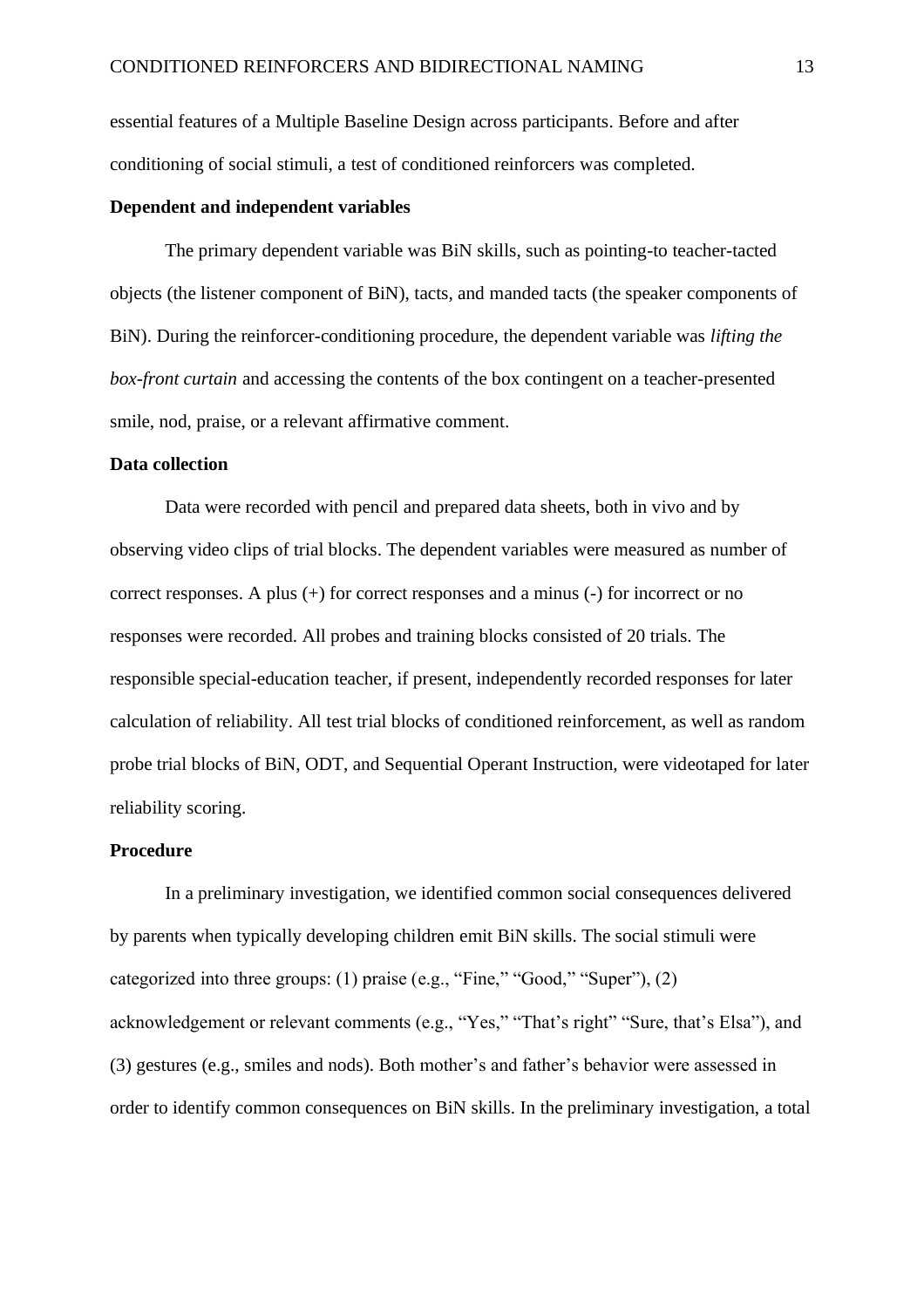of eight parents and six typically developing children were included. However, none of these children participated in the main experiment.

The procedure in the preliminary examination was based on naming by exclusion (cf. Greer & Du, 2015a). Each child received five trials. In each trial, the parent presented five pictures or photos of cartoon characters; four of them familiar (e.g., Donald Duck, Winnie the Pooh, Cinderella, and Elsa) and one novel (such as the Polish-French character Colargol, the Norwegian characters Pompel, Pilt, Pernille, and Mr. Nelson). The parent and the child sat on the floor, and the parent told the child that they were going to look at some pictures. First, a listener trial with the familiar stimulus was presented, then a tact trial and, finally, a manded tact trial with the same cartoon figure. The adult placed, for example, pictures of Donald Duck, Winnie the Pooh, Cinderella, Elsa, and Colargol on the floor between them. Then the parent asked the child, "Where is *[the familiar cartoon figure]*?" (e.g., "Where is Elsa?"). When the child emitted a correct response, the adult held up the picture in front of the child to induce a tact (e.g., "Elsa"), and finally, asked, "Who is this?" (manded tact). The child replied, for example, "Elsa." During these trials, the parents were instructed to deliver feedback as they felt natural, and they were free to prompt correct responses as they usually did. The four trials with familiar cartoon characters were implemented accordingly. In the fifth trial, the novel stimulus was presented, and the child was asked to identify it (e.g., "Where is Colargol?"). Given that the child was able to identify and tact the familiar cartoon figures, he/she was also likely able to exclude the known stimuli and pick the unknown (e.g., Pointed to the picture of Colargol). Then, the adult presented a tact trial by holding up the unknown stimulus, and the child responded, for example, "Colargol." Finally, the parent initiated a manded tact trial by asking, "Who is it?" The child answered by saying, "Colargol."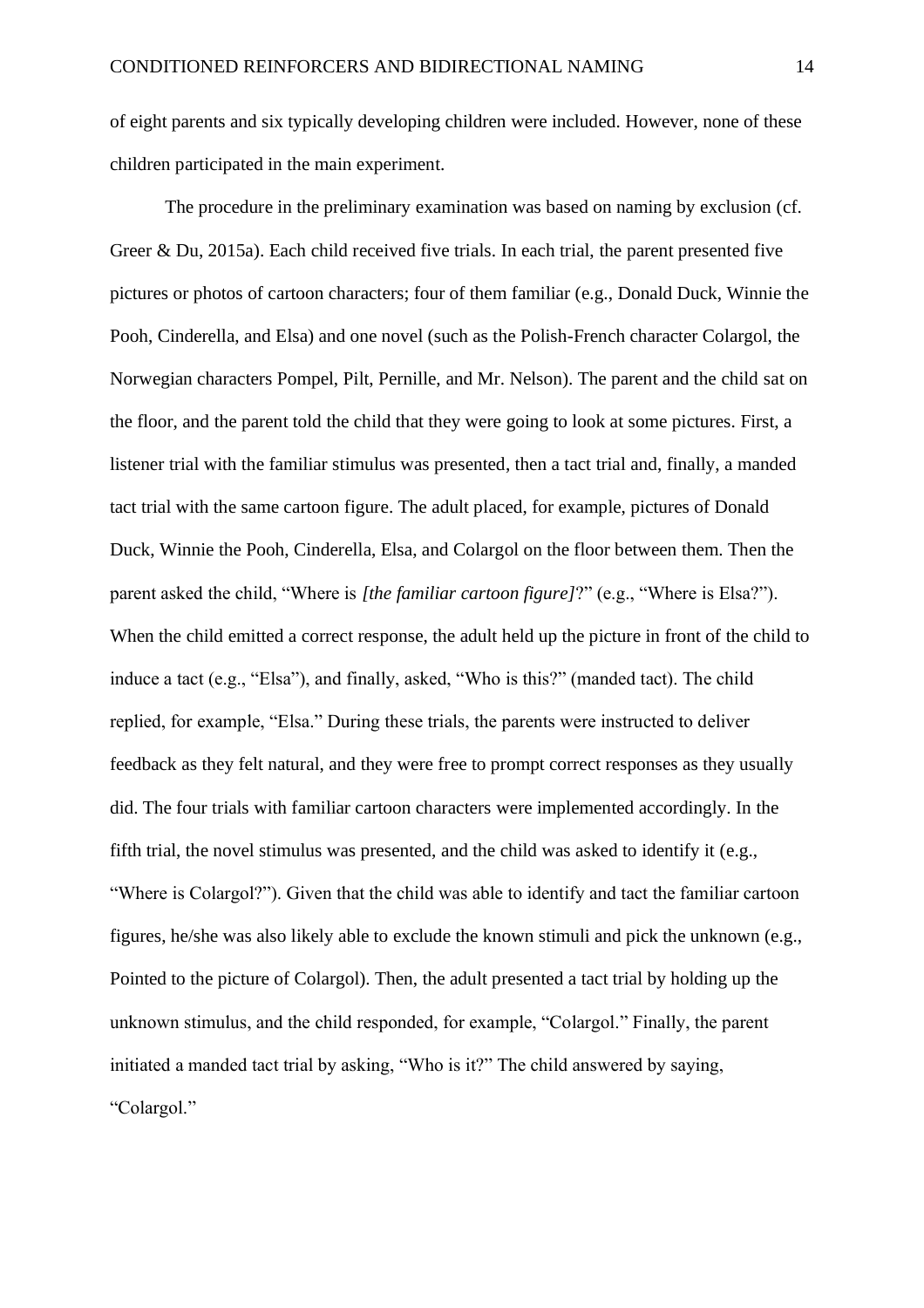Praise statements, acknowledgments, and gestures were counted across parents to identify the most frequent consequences. If a social stimulus occurred three times or more, it was selected for conditioning in the main experiment. The social stimuli thus identified for conditioning are presented in Table 2.

Before the implementation of the main procedure, responding to instructions presented by a computer was tested. All participating children either responded to these instructions immediately or after a few trial blocks. Examples of instructions were (1) pointing to familiar object (e.g. "Point to cauliflower"), (2) simple direction (e.g. "Clap hands"), and (3) questions, such as "What is this?" when presenting a picture of a familiar object (e.g. a train).

Table 3 provides an overview of the main experimental sequences and phases of the following procedure.

**Phase 1. Identification of novel stimuli.** The purpose of this phase was to identify three sets of four novel stimuli (see Fig. 1 for an example). Set 1 contained photos of pasta types and was used during the Baseline and the Post BiN probes, whereas Set 2 consisted of photos of gemstones and was reserved for the Sequential Operant Instruction. Set 3 was star signs and was used for the Generalization probe, only conducted once to measure generalization of BiN to novel stimuli.

Each test trial was repeated three times across the BiN operants: tacts, manded tacts, and listener responses. During tests of tacts and manded tacts, the stimuli were held up in front of the participant, and a pointing prompt was used to ensure participants attended to the stimuli. When manded tacts were probed, the vocal antecedent "What is this?" was presented along with the nonverbal SD. During testing of listener responses, the four stimuli included in the set were placed in an array on the table, and the researcher gave the instruction "Point to *[object name]*," or asked, "Where is *[object name]*?"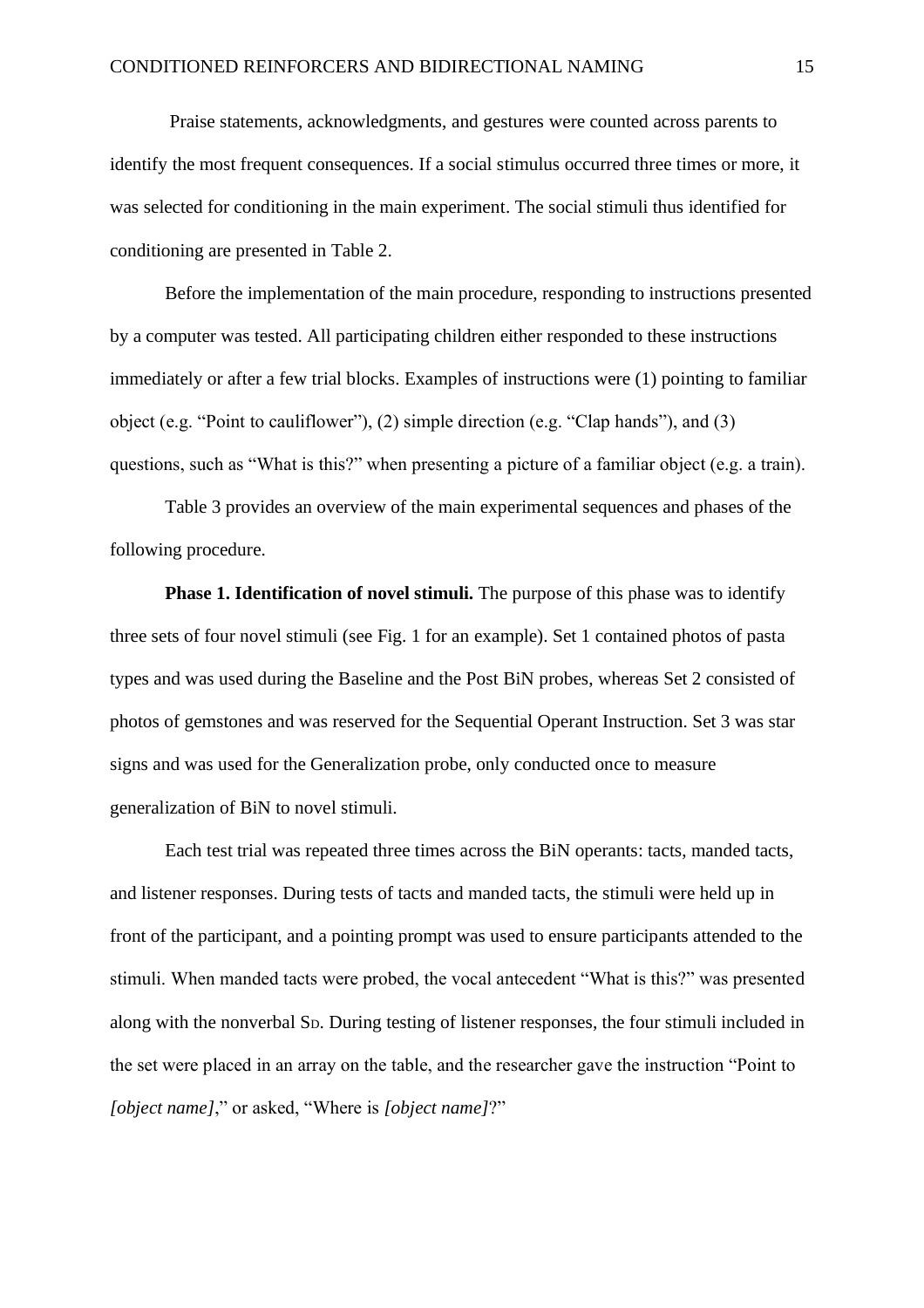If no correct tact, manded tact or listener response occurred within 6 s, the trial was scored as incorrect. However, if the participant tacted a stimulus correctly, that particular stimulus was excluded from the set. No prompting or error correction was provided during probing. During the test of listener responses, one correct response of three was considered as chance. Only neutral feedback was offered during the test: For example, the researcher said, "OK," "Yes," or "Mhm" regardless of the accuracy of the participants' responses. Mastered tasks were interspersed between test trials, every third to fifth trial, and correct responses were differentially reinforced by identified preferences along with praise.

**Phase 2. Pretest of conditioned reinforcers.** The test of conditioned reinforcers was based on Holth et al. (2009) and Olaff (2012). A free operant setting was arranged. That is, no particular antecedent was presented, the arbitrary responses (e.g., pointing to his or her nose) were manually prompted, and then, preferred stimuli (e.g., ice cream) were presented contingent on the identified responses. The reinforcer test was arranged according to a standard definition of reinforcement (e.g., Catania, 2013)*.* Preferences were identified by the use of the Multiple Stimulus Without Replacement procedure until at least ten preferences were identified (DeLeon & Iwata, 1996). Examples of preferred stimuli identified were toys such as a basketball net and ball, a fan, slime, a parachute man, a microphone, iPad and cell phones. Also, edibles were identified as preferences, such as crackers, potato chips, ice cream, Coca-Cola, and grapes. The preferred items were used during the test of conditioned reinforcers, the ODT procedure and contingent on the mastered interspersed trials.

The test of conditioned reinforcers consisted of three conditions: (1) no programmed consequences (testing for possible automatic reinforcement), (2) presentation of standard presumptive social reinforcers, and (3) presentation of preferred tangible stimuli. For each test response (arbitrary response), the test conditions were always presented in the same order. This sequence was selected with the purpose to obtain extinction during the no-consequence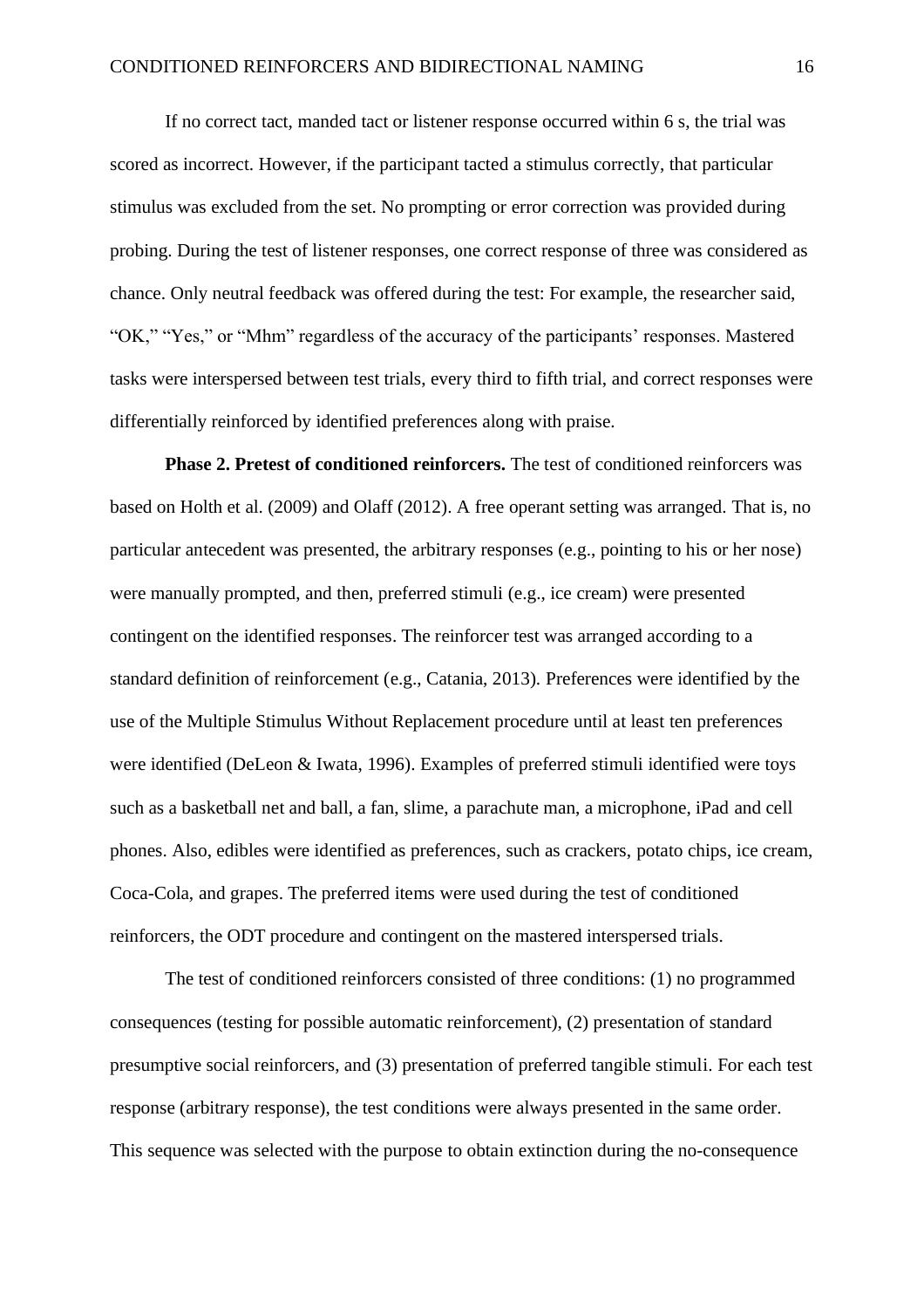condition and then to demonstrate a possible effect of social consequences. The objective of the tangible consequences condition was to increase the rate of responding before the next arbitrary response was tested. In order to avoid carry-over effects from the social stimulus condition and tangible condition, every new arbitrary response was initially exposed to the no-consequence condition. The social reinforcement condition was not introduced until extinction was achieved during the no-consequence condition. In the third condition, preferred tangible stimuli were contingent on the emission of neutral responses. The participants had access to the stimuli for 3-5 s.

Six arbitrary responses were randomly selected. Table 4 describes each of the six arbitrary responses, Response (R)  $1 - 6$ . R1-R3 were used during the pretest, and R4-R6 were used during the posttest. The test of conditioned reinforcers was conducted according to the description of the new-response technique (Kelleher & Gollub, 1962). That is, the stimuli included in the test conditions were delivered contingently upon the emission of one of the six arbitrary responses. Each test condition lasted for a maximum of 3 min but was terminated if 30 s passed without a response.

Initially, the participants were told that they could do what they wanted but were not allowed to leave the teaching room. Then the arbitrary response was prompted by the researcher, using manual guidance across 2-3 trials. Responses were considered *not* to produce automatic reinforcement if rapid extinction occurred after the prompted trials. The extinction outcome was defined as a lack of responding during the last 30 s of the test condition or by the participant leaving the chair. If high-frequency responding occurred during the test, a different response was selected. A 2-3 min break was given between each test condition.

In the following condition, social stimuli identified during the preliminary investigation (i.e., praise, nods, smiles, or acknowledgments) were contingent upon the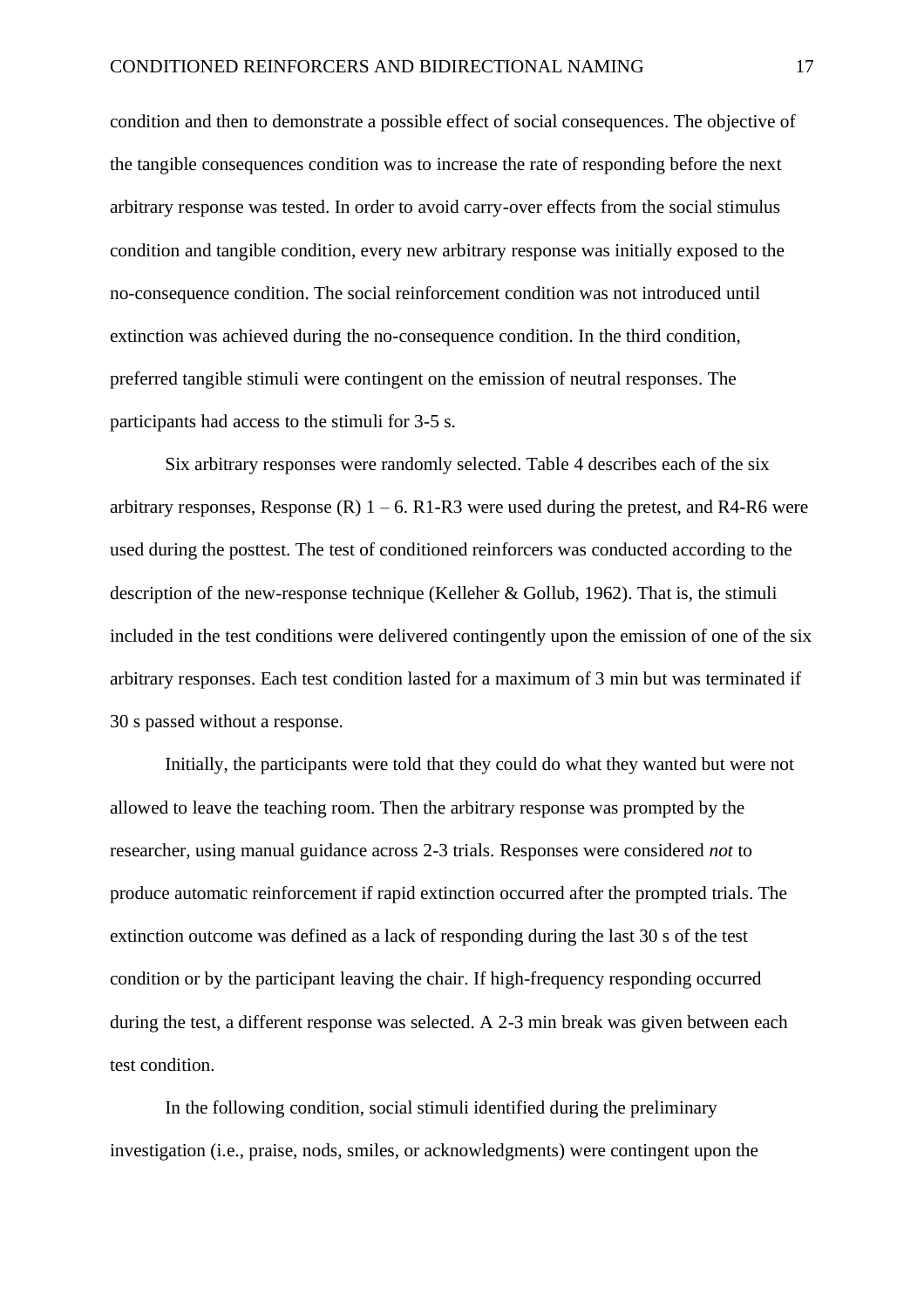emission of arbitrary responses. During the pretest of social stimuli, R1 produced praise for Glen and Hans, and nods and smiles for Alan and Mark. R2 produced nods and smiles for Glen and Hans, and praise for Alan and Mark, respectively. Finally, R3 produced relevant comments or acknowledgments for all participants.

The social conditions were arranged such that only one type of social stimuli was delivered at a time. For example, R1 was first tested for automatic reinforcement over a 3-min period, then followed by social stimuli for a 3-min interval and, in the last 3 min interval, the emission of R1 resulted in tangible stimuli. During the posttest, the remaining arbitrary responses (R4-6) were assessed accordingly. For each participant, the social consequences were presented in the same order as R1-3.

**Phase 3a. Exposure to novel tacts – Probes of BiN, Part 1***.* During this phase, the participants were exposed to sound recordings of novel tacts and corresponding objects, as identified during Phase 1 (identification of novel stimuli). Set 1 stimuli were presented on the computer screen in a PowerPoint presentation. The researcher oriented the participant to the computer, where photos of novel stimuli were presented, one by one. The four stimuli in each set were presented five times, in different random sequences, constituting a 20-trial block. Photos were presented on the screen for a duration of 2 s before a sound recording dictating the names of the objects (i.e., auditory stimuli) were presented. Following a presentation of the auditory stimulus, the photos remained on the screen for an additional 4 s. The sound recordings consisted of the researcher's voice, tacting the item presented on the screen. Intertrial intervals (ITI) were 3 s in duration. During exposure to novel stimuli, no responses were required, and the participants received praise and touch (e.g., soft taps on the shoulder) for looking at the screen and sitting nicely. If participants echoed the auditory stimuli, this was recorded on a separate datasheet. No programmed consequences were delivered for these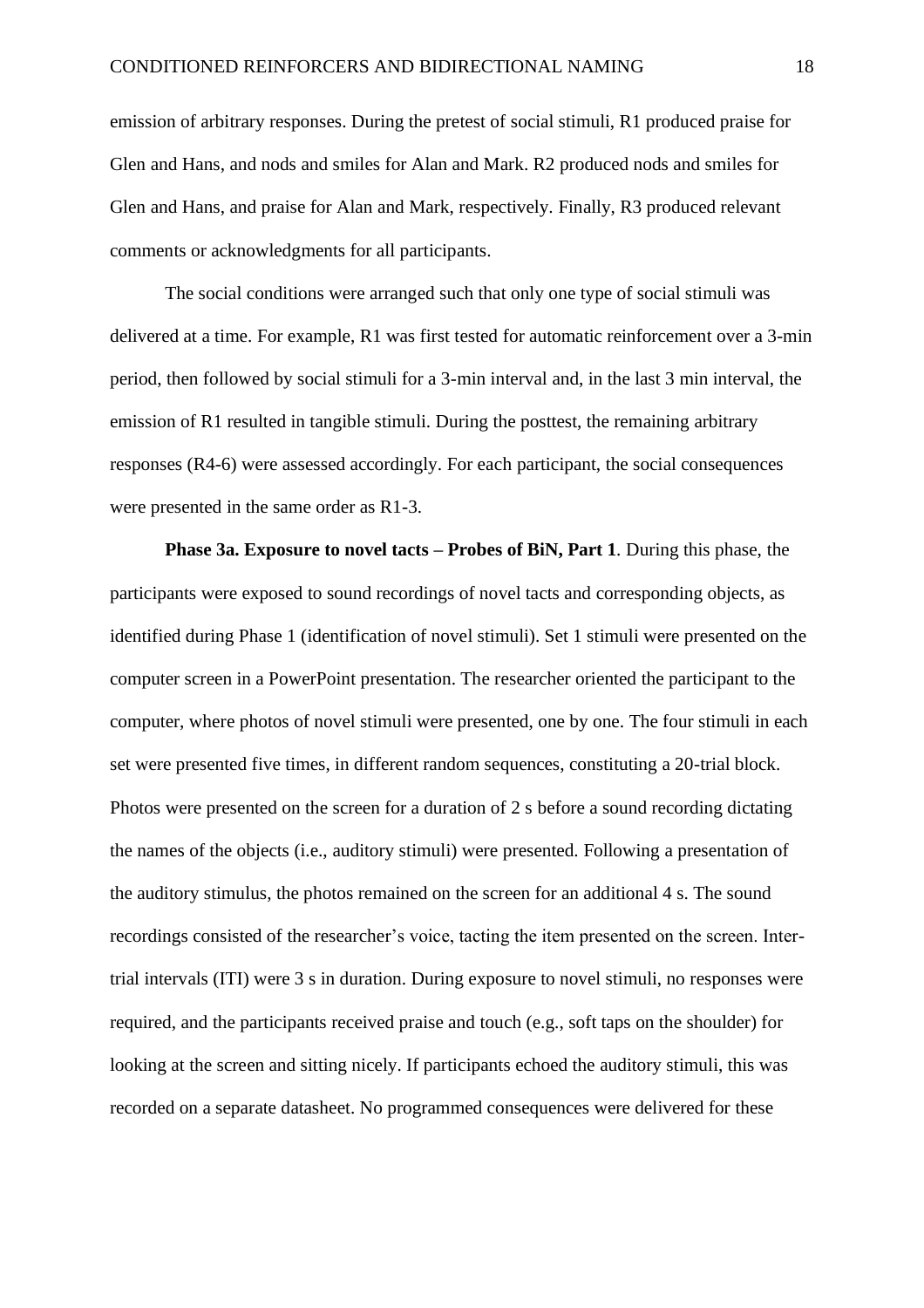responses. Following the completion of this phase, participants were given a five-minute break before the BiN probes (Phase 3b) were conducted.

**Phase 3b. Probes of BiN, Part 2.** The probe sequence was (1) listener responses, (2) tacts and, finally, (3) manded tacts. All probes occurred in extinction. However, neutral feedback (e.g., "Ok, "Yes" or "Mhm") was delivered contingent on responses whether they were correct or not. Stimuli that were identical to those presented in probes of BiN Part 1 were used, and all operants were probed as in Phase 1 (identification of novel stimuli). If a correct response occurred within 6 s, it was scored as correct, whereas incorrect response or no response within 6 s was scored as incorrect. Regardless of whether the response was correct or incorrect, the participant was exposed to the next trial. During probes of listener responses, the four stimuli presented on the table were rotated between trials. That is, the target stimulus was placed in different positions across trials. Also, probes of tacts and manded tacts were randomly rotated across test trials. One block of BiN probes consisted of 60 trials. That is, 20 test trials were conducted per operant. During baseline, BiN probes were repeated for Set 1 stimuli, until a stable trend was achieved. Maintenance tasks were interspersed every third to fifth trial. The mastery criterion for BiN was set at 80% or higher (at least 16 responses of 20).

#### **Phase 4. Establishment of conditioned social reinforcers – the Operant**

**Discrimination Training (ODT) procedure.** After a stable baseline trend was obtained, the intervention phases were initiated. We used an ODT procedure to establish social stimuli as conditioned reinforcers. During this phase, participants received 4-6 trial blocks per day. Each trial block consisted of 20 trials.

 The participant and the researcher sat on opposite sides of the table with the "reinforcer box" placed between them, slightly to one side of the table. The reinforcer box was used in all trials and trial blocks during the ODT procedure. The curtain-side of the box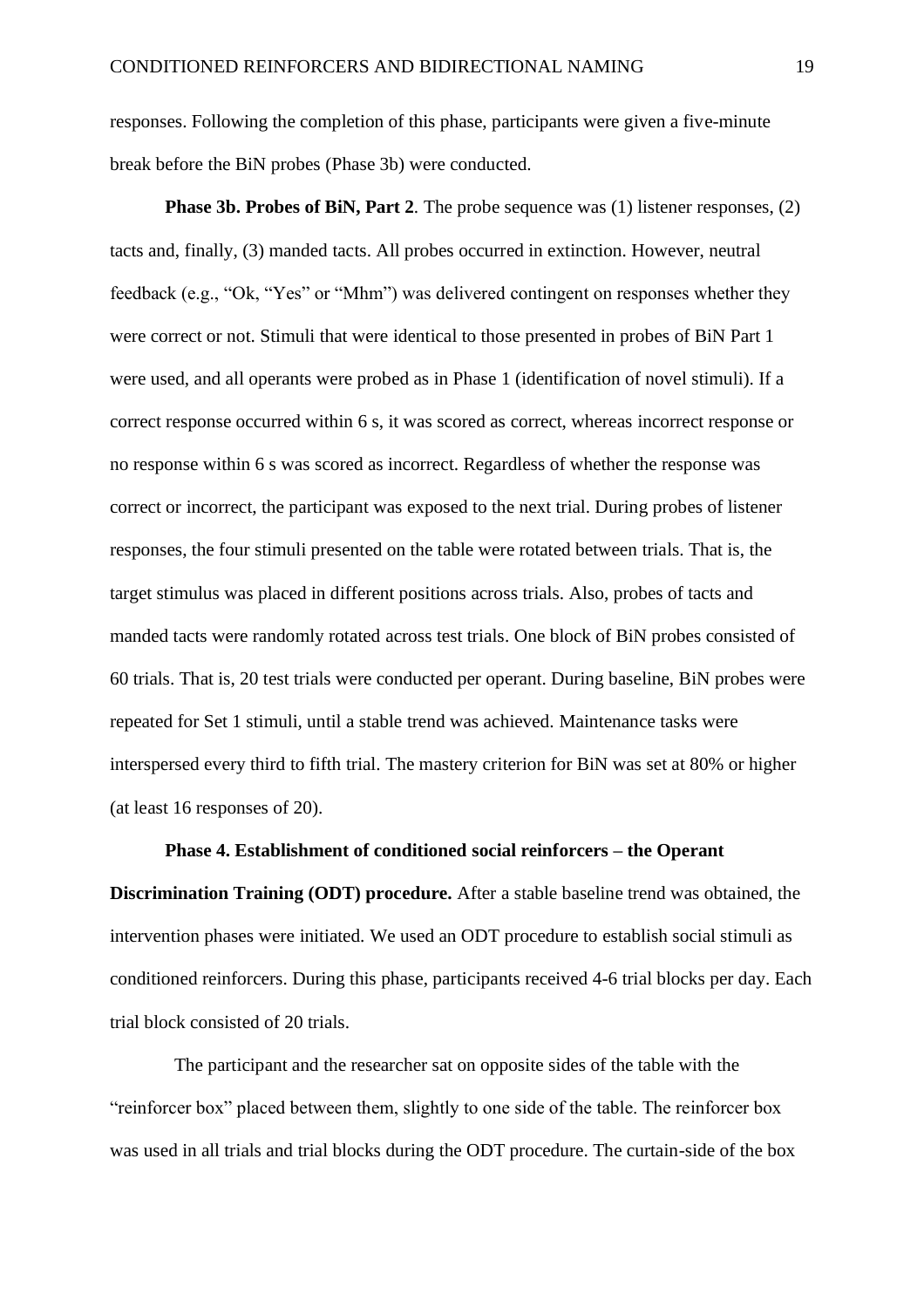faced the participant, while the side with the open window faced the researcher (see Fig. 2). The purpose of this arrangement was to allow the researcher to put a preferred stimulus in the box without providing any cues of the availability of the unconditioned reinforcer other than the social stimuli to be conditioned as reinforcers. The researcher's presentation of a social stimulus (SD) (see Table 2), set the occasion for the participant to the contents of the box. That is, the participant pulled aside or lifted the curtain to access the preferred stimulus. For participants with whom token economies were utilized, tokens were placed in the box. The Sdelta condition was the absence of social stimuli (e.g., absence of praise, nods and smiles and comments) and access to the curtain was blocked by a confederate (usually the specialeducation teacher). The confederate was standing behind the participant and put his/her hands in front of the curtain to prevent the participant from lifting it. In general, the participants were in contact with the S-delta condition in the first 2-5 trials.

In cases where no target response occurred within 6 s, the trial was scored as incorrect, and the response was prompted by a confederate (behind the participant). Prompts were presented immediately after the S<sup>D</sup> and were faded out over subsequent trials. If a participant did not lift the curtain on the box following the SD, the response was scored as incorrect and prompted using physical guidance. For all participants, praise was first presented, followed by nods and smiles, and finally, acknowledgments. Acknowledgment and praise statements were written down in two different quasi-random sequences, and the two sequences were switched every second trial block.

Initially, every correct response was differentially reinforced by a social stimulus followed by a tangible stimulus behind the curtain. The mastery criterion was met when the participants responded correctly and only in the presence of the SDS, on a minimum of 90% of the trials across two consecutive trial blocks, or on all trials within one trial block. When the mastery criterion was achieved, the schedule of reinforcement was thinned to Fixed Ratio 2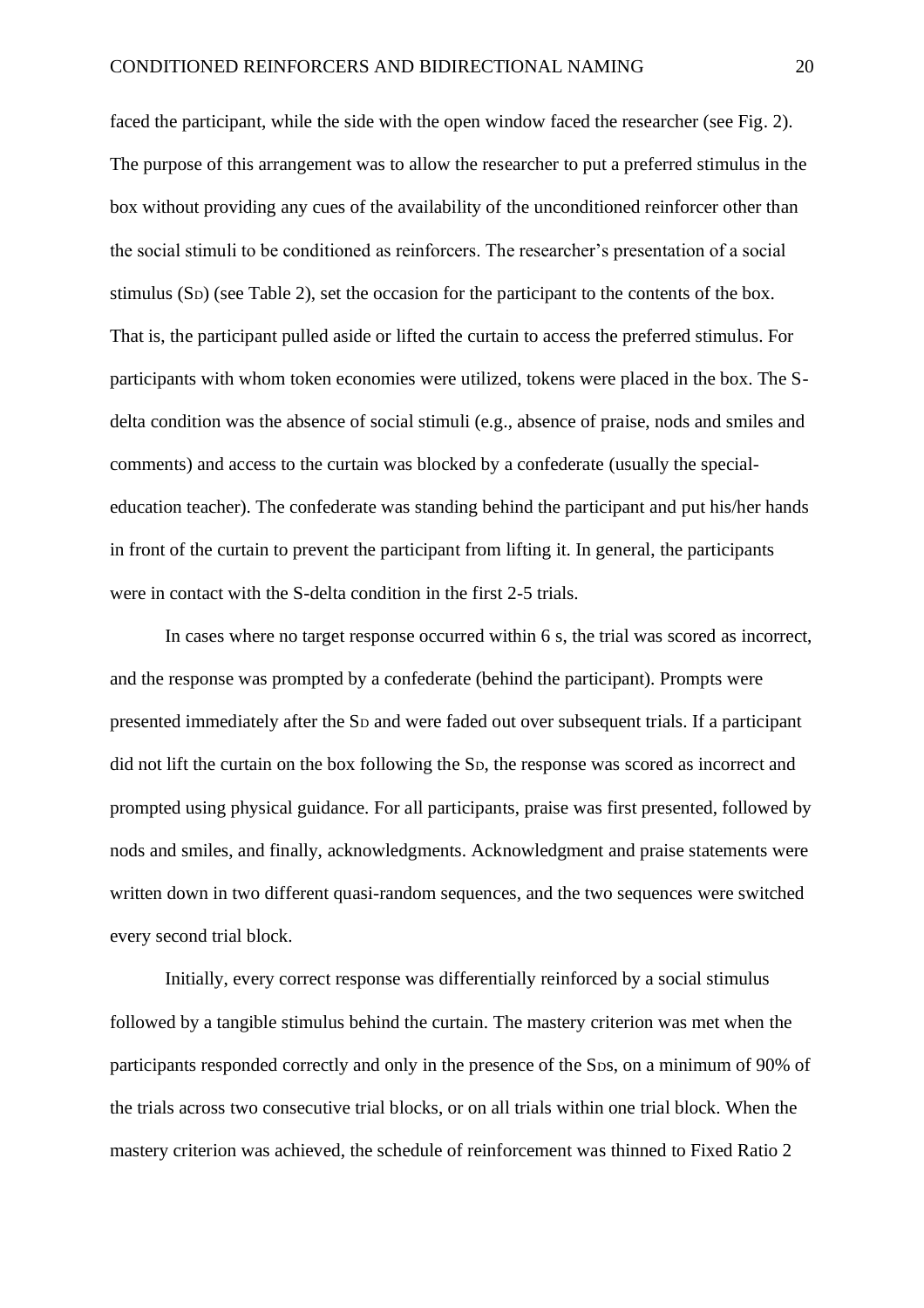(FR2). The same mastery criterion was used during FR2. Then, the schedule of reinforcement was further thinned to VR3 where, on the average, every third response was reinforced. The final mastery criterion under the VR3 schedule of reinforcement was two trial blocks of 100% correct responding. After the criterion was met under the VR3 schedule of reinforcement, stimuli in the next category of social stimuli were conditioned, using the same procedure. The same mastery criterion and thinning sequence of the reinforcement schedules were employed.

**Phase 5. Posttest of conditioned reinforcers.** A posttest of whether the social stimuli had acquired reinforcing properties was completed. This posttest was completed identical to the pretest of conditioned reinforcers, as described in Phase 2. However, during Phase 5, three other arbitrary responses, R4, R5, and R6, were introduced. The box used during the ODT procedure (Phase 4) was also provided to Alan during the posttest of conditioned social reinforcers because rapid extinction had been observed during thinning of the reinforcement schedule during the ODT procedure.

**Phase 6. Sequential Operant Instruction.** The purpose of this phase was to expose the operants that constitute BiN to the conditioned social consequences. No other consequences were delivered. During these trial blocks, the conditioned social reinforcers were contingent on instances of BiN operants. Set-2 stimuli were used, consisting of four gemstones. All operants were trained separately in 20-trial blocks.

First, tacts were established, then manded tacts. Echoics were trained during MTS tasks by pairing matching responses with echoics of the researcher's tacts of the sample stimuli. Finally, the listener responses were trained. The number of trial blocks completed to establish tacts was yoked to the number of trial blocks conducted for the other operants. The mastery criterion for tacts was two consecutive trial blocks at 90-100% correct responses.

If the participants did not respond, or responded incorrectly, prompts were presented on the next trial. In the speaker trials, an echoic prompt was used. In the listening trials, a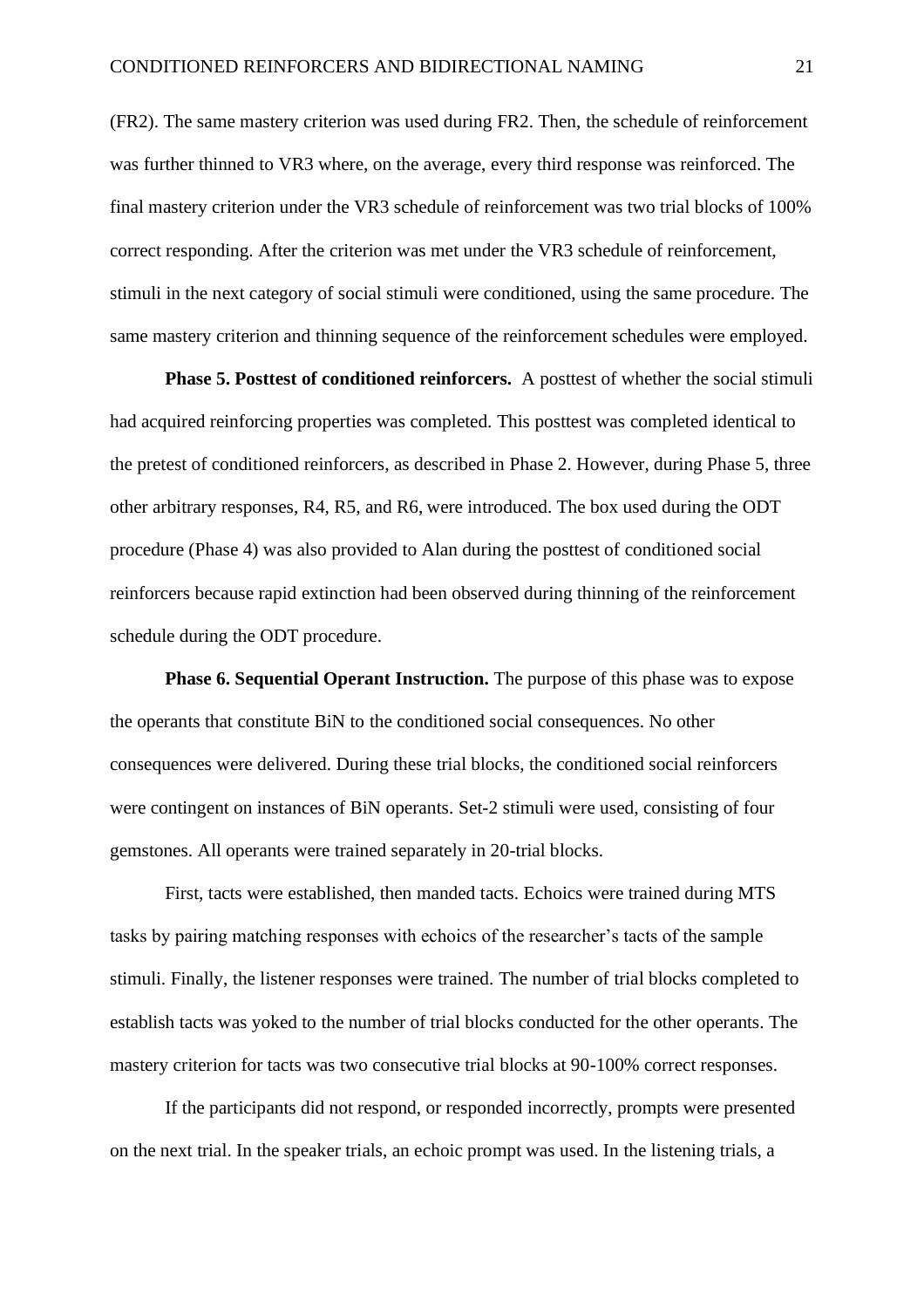gesture (i.e., pointing to the correct stimulus) prompt was provided. After a prompted trial, the same trial type was repeated and prompts gradually faded. This sequence continued until the participants responded independently.

**Phase 7. Post probes of BiN.** After both interventions, each participant completed a Post BiN probe. The post probe was conducted with Set 1 stimuli (i.e., the pasta types), using the same procedure as described in Phase 3a and 3b.

**Phase 8. Generalization BiN probes.** A single generalization probe was conducted with novel stimuli, which consisted of star signs (i.e., Set 3 stimuli). The Generalization BiN probe was conducted according to the procedure described in Phase 3a and 3b.

#### **Interobserver agreement and treatment integrity**

Interobserver agreement (IOA) was recorded in 30-47% of the trial blocks, except for the tests of conditioned reinforcement. However, during these tests, random checks of trial blocks were completed by the first author by playing the videotape over again. The response rate was cumulatively scored during the intervals of the different conditions. IOA was calculated by dividing the number of agreements by the total number of trials checked in each phase and then, multiplied by 100. IOA was 100% during the trial blocks checked for Hans and Glen, 99.6 % for Alan, and finally 98.8 % for Mark. Across the four participants during probes of BiN, observed echoics during exposures to novel tacts, the ODT conditioning and the Sequential Operant Instruction, the mean IOA was 99.6 %.

Treatment integrity (TI) checks were randomly conducted in at least 30-84 % of the trial blocks. TI was checked in each phase of the experiment for each participant. The procedural components scored for TI consisted of the following: accurate vocal instructions, accurate prompting procedure, such as pointing and position prompts during MTS and listener trials, and the duration of test intervals during the test of conditioned reinforcers. The TI criterion was a minimum of 90% correct implementation and was calculated by dividing the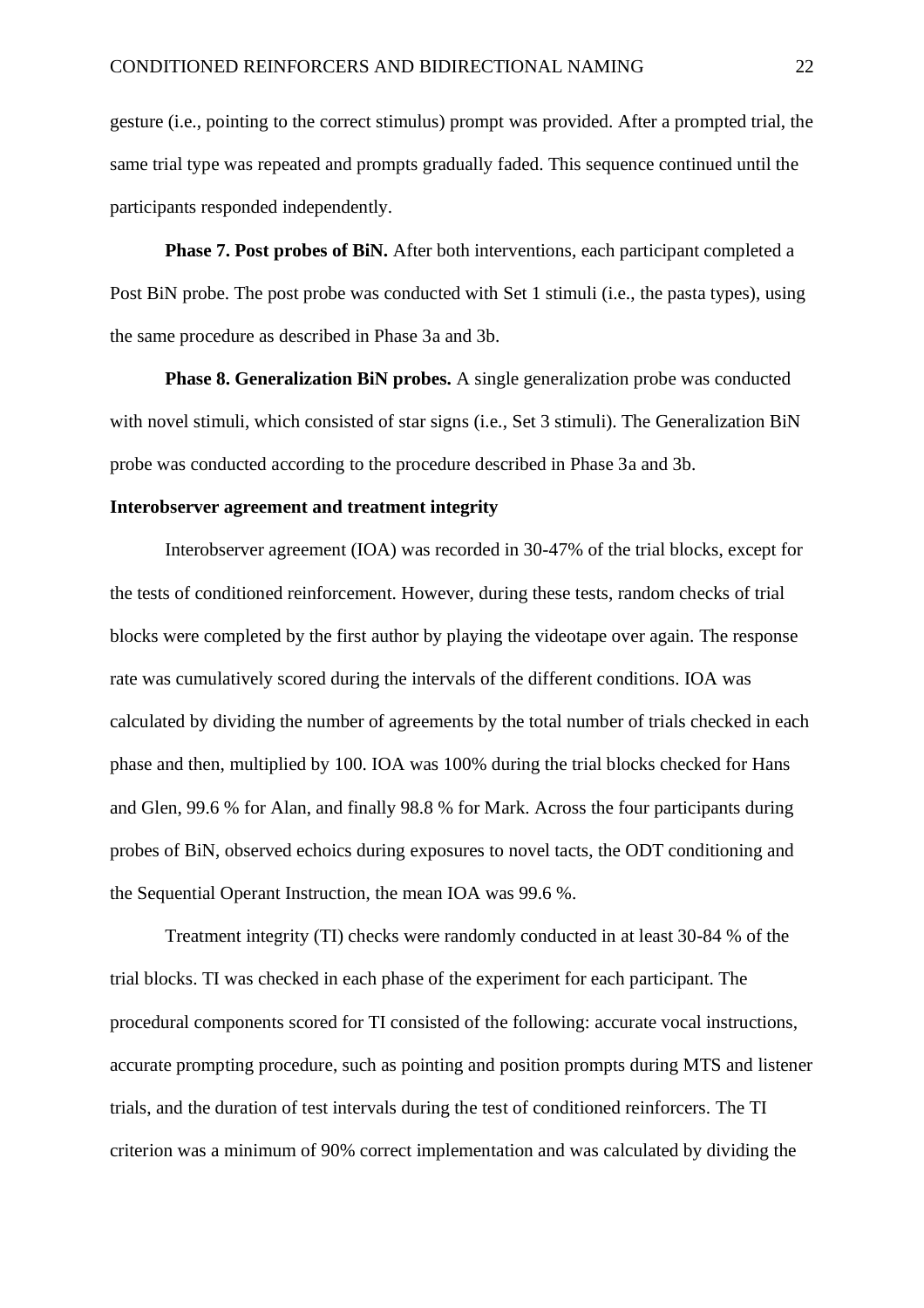number of trial blocks completed according to the procedure, by the total number of checked trial blocks. Scores obtained ranged from 96-100 % integrity. During the reinforcer test, two issues were adjusted. First, the number of prompted trials was increased from two to three. Second, for Alan, the reinforcer box was present during the test of conditioned reinforcement. In order for Alan to emit responses during the reinforcer test, and thereby demonstrate preference, a VR3 schedule of reinforcement was implemented.

#### **Results**

During the test of novel stimuli, up to six stimuli were discarded as familiar because the participant responded with a correct tact or with correct listener responses. Eventually, four novel stimuli were identified within each set for each participant. These were stimuli to which the participant emitted no correct tacts or manded tacts. Also, no pattern of correct listener responses to the stimuli occurred in any of the participants.

During the ODT procedure, praise, smile and nods, and relevant comments, respectively, were established as S<sub>DS</sub> in 4-15 trial blocks (see Table 7). Concerning the test of conditioned reinforcers, the number of responses during the social consequence conditions increased from pretest to posttest, as shown in Table 5. Across the three social conditions from pretest to posttest, Hans' number of responses increased from a mean of 2 during the pretest to a mean of 9.7 responses during the posttest. Glen's number of responses increased from a mean of 2 during the pretest to a mean of 16.7 responses during the posttest, Alan's responses increased from 3.3 to 18.3, and Mark's number of responses increased from 3.6 to 114.7. Across participants, the mean increase in the number of responses was 39.9 during the social conditions, following the conditioning of social stimuli through the ODT procedure (see Table 5). Also, number of responses increased during the tangible conditions from pretest to posttest as reported in Table 5. Hans' number of responses increased from a mean of 3.6 to a mean of 8 responses and Glen's number of responses increased from a mean of 4 responses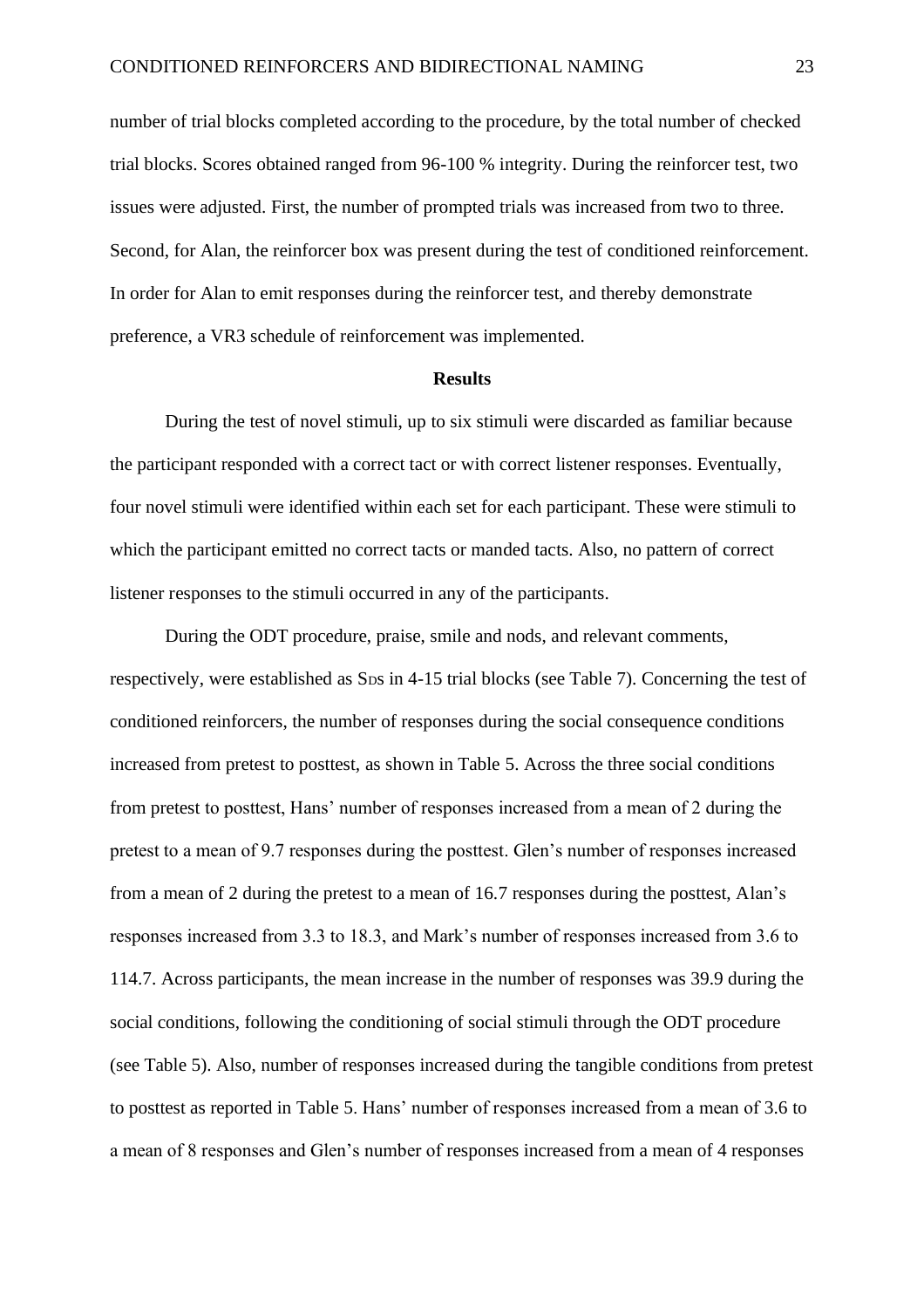during pretest to a mean of 24 responses during posttest. Further, Alan's number of responses increased from a mean of 4.3 responses during pretest to a mean of 64.3 responses during posttest, while Mark's number of responses increased from a mean of 24.3 responses to a mean of 62.3 responses during posttest.

The number novel stimuli to which echoics were emitted did not increase systematically from baseline (Phase 3a) to after the interventions (see Table 6). Only Alan showed a higher number (19) during the final exposure to novel stimuli, during the Generalization BiN probe, than during Baseline 1 and 2 (6 and 1, respectively) and the Post BiN Probe (2). The numbers for Glen and for Mark were high and fairly constant, whereas Hans emitted slightly fewer echoics after the interventions, during the Post BiN Probe (6) and Generalization BiN Probe (10) than during Baseline 1 and 2 (17 and 14).

During baseline, a BiN probe to Set 1 stimuli was repeated to see if the number of correct responses changed (Phase 3b), as shown in Fig. 3. During the Baseline BiN probes 1 and 2, respectively, Hans made 6 and 1 correct listener responses, 0 and 1 tacts, and 2 and 0 manded tacts. Glen emitted 17 and 11 listener responses, 8 and 13 tacts, and 5 and 12 manded tacts. Alan made 5 and 2 listener responses, 1 and 0 tacts, and 0 and 1 manded tacts. Across Baseline BiN probes 1 and 2, Mark's correct listener responses increased from 1 to 4, and his number of tacts increased from 0 to 6. His number of manded tacts remained at 0. From the second to a third baseline session, the number of correct listener responses dropped from 4 to 2 and the number of tacts dropped from 6 to 4.The number of manded tacts increased from 0 in the first two probe sessions to 5 in the third.

The operants included in BiN were sequentially exposed to social conditioned reinforcers, and the participants acquired tacts in four to twelve 20-trial blocks. Hans required, four, Glen twelve, Alan six and Mark five 20-trial blocks with Sequential Operant Instruction until the mastery criterion of 90-100% correct responses in two subsequent trial blocks for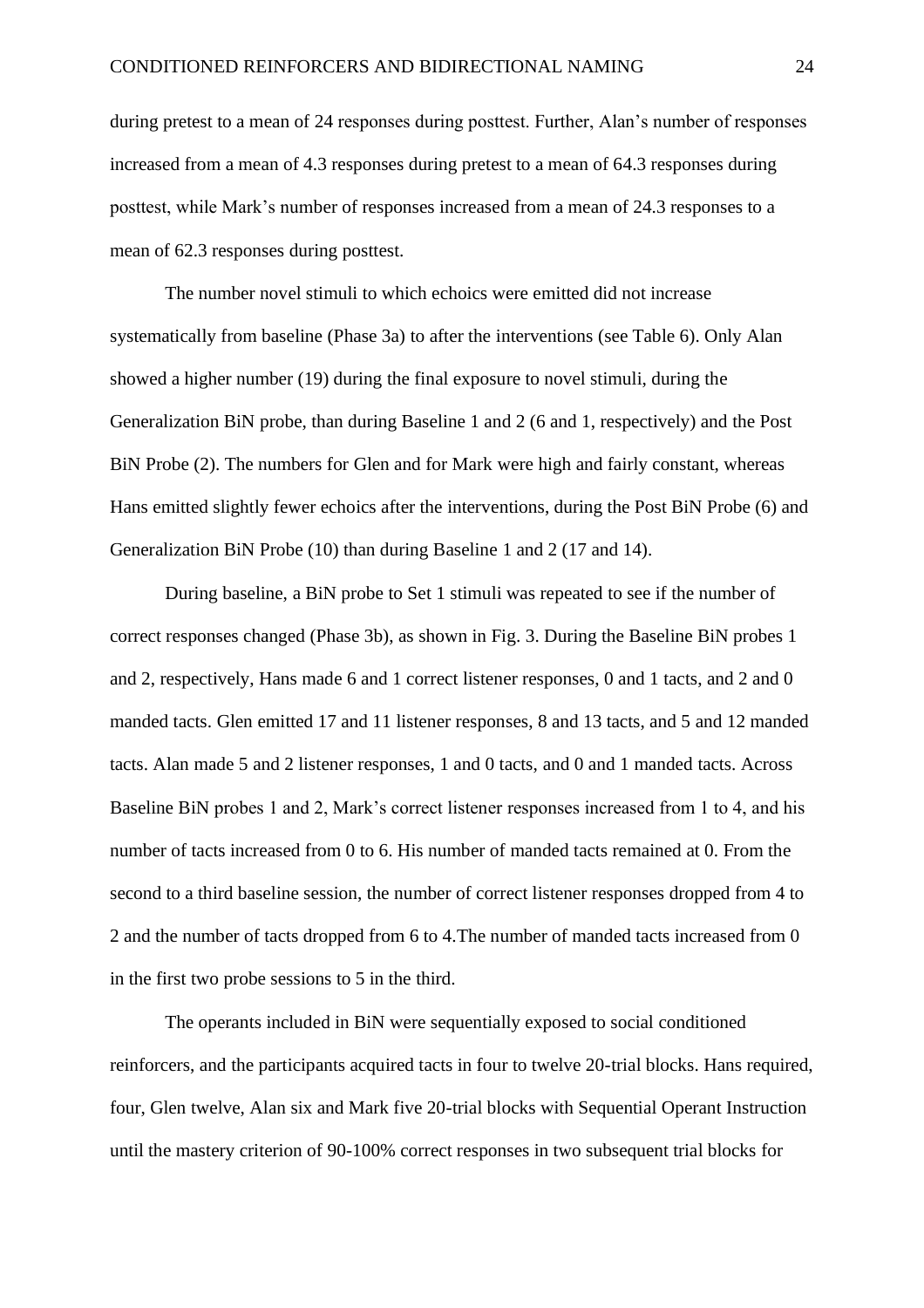tact responses was met (Set 2 stimuli, gemstones). The remaining BiN operants were exposed to the same number of Sequential Operant Instruction trial blocks as the tact responses.

After the ODT procedure and the Sequential Operant Instruction, Post BiN probes (Set 1 stimuli, pasta types) and Generalization BiN probes (Set 3 stimuli, star signs) were completed. The numbers of listener responses, tacts, and manded tacts are illustrated in Fig. 3. Taken together the number of tacts and manded tacts increased from baseline to the Post BiN probe for three of the four participants: For Alan the number increased from 1 during each of the baseline probes to 16, and for Glen from 13 and 25 to 39, and for Mark from 0, 6 and 9 to 32. Mark and Glen both met the mastery criterion during the Post BiN Probe. Hans and Alan did not, but Alan showed a marked increase and met the criterion during the Generalization BiN Probe. Only Hans never met the BiN criteria, but he made 20 correct listener responses (full score) during the final probe, the Generalization BiN Probe. Thus, Hans established the listener part of BiN and showed a significant improvement during tact and manded tact trials. In sum, all of the participants in the present study showed improved BiN skills following the Sequential Operant Instruction after the conditioning of social stimuli as reinforcers.

#### **Discussion**

Previous research has suggested that a rotation of the different constituent operants may be necessary for the establishment of BiN (e.g., Greer et al., 2007). The question of primary interest in the present experiment was whether Sequential Operant Instruction might also work as a successful intervention to improve BiN skills after the establishment of standard social reinforcers. All four participants had demonstrated certain prerequisites for the emission of BiN, including echoics of standard words, matching skills, listener responses, and tacts. During baseline probes, none of them demonstrated BiN nor a reinforcing effect of standard social consequences upon their behavior. Following Sequential Operant Instruction and the establishment of social conditioned reinforcers, all participants showed improved BiN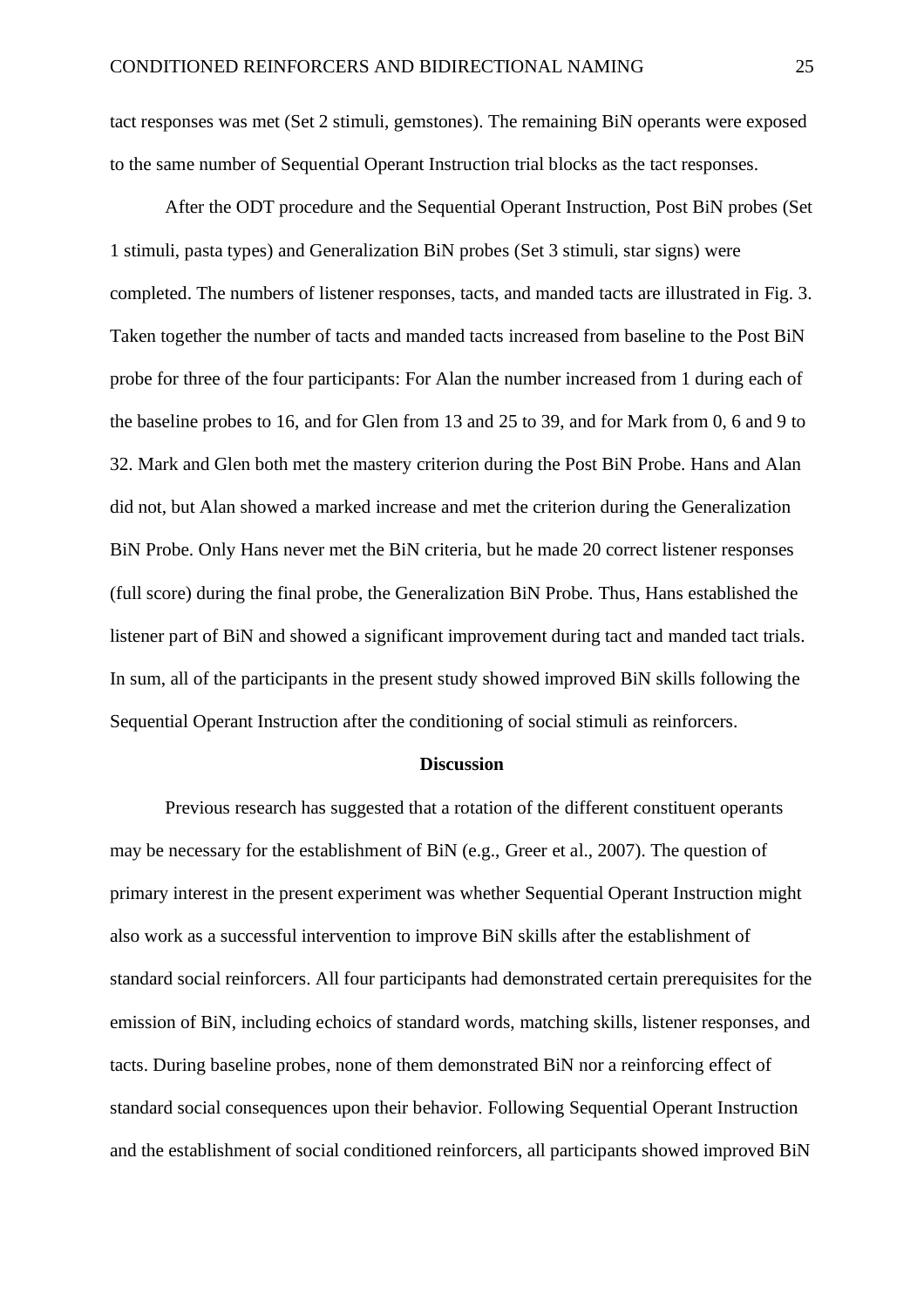skills. During the Generalization BiN probe, two of four participants, Alan and Mark, showed both the listener and the speaker repertoires of BiN. A third participant, Glen, met the criterion for BiN during listener and tact probes and he made 15 of 20 correct manded tacts (75% correct responses). The lower score on manded tacts than on the tacts may have resulted from the fact that the tests were run in extinction and the test of manded tacts was conducted at the very end. Glen's falling off on manded tacts is likely of little importance because his tacts were strong. Whenever someone performs less well on manded tacts than on tacts, it may have more to do with the motivating operation than with stimulus control by the object. During the Generalization BiN probe, Hans demonstrated only the listener part of BiN. Besides, Hans showed a significant improvement in speaker responses, as evident from increases in the mean number of tacts from 0.75 of 20 during the Baseline BiN probes to 10 of 20 tacts and manded tacts, respectively, on the Generalization BiN probe.

During the Post BiN probe, Hans made few BiN operants. After the experiment, the special education teacher explained the poor performances of BiN operants by the fact that he strongly disliked pasta. However, weak BiN skills in the Post and the Generalization BiNprobe may be a product of an insufficient conditioning procedure. Hans emitted only seven responses in the post-reinforcer test. In addition, Hans' echoic responses showed a decreasing trend during the exposure phase before Post and Generalization BiN probes, which may have influenced his BiN skills during probes. Therefore, his low performance on BiN probes may have resulted from a combination of these variables.

The results of the present experiment support Longano and Greer (2015) proposition that conditioned reinforcers facilitate the establishment of BiN. Longano and Greer (2015) aimed to condition arbitrary novel visual and auditory stimuli as reinforcers for observing responses in order for the echoic to join listener and speaker responses, and thereby improve BiN skills. As an alternative, the current study aimed to establish the natural social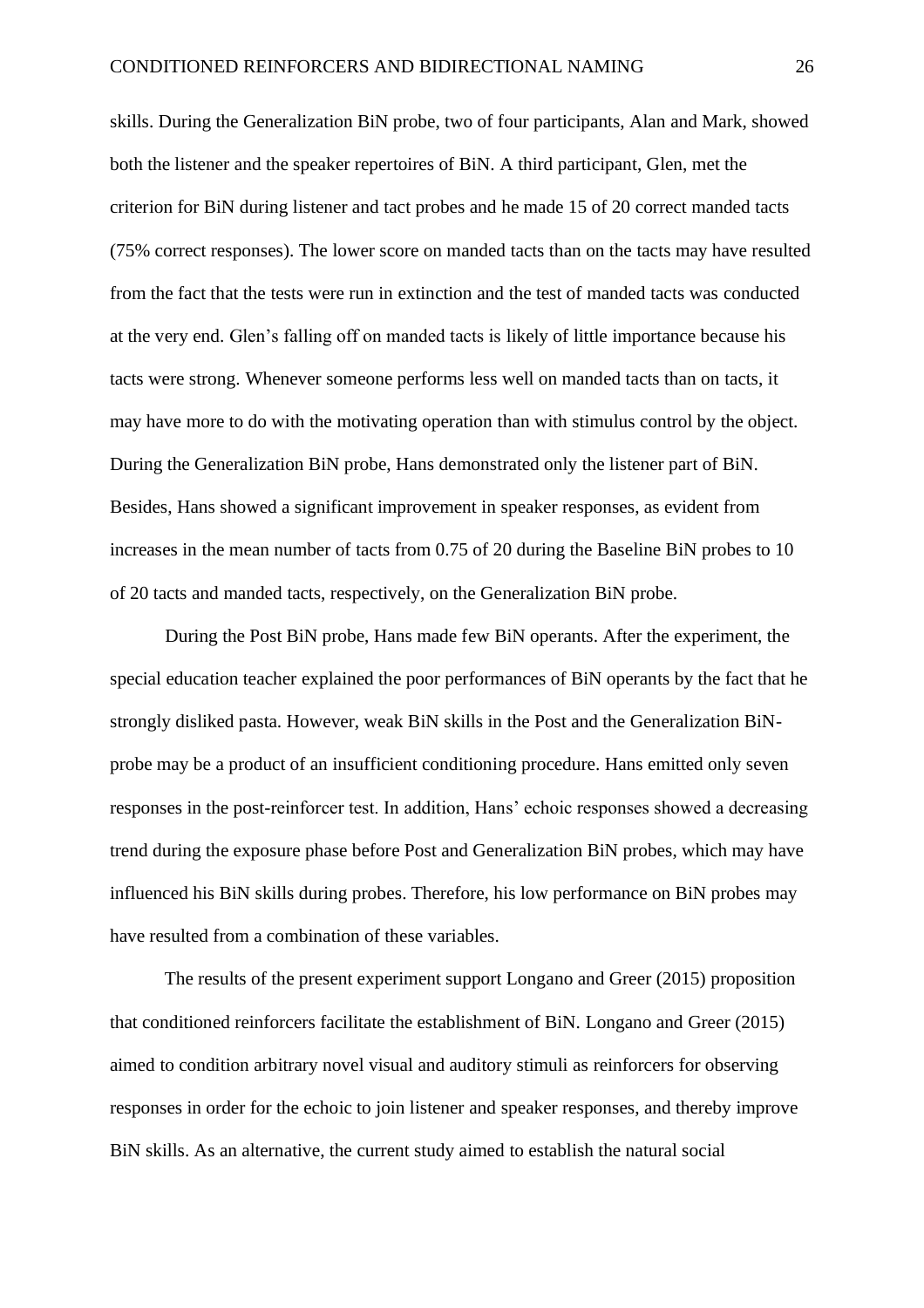consequences as reinforcers for BiN skills. Before and after the conditioning of social stimuli, a reinforcer test was conducted. All participants showed an increased number of arbitrary responses during the social consequence conditions, from 2-3 prompted responses during the pretest to a mean of 39.9 responses during the posttest, indicating the effectiveness of the ODT procedure. This improvement was most evident for Mark. During the three social conditions (praise, nods and smiles, and acknowledgements), Mark emitted a mean of 114.7 arbitrary responses compared with only two prompted responses during the pretest. The importance of relevant social reinforcers is indicated by the fact that three of the four participants (Mark, Alan, and Glen) achieved the mastery criterion for BiN as a result of Sequential Operant Instruction after the establishment of social reinforcers through the ODT procedure.

The present study investigated the effect of two variables upon the establishment of BiN: (1) the establishment of conditioned social reinforcers and (2) sequential trials of listener and tact training. However, we assume the first variable is the most important. When a child acquires a novel tact, his first response is necessarily, at least partly, echoic. When that echoic is reinforced in the presence of the object, the properties of that object acquire partial control, and the tact can be observed on subsequent trials. But the object can be differentiated from other objects only if there is an appropriate history of discrimination training. Listener training requires that the child looks at the object and responds discriminatively with respect to it, by touching it, petting it, pushing it, tasting it, looking back and forth between it and other things, etc. In discussions of BiN, this is a variable that is usually insufficiently addressed. "Pointing" is taken as a measure of listener behavior, but the panorama of listener behavior that children engage in when encountering an interesting object is surely much richer. MEI provides opportunities for such discrimination training in the context of tact acquisition, which may facilitate BiN. Sequential Operant Instruction separates them, but in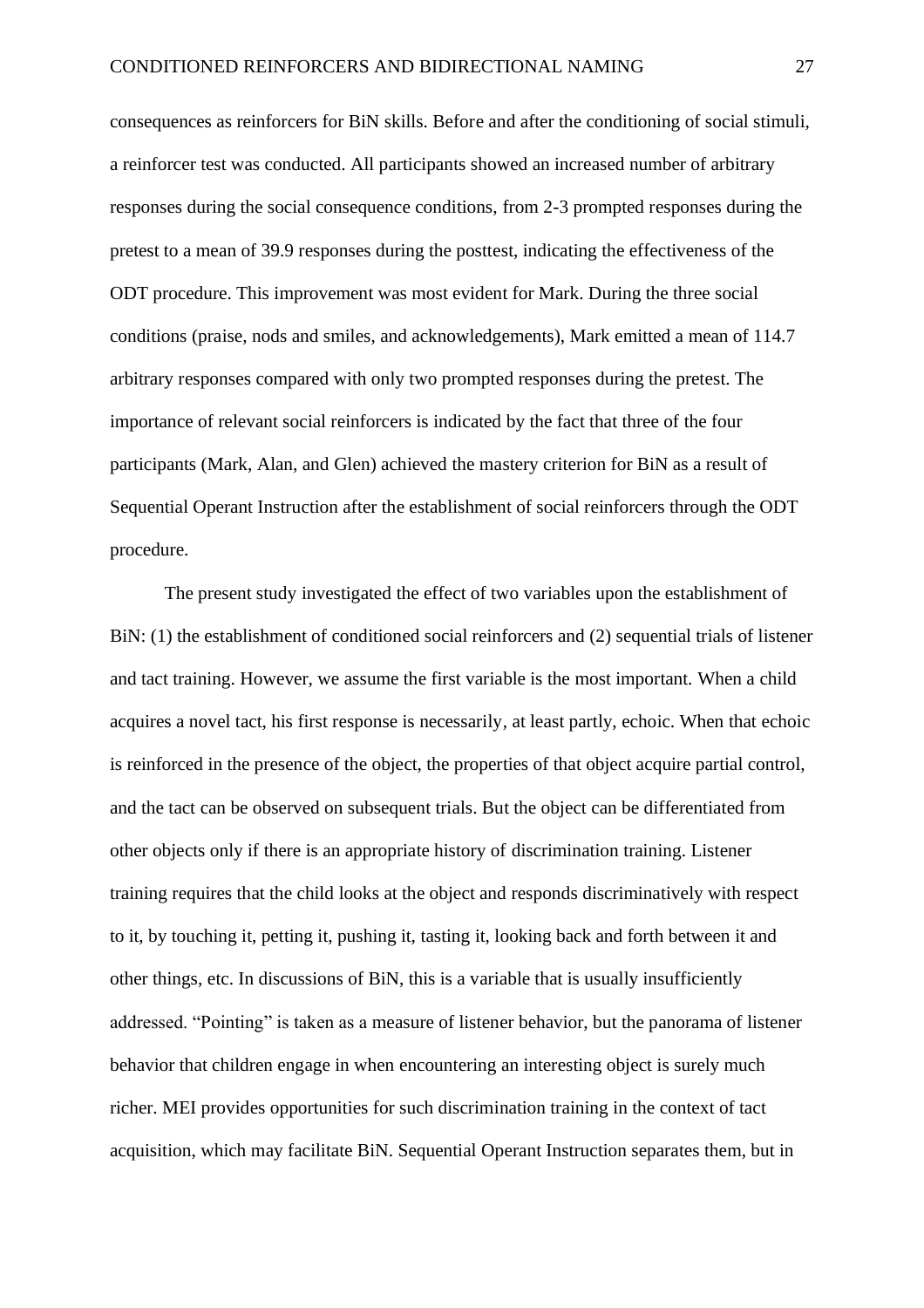principle, BiN might emerge following such a procedure, since all of the elements are eventually acquired. In natural environments common objects already evoke discriminative responses, and explicit listener training should be unnecessary. It is a rare child who will not engage in a lot of untrained discriminative responses to novel animal, but it is perhaps equally rare for a child to engage in relevant discriminations to types of pasta. Unfortunately, experimental procedures of necessity usually employ novel stimuli in which the child is likely to have little interest. Therefore, failure to observe BiN may occur on motivational grounds.

However, a serious complication to this interpretation of the role of the conditioned social reinforcers is the fact that the rate of responding increased from pre- to posttest not only in the social condition, but also in the tangible condition. It is possible that the general increase in response rates during the posttest results from the history of reinforced responding to prompts, rather than just from the social consequences. In addition, because the tangible reinforcers were also delivered by the researcher and, hence, involved social stimuli, the increasing response rates may also involve a habituation or desensitization to particular social stimuli. Regardless of the details of how the ODT procedure obtained its effect, it may have contributed to the effectiveness of the sequential training procedure to establish BiN skills. Furthermore, conditioned social reinforcers were the only manipulated consequences during Sequential Operant Instruction, so tangible reinforcers could play only an indirect role in the ultimate dependent variable. Despite the fact that prerequisites were present in the participants before the present study, none of them clearly improved BiN until after the ODT procedure and Sequential Operant Instruction. This point is central to the present study, because the intervention is one of manipulating the reinforcing effectiveness of common social stimuli through the ODT procedure.

For children to learn new words for things in the environment, they must be exposed to novel names along with relevant objects, events, or actions and respond to their relevant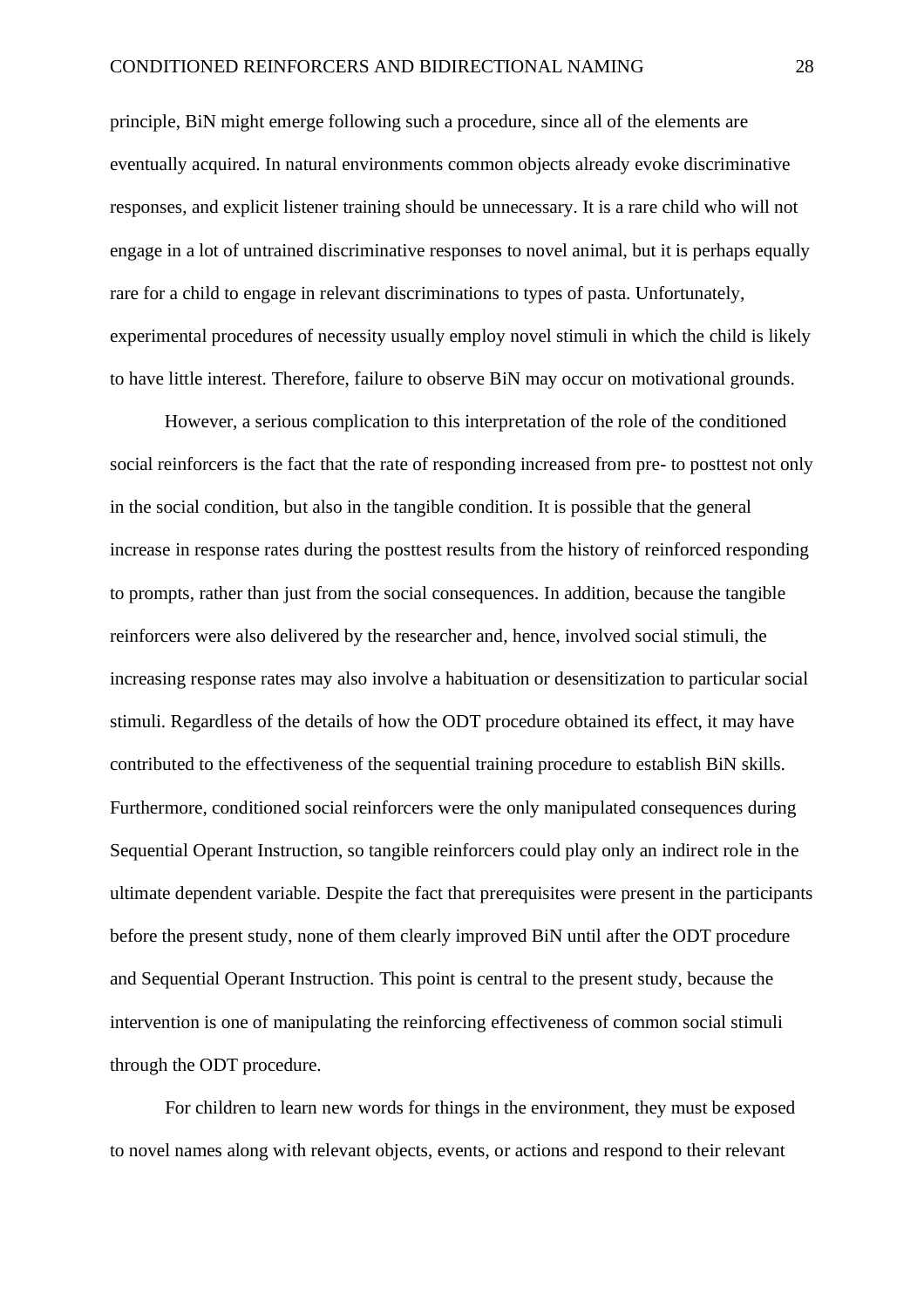features as discriminative stimuli. During such exposures, observing responses and echoics of the novel tacts are likely. Although Longano and Greer (2015) emphasized observing responses as fundamental for the echoic to join listener and speaker responses, recent research improved BiN as a result of an SSP procedure (cf. SPOP and pairing naming) only, without explicit strengthening of any specific observing responses (e.g., Byrne et al., 2014; Carnerero & Pèrez-Gonzàlez, 2014; Solares & Fryling, 2018). This latter finding suggests that the explicit establishment of observing responses may not be necessary.

In the present experiment, in addition to the conditioning of standard social stimuli as reinforcers, observing responses may have been strengthened by the ODT procedure. Observing responses that were seen during the ODT procedure, before presenting the discriminative stimuli were varieties of "attention-seeking" behavior, such as orienting toward the researcher, shifting the gaze toward the researcher, and making eye contact with the researcher—without instructions to do so. The ODT procedure may have fostered observing responses to discriminative stimuli: For predictable access to a reinforcer in the box (which was used during all trials in the conditioning phase), participants had to respond to the presentations of social stimuli (e.g., smiles and nods) as SDs. When these stimuli were presented, the participants immediately checked the box for preferred items. According to the researcher's anecdotal observations, the participants were increasingly more attentive to the researcher's instructions by displaying "attention-seeking" behavior (cf. observing responses), than they were before the ODT was initiated. Thus, the results of the present experiment suggest that the ODT procedure may also enhance observing responses to the adult's presentation of discriminative stimuli more generally (cf. Donahoe & Palmer, 1994; Keohane, Delgado, & Greer, 2009). Strengthening of observing responses to clarify antecedents, before the Post and the Generalization BiN probes, as well as in Sequential Operant Instruction, is a possible prerequisite that affects the acquisition of BiN skills.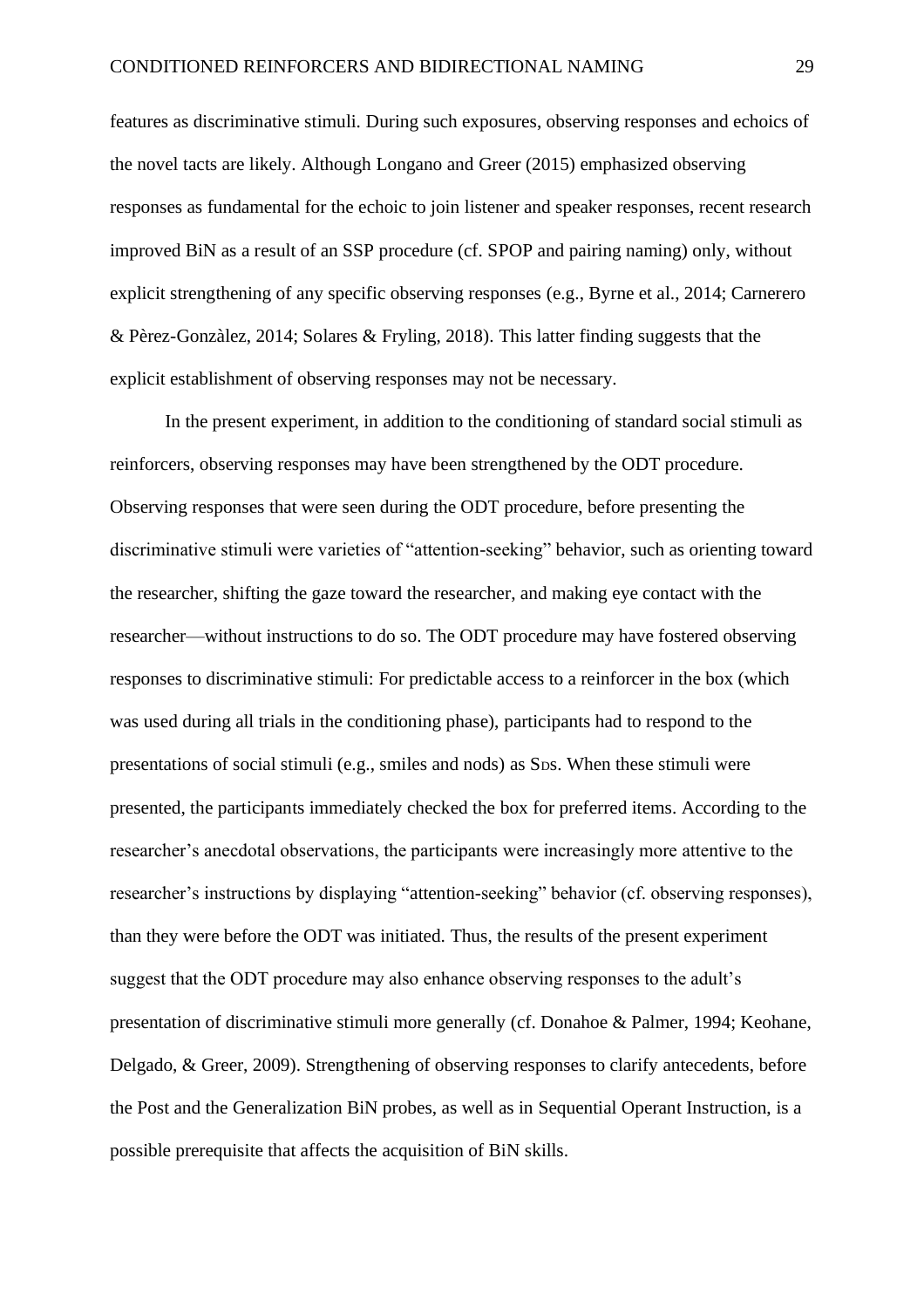Longano and Greer (2015) found a correspondence between the number of emitted echoics during the presentation of novel tacts, and the number of derived BiN responses. The present experiment showed that the echoic alone is not sufficient to produce emerged BiN skills as high numbers of echoics during baseline BiN probes were not followed by the other BiN responses. However, during the Post BiN probe and the Generalization BiN probe only those with the highest number of echoics (Glen, Alan and Mark) scored within the criterion for derived BiN responses. In contrast to Longano and Greer (2015), Byrne et al. (2014) did not find a correspondence between emerged listener responses and tacts and echoics emitted during SPOP and listener tests. But the acquisition of tacts necessarily entails echoic behavior—unless the tact is shaped through successive approximations (e.g., such as often implemented with deaf children). When a correctly enunciated tact is acquired by a child in a trial or two, the echoic repertoire is implied. That modeling alone is insufficient is easily shown by presenting the child with a word in a language in which he or she has no echoic repertoire. Consequently, we can confidently assume that the echoic plays a role in all "naming", in at least, the technical sense, whether it is measured or not. Whether the child echoes a novel word or not can be a matter of motivation, and that is a variable that is often omitted in discussions of BiN. However, echoic behavior may occur covertly, as suggested by Horne and Lowe (1996), but that would place the question about the correspondence between echoic and emerged BiN responses beyond reach of the current study.

A limitation of the present experiment is the omission of BiN probes after the conditioning of social reinforcers and before the implementation of Sequential Operant Instruction. Future research should include BiN probes after the conditioning procedure, to isolate the effect of the ODT procedure from the product of the Sequential Operant Instruction on BiN.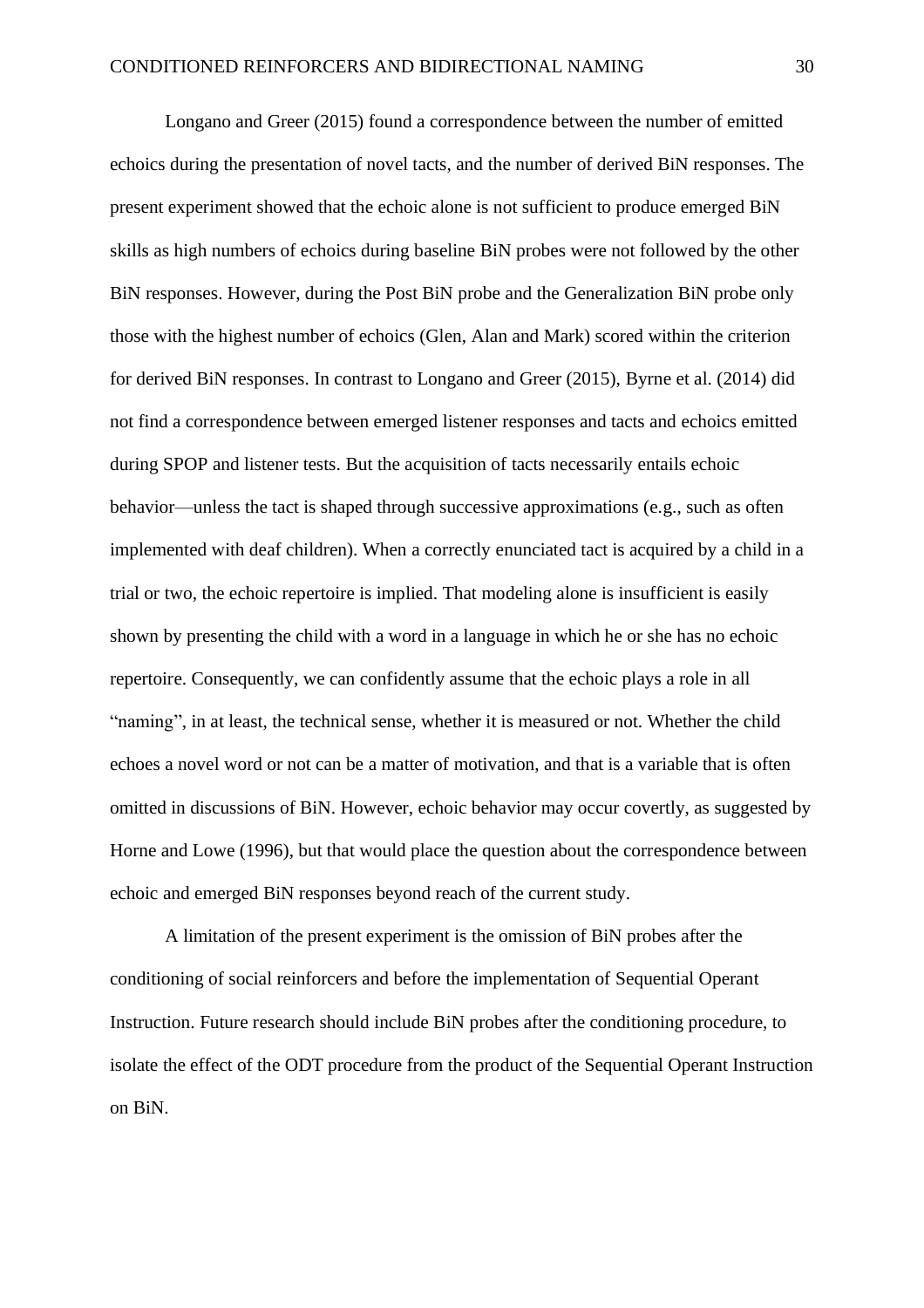A second possible weakness is the use of a pre- and posttest design instead of a multiple baseline design across participants (Carr, 2005). We replicated the design most commonly used by Greer and colleagues, who have conducted a substantial number of studies on the emergence of BiN. However, the present study included repeated baseline BiN probes and replications across four participants in four different daycare centers, which may have strengthened experimental control (Petursdottir & Carr, 2018). It is implausible that all four participants' programs, by chance, introduced relevant training that coincided with the phases of the experiment, and it is equally implausible that all four children passed a relevant but unspecified "developmental milestone" at the same time. Further, the repetition of baseline BiN probes until a stable trend was achieved was crucial. The experimental procedures actually implemented an unsystematic multiple-baseline procedure, or at least, a nonconcurrent multiple-baseline design. That is, the baseline phases were extended until behavior "reached stability," which suggests that these phases were of different lengths across participants. For instance, Mark received three baseline BiN probes without any significant change in BiN-skills. Thus, continued improvement in BiN skills caused by repeated probing was unlikely. There is a possible exception in Glen's case: Responses during the second baseline probe had increased somewhat from the first. Thus, in the case of Glen, a separate effect of repeated testing cannot be excluded. For the remaining participants, improved BiN skills could be ascribed to the conditioning procedure and the subsequent intervention rather than the repeated probing only.

The present experiment extends previous research on variables that influence BiN by showing that explicit MEI, or rotation of BiN operants, may not be necessary for the establishment of BiN. Despite limitations, a reasonable interpretation of the present experiment is that both ODT and Sequential Operant Instruction were active components of the intervention. If so, it is possible that a core characteristic of a history that produces BiN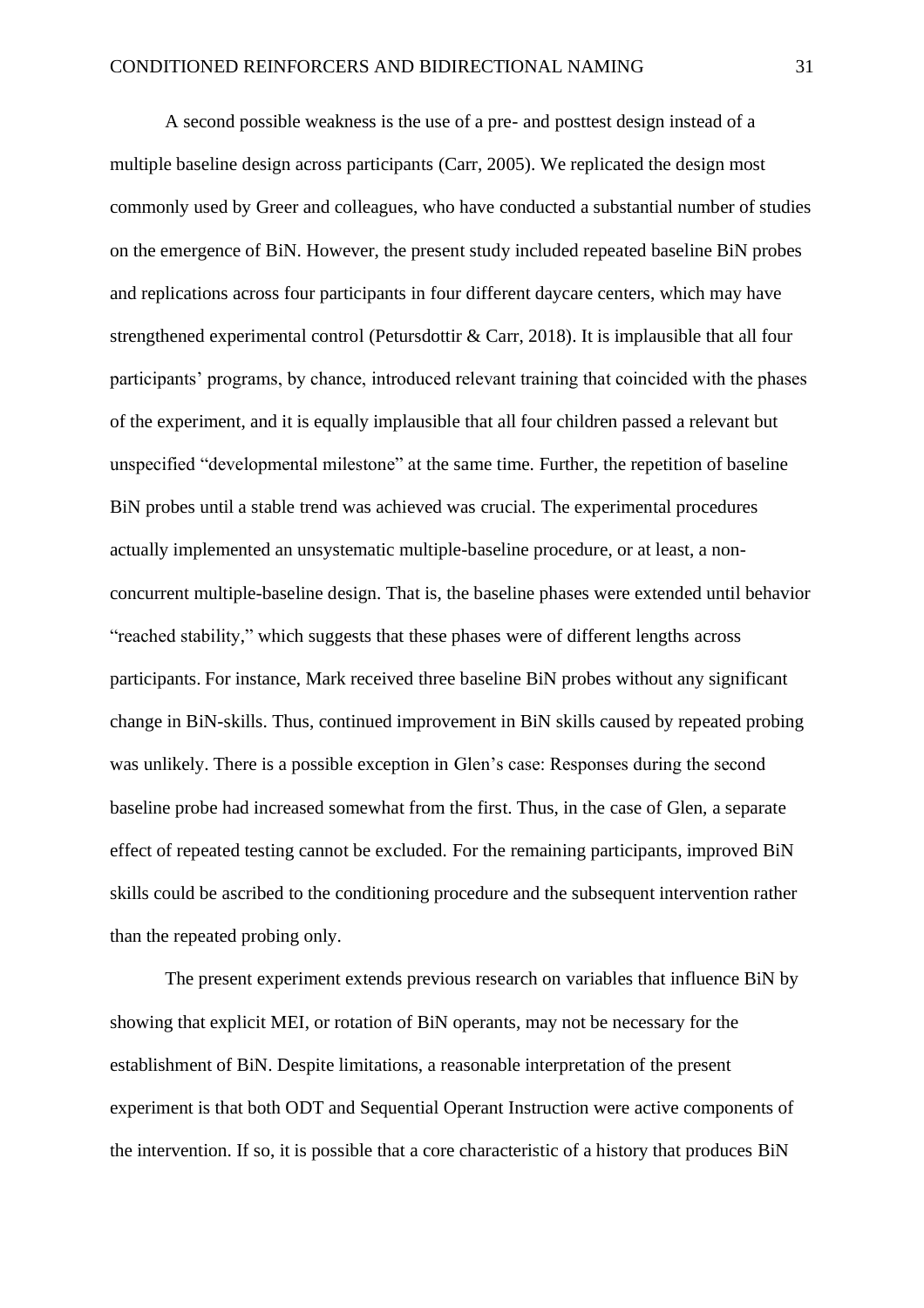repertoires is to change the function of stimuli presented in BiN probes into discriminative stimuli, which signal reinforcement for accurate tacting and listener behavior. That is, in addition to establishing naming as a "skill" or "joined repertoires" effective interventions may also have to establish "a good reason to respond," (i.e., effective reinforcement) in the natural environment.

The acquisition of BiN is fundamental, because these skills can improve the educational prognosis (Gilic & Greer, 2011) and accelerate the rate of learning through exposure to others' demonstrations (Choi, Greer, & Keohane, 2015; Greer, Corwin, & Buttigieg, 2011; Greer, Pistoljevic, Cahill, & Du, 2011; Hranchuk, Greer, & Longano, 2018). It may turn out that a priority in future work with children with autism will be the establishment of standard social consequences as reinforcers as early on as possible, because social behaviors, such as BiN, are necessarily maintained by such consequences in the natural environment.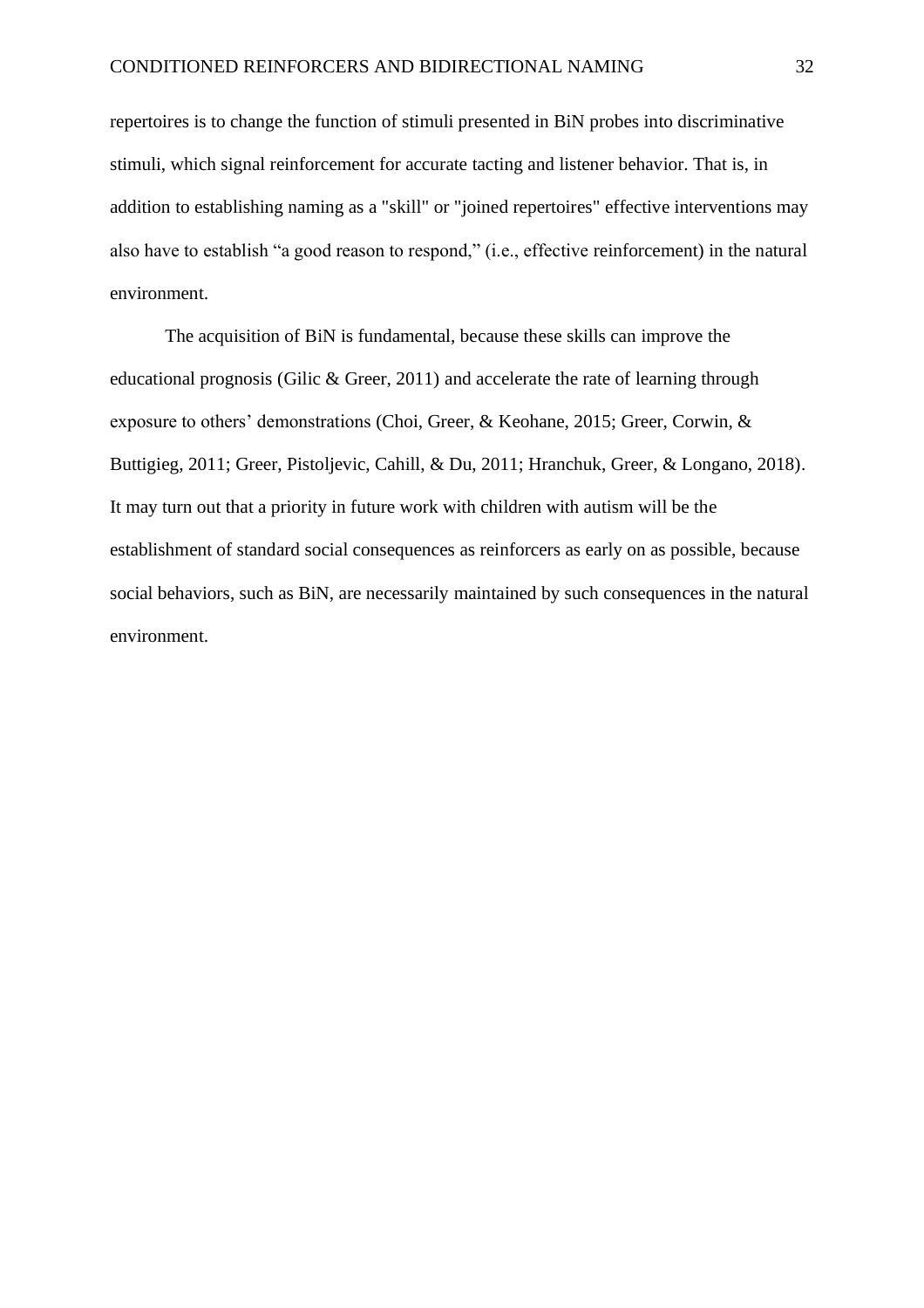### **Compliance with Ethical Standards**

### **Conflict of Interest**

The authors declare that there is no conflict of interest.

#### **Ethical Approval**

In advance, The Norwegian Center for Research Data approved the present

experiment.

### **Informed Consent**

Informed consent was obtained from all participants' caregivers, as well as from the managers of the daycare centers that the participants attended.

### **Funding**

The experiment was funded by Oslo Metropolitan University, Faculty of Health,

Institute for Behavioral Sciences.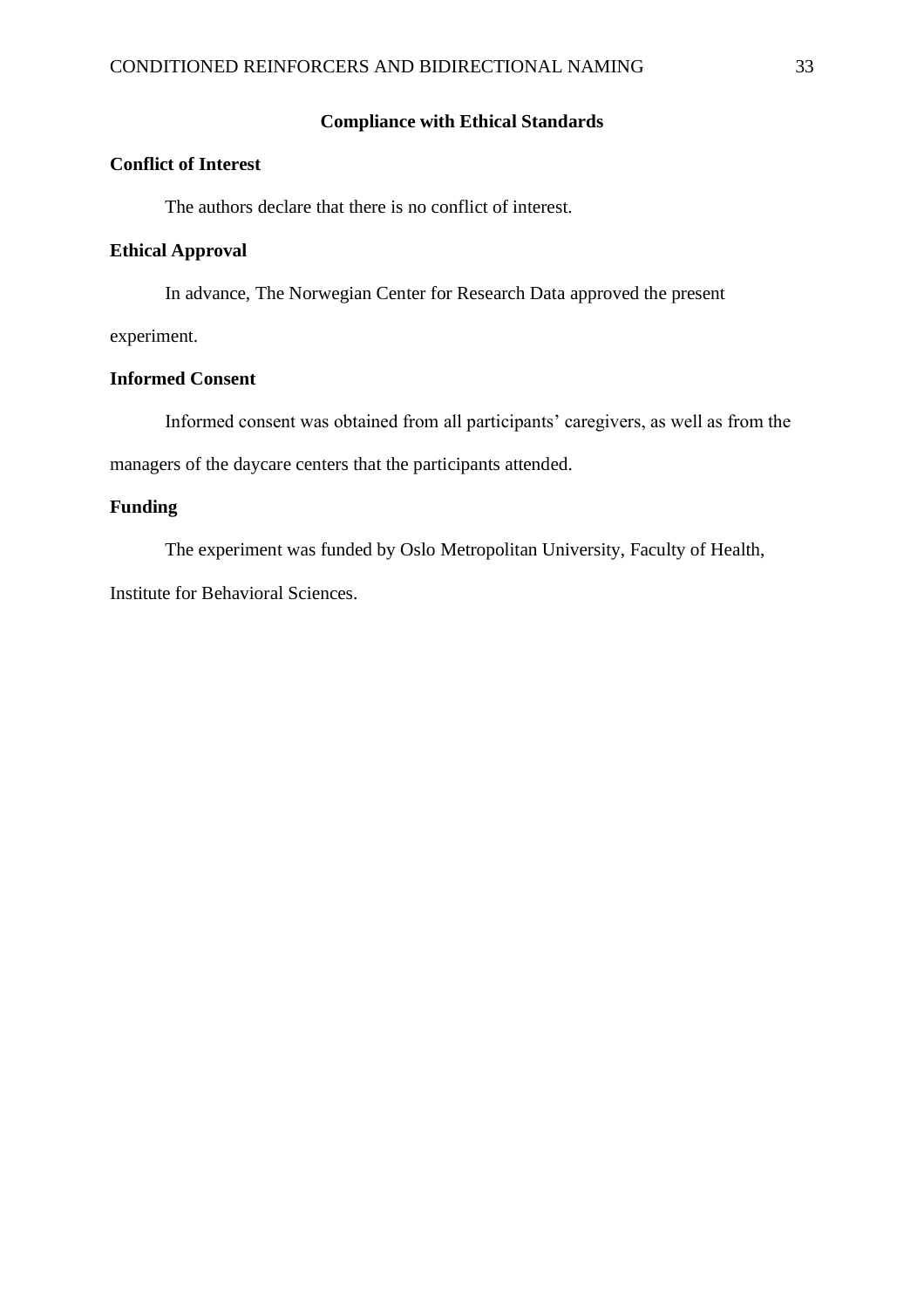#### References

- Baldwin, D. A. (1991). Infants' contribution to the achievement of joint reference. *Child Development, 62*, 875-890. doi:10.2307/1131140
- Benedict, H. (1979). Early lexical development: comprehension and production. *Journal of Child Language, 6*, 183-200. doi:10.1017/S0305000900002245
- Byrne, B. L., Rehfeldt, R. A., & Aguirre, A. A. (2014). Evaluating the effectiveness of the stimulus pairing observation procedure and multiple exemplar instruction on tact and listener responses in children with autism. *The Analysis of Verbal Behavior, 30*, 160-169. doi:10.1007/s40616- 014-0020-0
- Cao, Y., & Greer, R. D. (2019). Mastery of echoics in chinese establishes bidirectional naming in chinese for preschoolers with naming in english. *The Analysis of Verbal Behavior*. doi:10.1007/s40616-018-0106-1
- Carnerero, J. J., & Pèrez-Gonzàlez, L. A. (2014). Induction of naming after observing visual stimuli and their names in children with autism. *Research in Developmental Disabilities, 35*, 2514- 2526. doi[:http://dx.doi.org/10.1016/j.ridd.2014.06.004](http://dx.doi.org/10.1016/j.ridd.2014.06.004)
- Carr, J. (2005). Recommendations for reporting multiple-baseline designs across participants. *20*, 219- 224. doi:10.1002/bin.191
- Catania, A. C. (2013). *Learning*. Cornwall on Hudson, N.Y.: Sloan Publishing.
- Choi, J., Greer, R. D., & Keohane, D.-D. (2015). The effects of an auditory match-to-sample procedure on listener literacy and echoic responses. *Behavioral Development Bulletin, 20*, 186-206. doi:10.1037/h0101313
- Donahoe, J. W., & Palmer, D. C. (1994). *Learning and Complex Behavior*. Boston: Allyn and Bacon.
- Eikeseth, S., Smith, D., & Klintwall, L. (2014). Discrete rial Teaching and Discrimination Training. In P. Sturmey, J. Tarbox, D. Dixon, & J. L. Matson (Eds.), *Handbook of Early Intervention for*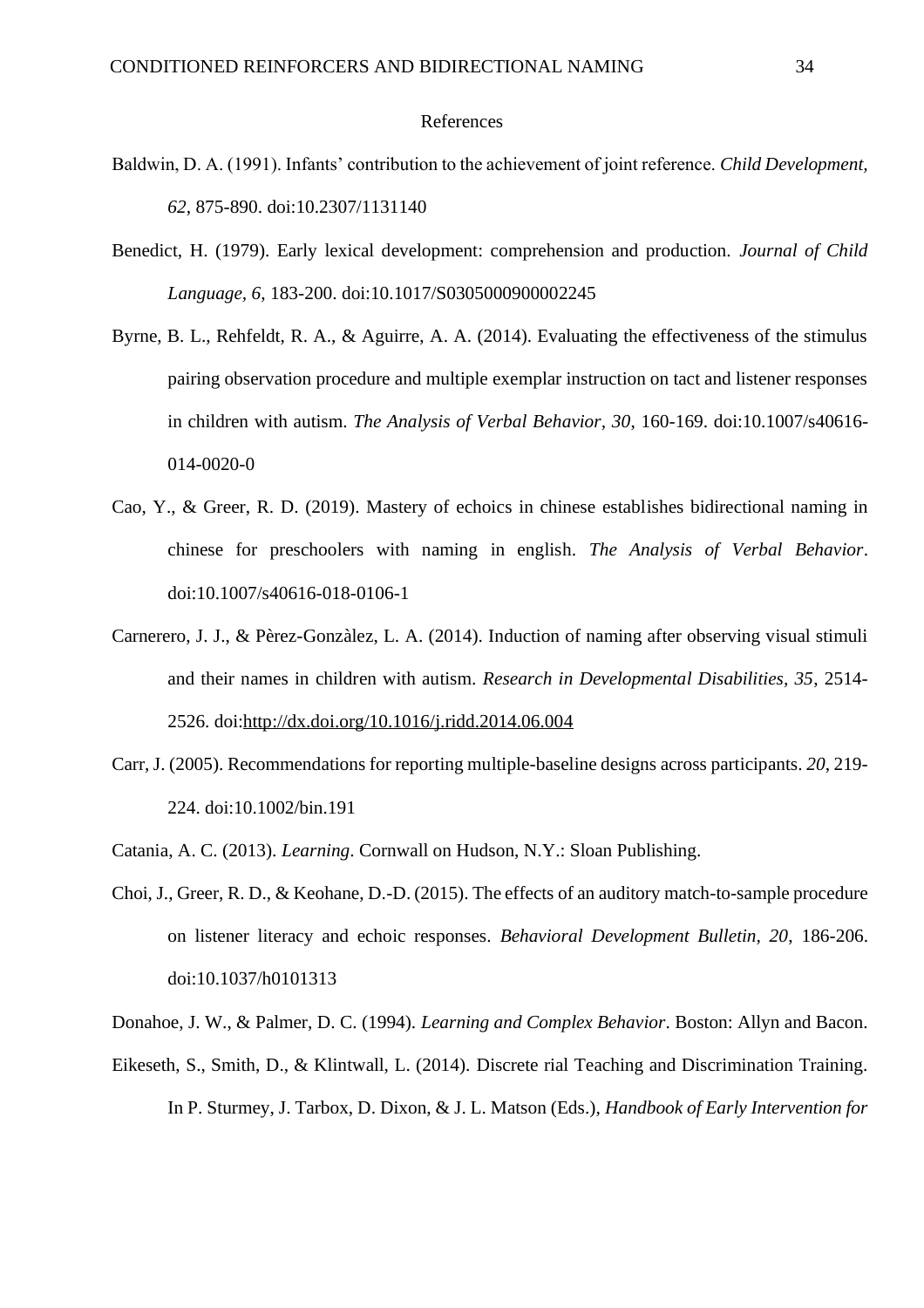*Autism Spectrum Disorders: Research, Practice, and Policy* (pp. 229-253). New York: Springer.

- Fiorile, C. A., & Greer, R. D. (2007). The induction of naming in children with no prior tact responses as a function of multiple exemplar histories of instruction. *The Analysis of Verbal Behavior, 23*, 71-87.
- Gale, C. M., Eikeseth, S., & Klintwall, L. (2019). Children with autism show atypical preference for non-social stimuli. *Scientific Reports, 9*, 10355. doi:10.1038/s41598-019-46705-8
- Ghezzi, P. M. (2007). Discrete trials teaching. *Psychology in the Schools, 44*, 667-679. doi:10.1002/pits.20256
- Gilic, L., & Greer, R. D. (2011). Establishing naming in typically developing two-year-old children as a function of multiple exemplar speaker and listener experiences. *The Analysis of Verbal Behavior, 27*, 157-177.
- Greer, R. D., Corwin, A., & Buttigieg, S. (2011). The effects of the verbal developmental capability of naming on how children can be taught. *Acta de investigación psicológica, 1*, 23-54.
- Greer, R. D., & Du, L. (2010). Generic instruction versus intensive tact instruction and the emission of spontaneous speech. *The Journal of Speech and Language Pathology – Applied Behavior Analysis, 5*, 1-19. doi:10.1037/h0100261
- Greer, R. D., & Du, L. (2015a). Experience and the onset of the capability to learn names incidentally by exclusion. *The Psychological Record, 65*, 355-373. doi:10.1007/s40732-014-0111-2
- Greer, R. D., & Du, L. (2015b). Identification and establishment of reinforcers that make the development of complex social language possible. *International Journal of Behavior Analysis & Autism Spectrum Disorders, 1*, 13-34.
- Greer, R. D., & Longano, J. M. (2010). A rose by naming: How we may learn how to do it. *The Analysis of Verbal Behavior, 26*, 73–106.
- Greer, R. D., Pistoljevic, N., Cahill, C., & Du, L. (2011). Effects of conditioning voices as reinforcers for listener responses on rate of learning, awareness, and preferences for listening to stories in preschoolers with autism. *The Analysis of Verbal Behavior, 27*, 103-124.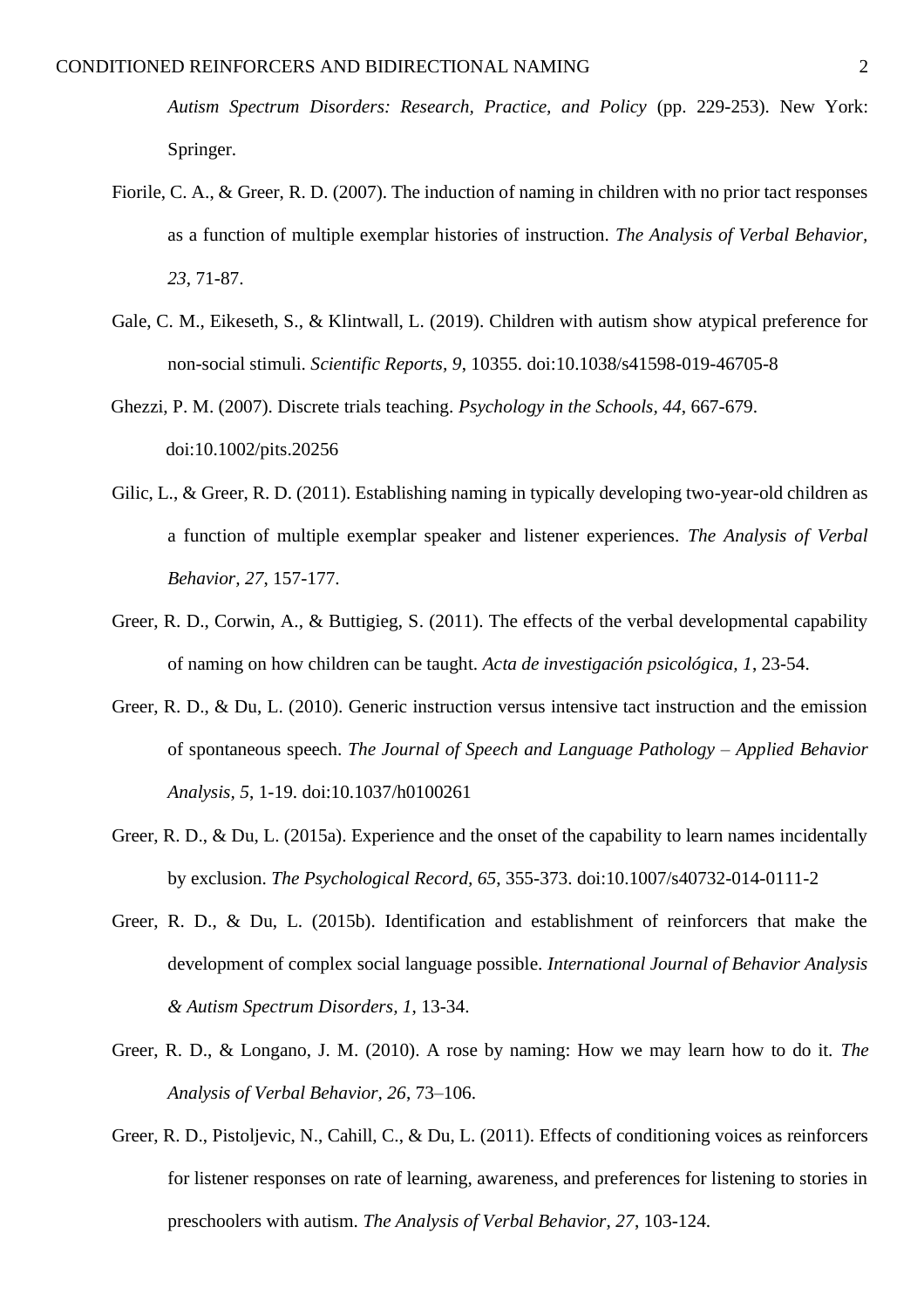- Greer, R. D., Pohl, P., Du, L., & Moschella, J. L. (2017). The separate development of children's listener and speaker behavior and the intercept as behavioral metamorphosis. *Journal of Behavioral and Brain Science, 7*, 674-704. doi:10.4236/jbbs.2017.713045
- Greer, R. D., & Ross, D. E. (2008). *Verbal Behavior Analysis: Inducing and Expanding New Verbal Capabilities In Children with Language Delays*. Boston: Pearson.
- Greer, R. D., Stolfi, L., Chavez-Brown, M., & Rivera-Valdes, C. (2005). The emergence of the listener to speaker component of naming in children as a function of multiple exemplar instruction. *The Analysis of Verbal Behavior, 21*, 123–134.
- Greer, R. D., Stolfi, L., & Pistoljevic, N. (2007). Emergence of naming in preschoolers: A comparison of multiple and single exemplar instruction. *European Journal of Behavior Analysis, 8*, 109 - 131. doi:10.1080/15021149.2007.11434278
- Hawkins, E., Kingsdorf, S., Charnock, J., Szabo, M., & Gautreaux, G. (2009). Effects of multiple exemplar instruction on naming. *European Journal of Behavior Analysis, 10*, 265 - 273.
- Holth, P. (2005). An operant analysis of joint attention. *Journal of Early and Intensive Behavior Intervention, 2*, 160-176. doi:10.1037/h0100311
- Holth, P. (2017). Multiple exemplar training: Some strengths and limitations. *The Behavior Analyst, 40*, 225-241. doi:10.1007/s40614-017-0083-z
- Holth, P., Vandbakk, M., Finstad, J., Grønnerud, E. M., & Sørensen, J. M. A. (2009). An operant analysis of joint attention and the establishment of conditioned social reinforcers. *European Journal of Behavior Analysis, 10*, 143-158. doi:10.1080/15021149.2009.11434315
- Horne, P. J., & Lowe, C. F. (1996). On the origins of naming and other symbolic behavior. *Journal of the Experimental Analysis of Behavior, 65*, 185-241. doi:10.1901/jeab.1996.65-185
- Hranchuk, K., Greer, R. D., & Longano, J. M. (2018). Instructional demonstrations are more efficient than consequences alone for children with naming. *The Analysis of Verbal Behavior*, 1-20. doi:10.1007/s40616-018-0095-0
- Isaksen, J., & Holth, P. (2009). An operant approach to teaching joint attention skills to children with autism *Behavioral Interventions, 24*, 215–236. doi:10.1002/bin.292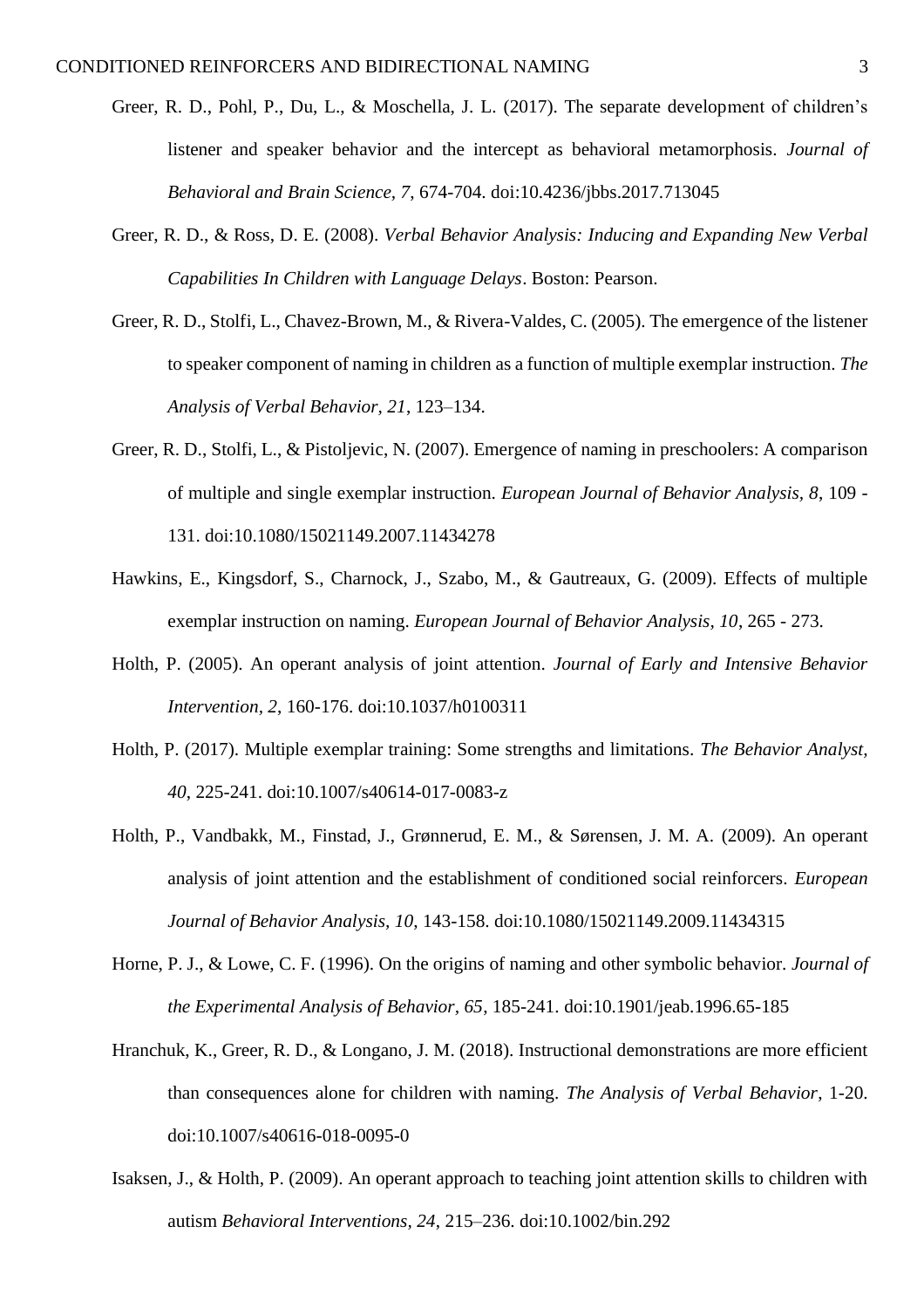- Jones, E. A., & Carr, E. G. (2004). Joint attention in children with autism: Theory and intervention. *Focus on Autism and Other Developmental Disabilities, 19*, 13-26. doi:10.1901/jaba.2008.41- 377
- Keller, F. S., & Schoenfeld, N. V. (1950). *Principle of Psychology: A Systematic Text in the Science of Behavior*. New York: Appleton-Century-Crofts.
- Keohane, D. D., Delgado, J. A. P., & Greer, D. R. (2009). Observing responses: foundation of higherorder operants. In R. A. Rehfeldt & Y. Barnes-Holmes (Eds.), *Derived Relational Responding. Application for Learners with Autism and Other Developmental Disabilities. A Progressive Guide to Change*. Oakland, CA: New Harbinger Publication, Inc.
- LaFrance, D. L., & Miguel, C. F. (2014). Teaching language to children with autism spectrum disorder. In P. Sturmey, J. Tarbox, D. D. R., & J. L. Matson (Eds.), *Handbook of Early Intervention for Autism Spectrum Disorders: Research, Practice, and Policy.* (pp. 403–436). New York: Springer.
- LaFrance, D. L., & Tarbox, J. (2019). The importance of multiple exemplar instruction in the establishment of novel verbal behavior. *Journal of Applied Behavior Analysis*, 1-15. doi:10.1002/jaba.611
- Lechago, S. A., Carr, J. E., Kisamore, A. N., & Grow, L. L. (2015). The effects of multiple exemplar instruction on the relation between listener and intraverbal categorization repertoires. *The Analysis of Verbal Behavior, 31*, 76-95. doi:10.1007/s40616-015-0027-1
- Lepper, T. L., Petursdottir, A. I., & Esch, B. E. (2013). Effects of operant discrimination training on the vocalizations of nonverbal children with autism. *Journal of Applied Behavior Analysis, 46*, 656-661. doi:10.1002/jaba.55
- Longano, J. M., & Greer, R. D. (2015). Is the source of reinforcement for naming multiple conditioned reinforcers for observing responses? *The Analysis of Verbal Behavior, 31*, 96–117. doi:10.1007/s40616-014-0022-y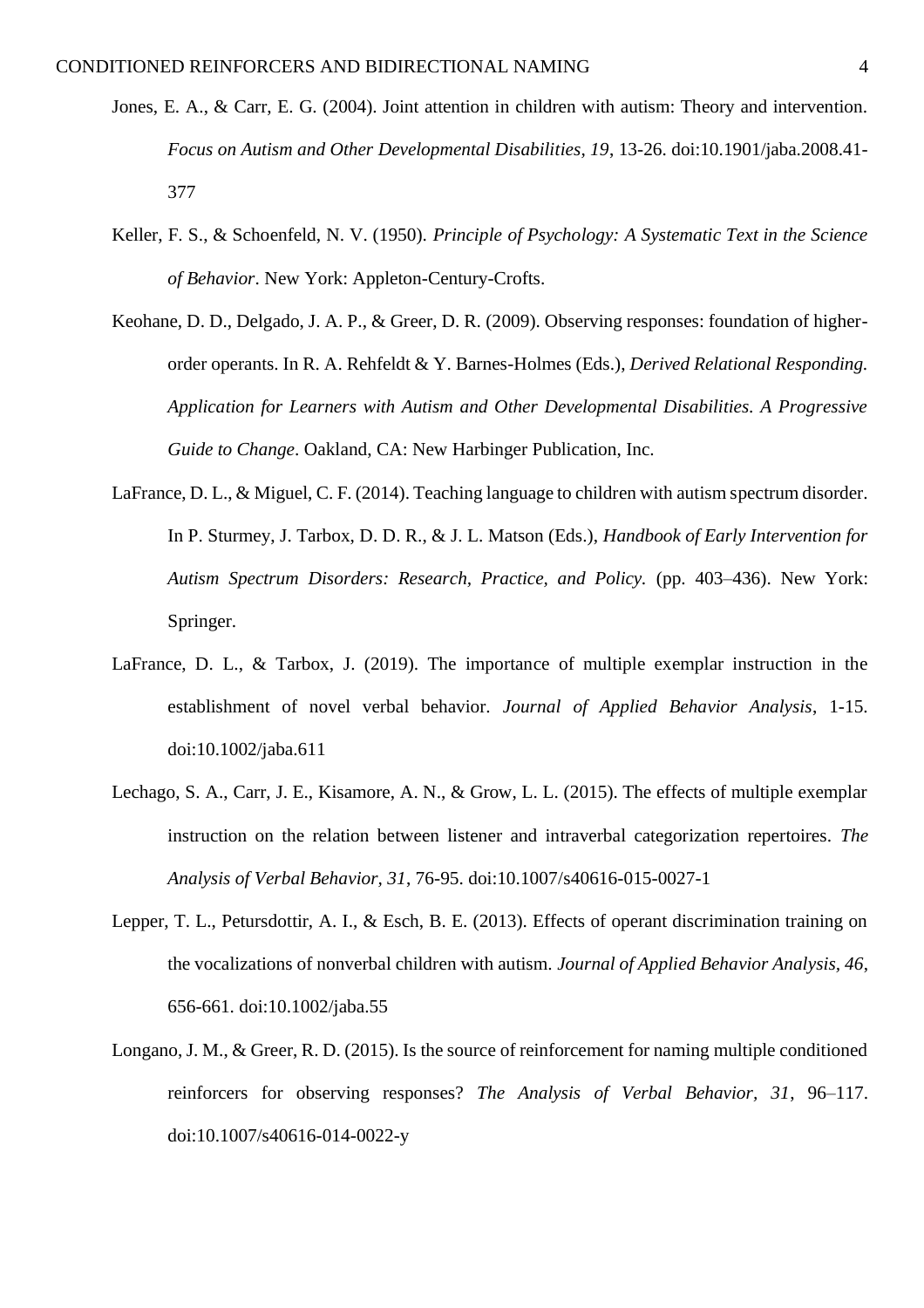- Lovaas, O. I., Freitag, G., Kinder, M. I., Rubenstein, B. D., Schaeffer, B., & Simmons, J. Q. (1966). Establishment of social reinforcers in two schizophrenic children on the basis of food. *Journal of Experimental Child Psychology, 4*, 109-125. doi:10.1016/0022-0965(66)90011-7
- Lugo, A. M., Mathews, T. L., King, M. L., Lamphere, J. C., & Damme, A. M. (2017). Operant discrimination training to establish praise as a reinforcer. *Behavioral Interventions, 32*, 341- 356. doi:10.1002/bin.1485
- Michael, J., Palmer, D. C., & Sundberg, M. L. (2011). The multiple control of verbal behavior. *The Analysis of Verbal Behavior, 27*, 3-22.
- Miguel, C. F. (2016). Common and intraverbal bidirectional naming. *The Analysis of Verbal Behavior, 32*, 125–138. doi:10.1007/s40616-016-0066-2
- Miguel, C. F. (2018). Problem-solving, bidirectional naming, and the development of verbal repertoires. *Behavior Analysis: Research and Practice*. doi:10.1037/bar0000110
- Nuzzolo-Gomez, R., & Greer, R. D. (2004). Emergence of untaught mands or tacts of novel adjectiveobject pairs as a function of instructional history. *The Analysis of Verbal Behavior, 20*, 63-76.
- Olaff, H. S. (2012). Etablering av felles oppmerksomhet hos barn med autisme. En tilnærming basert på anvendt atferdsanalyse (Establishment of joint attention in children with autism. An approach based on applied behavior analysis). *Norsk Tidsskrift for Atferdsanalyse (Norwegian Journal for Behavior Analysis), 39*, 201-221.
- Olaff, H. S., Ona, H. N., & Holth, P. (2017). Establishment of naming in children with autism through multiple response-exemplar training. *Behavioral Development Bulletin, 22*, 67-85. doi:10.1037/bdb0000044
- Partington, J. (2006). *Assessment of Basic Language and Learning Skills - Revised (ABLLS-R): An Assessment, Curriculum Guide and Skills Tracking System for Children with Autism or other Developmental Disabilities*. Walnut Creek, CA: Behavior Analystis, Inc.
- Pérez-González, L. A., Cereijo-Blanco, N., & Carnerero, J. J. (2014). Emerging tacts and selections from previous learned skills: A comparison between two types of naming. *The Analysis of Verbal Behavior, 30*, 184-192. doi:10.1007/s40616-014-0011-1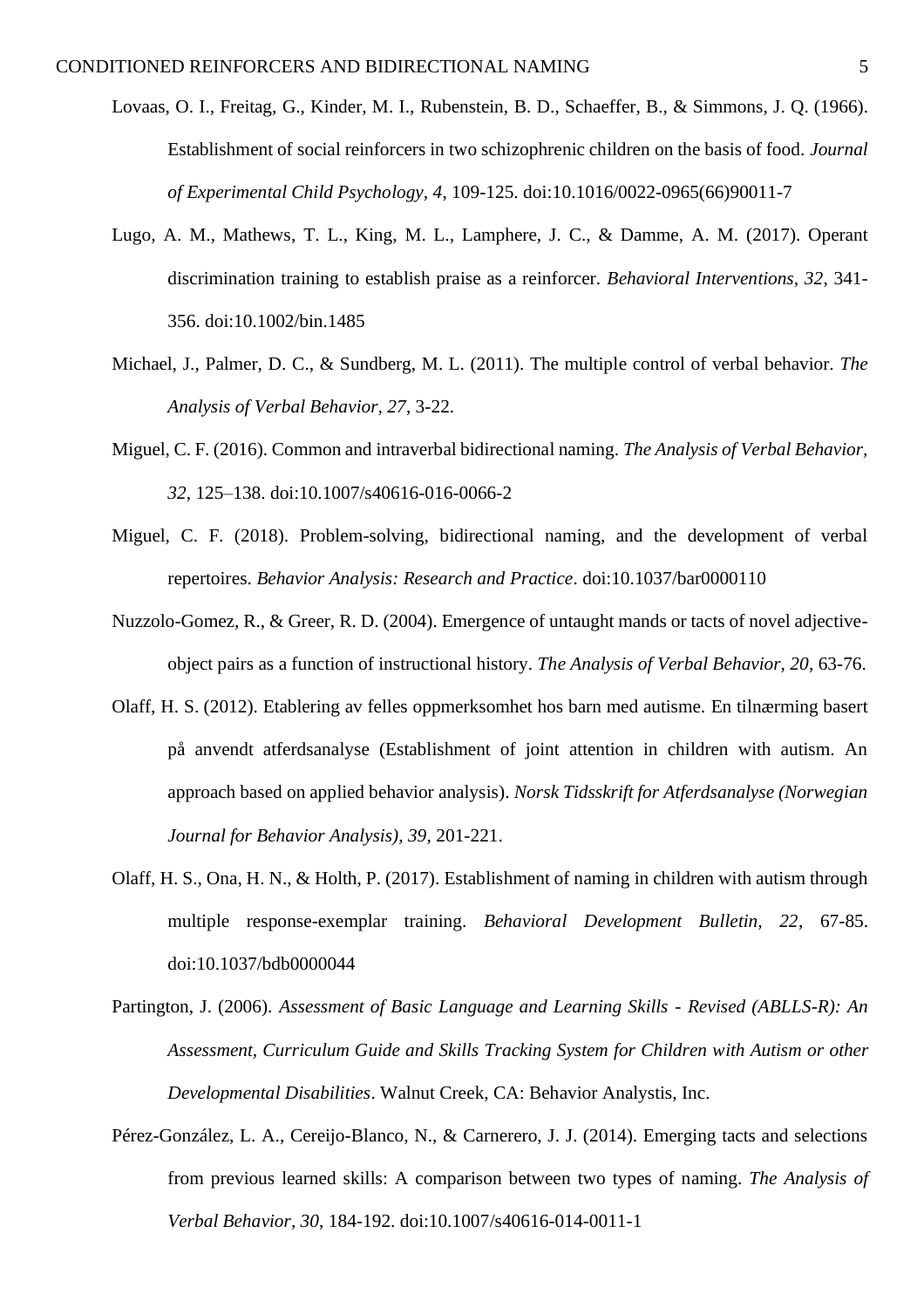- Petursdottir, A. I., & Carr, J. (2018). Applying the taxonomy of validity threats from mainstream research design to single-case experiments in applied behavior analysis. *Behavior Analysis in Practice, 11*, 228-240.
- Pierce, W. D., & Cheney, C. D. (2008). *Behavior Analysis and Learning*. New York: Psychology Press.
- Pistoljevic, N., & Greer, R. D. (2006). The effects of daily intensive tact instruction on preschool students' emission of pure tacts and mands in non-instructional setting. *Journal of Early Intensive Behavior Intervention, 3*, 103-120.
- Rodriguez, P. P., & Gutierrez, A. (2017). A comparison of two procedures to condition social stimuli to function as reinforcers for children with autism. *Behavioral Development Bulletin, 22*, 159- 172. doi:10.1037/bdb0000059
- Rosales, R., Rehfeldt, R. A., & Huffman, N. (2012). Examining the utility of the stimulus pairing observation procedure with preschool children learning a second language. *Journal of Applied Behavior Analysis, 45*, 173-177. doi:10.1901/jaba.2012.45-173
- Rosales, R., Rehfeldt, R. A., & Lovett, S. (2011). Effects of multiple exemplar training on the emergence of derived relations in preschool children learning a second language. *The Analysis of Verbal Behavior, 27*, 61-74.
- Shillingsburg, M. A., Hollander, D. L., Yosick, R. N., Bowen, C., & Muskat, L. R. (2015). Stimulusstimulus pairing to increase vocalizations in children with language delays: A review. *The Analysis of Verbal Behavior, 31*, 215-235. doi:10.1007/s40616-015-0042-2
- Sidener, T. M., Carr, J. E., Karsten, A. M., Severtson, J. M., Cornelius, C. E., & Heinicke, M. R. (2010). Evaluation of single and mixed verbal operant arrangements for teaching mands and tacts. *The Analysis of Verbal Behavior, 26*, 15-30.
- Smith, T. (2001). Discrete trial training in the treatment of autism. *Focus on Autism and Other Developmental Disabilities, 16*, 86-92.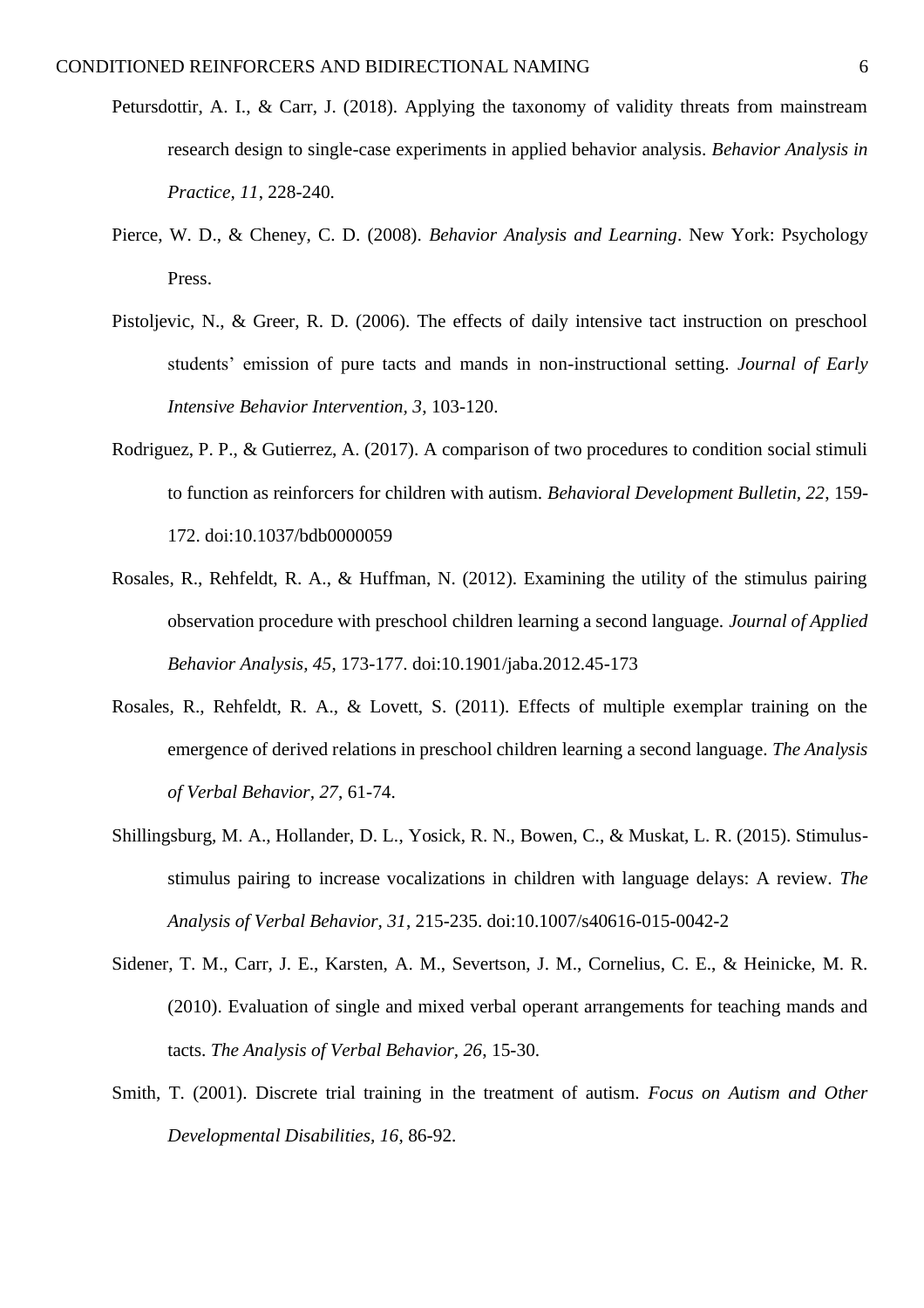- Solares, L., & Fryling, M. J. (2018). Further evaluation of the stimulus pairing observation procedure with children with autism spectrum disorder. *The Analysis of Verbal Behavior*. doi:10.1007/s40616-018-0101-6
- Taylor-Santa, C., Sidener, T. M., Carr, J. E., & Reeve, K. F. (2014). A discrimination training procedure to establish conditioned reinforcers for children with autism. *Behavioral Interventions, 29*, 157-176. doi:10.1002/bin.1384
- Vandbakk, M., Olaff, H. S., & Holth, P. (2019). Conditioned reinforcement: The effectiveness of stimulus – stimulus pairing and operant discrimination procedures. *Psychological Record, 69*, 67-81. doi:10.1007/s40732-018-0318-8
- Whalen, C., & Schreibman, L. (2003). Joint attention training for children with autism using behavior modification procedures. *Journal of Child Psychology and Psychiatry, 44*, 456-468.
- Woodward, A. L., Markman, E. M., & Fitzsimmons, C. M. (1994). Rapid word learning in 13- and 18-month-olds. *Developmental Psychology, 30*, 553-566. doi:10.1037/0012-1649.30.4.553
- Wyckoff, L. B. (1952). The role of observing responses in discrimination learning. Part I. *Psychological Review, 59*, 431-442. doi:10.1037/h0053932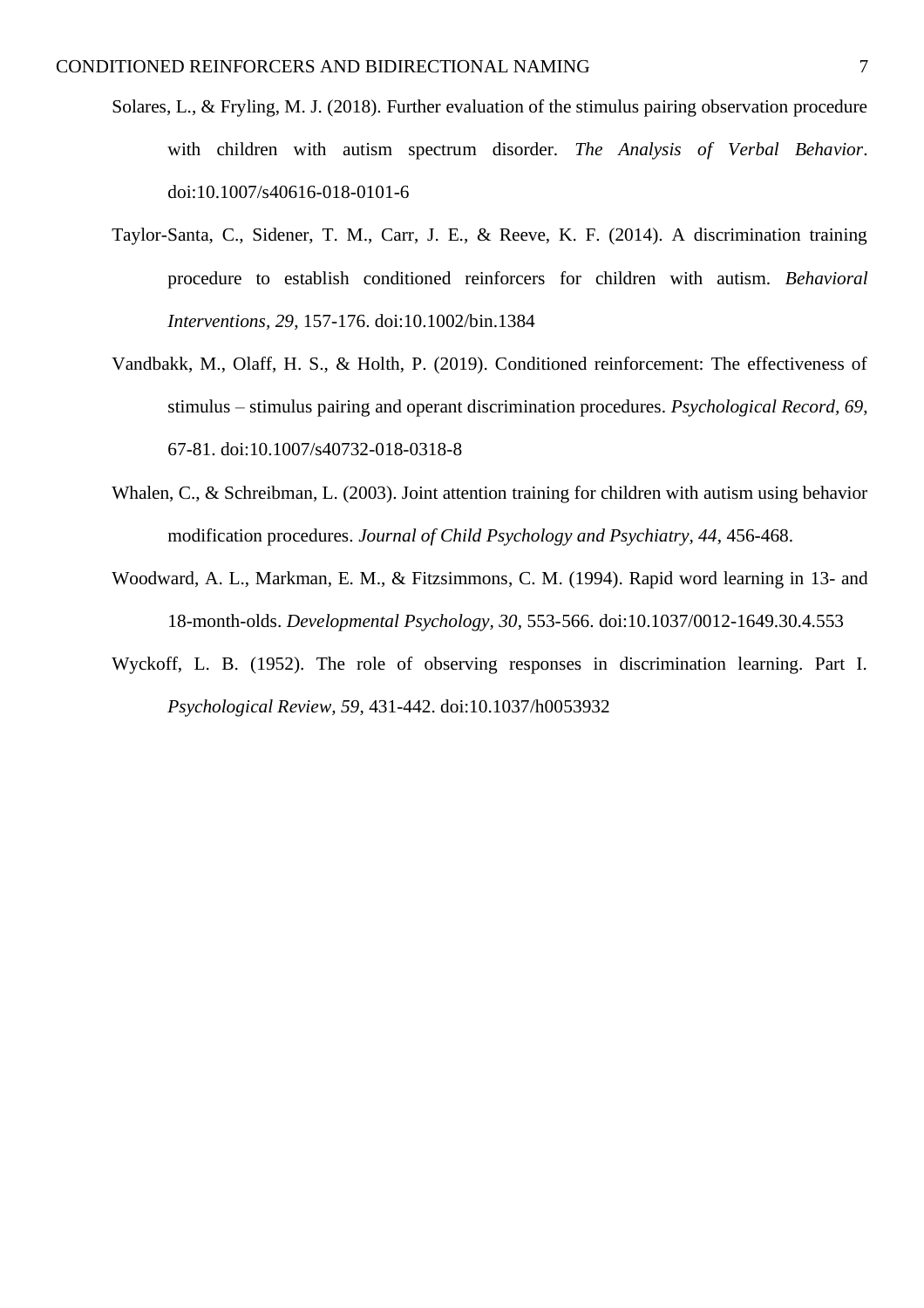### *Description of the participants according to age, diagnosis and ABLLS-R scores*

| <b>Participants</b> | Age  | <b>Diagnosis</b>                                                  | <b>ABLLS-R</b> scores                                                                                                                                                                                                                                                                                                                 |
|---------------------|------|-------------------------------------------------------------------|---------------------------------------------------------------------------------------------------------------------------------------------------------------------------------------------------------------------------------------------------------------------------------------------------------------------------------------|
|                     |      |                                                                   |                                                                                                                                                                                                                                                                                                                                       |
|                     |      |                                                                   |                                                                                                                                                                                                                                                                                                                                       |
| Glen                | 4:10 | Autism                                                            | Cooperation and reinforcer effectiveness, (A): 71 %<br>Visual performances (B): 56 %<br>Receptive Language (C): 25 %<br>Vocal imitation (E): 16 %<br>Requests $(F)$ : 24 %<br>Labeling $(G)$ : 14 %<br>Intraverbals (H): 2 %<br>Spontaneous Vocalization (I): 7 %                                                                     |
|                     |      |                                                                   | Syntax and Grammar (J): 0 %<br>Generalized responding (P): 25 %                                                                                                                                                                                                                                                                       |
| Hans                | 5:4  | Autism                                                            | Cooperation and reinforcer effectiveness (A): 77 %<br>Visual performance (B): 86 %<br>Receptive language (C): 74 %<br>Vocal imitation: (E) 38 %<br>Requests $(F)$ : 70 %<br>Labeling $(G)$ : 64%<br>Intraverbals (H): 31%<br>Spontaneous vocalization (I):100 %<br>Syntax and grammar $(J)$ : 45 %<br>Generalized responding (P) 75 % |
| Mark                | 5:8  | Pervasive<br>developmental<br>disorder-Not<br>otherwise specified | Cooperation and reinforcer effectiveness (A): 77 %<br>Visual performance (B): 86 %<br>Receptive language (C): 74 %<br>Vocal imitation: (E) 38 %<br>Requests $(F)$ : 70 %<br>Labeling $(G)$ : 64%<br>Intraverbals (H): 31%<br>Spontaneous vocalization (I):100 %<br>Syntax and grammar $(J)$ : 32 %<br>Generalized responding (P) 92 % |
| Alan                | 5:0  | Autism<br>Intellectual<br>disability, mild                        | Cooperation and reinforcer effectiveness (A): 60 %<br>Visual performance (B): 30 %<br>Receptive language (C): 83 %<br>Vocal imitation: (E) 95 %<br>Requests (F): 89 %<br>Labeling $(G)$ : 52 %<br>Intraverbals (H): 14 %<br>Spontaneous vocalization (I):96 %<br>Syntax and grammar (J): 85 %<br>Generalized responding (P) 83 %      |

*Note.* Assessment of Basic Language and Learning Skills, revised, is summarized as percent achievement per skills areas at intake in the experiment. Assessment of Basic Language and Learning Skills, revised is shortened to ABLLS-R. The skill domain Labeling (G) is considered as the tact repertoire. Receptive language (C) is the listener repertoire, and echoics is vocal imitation skills (E).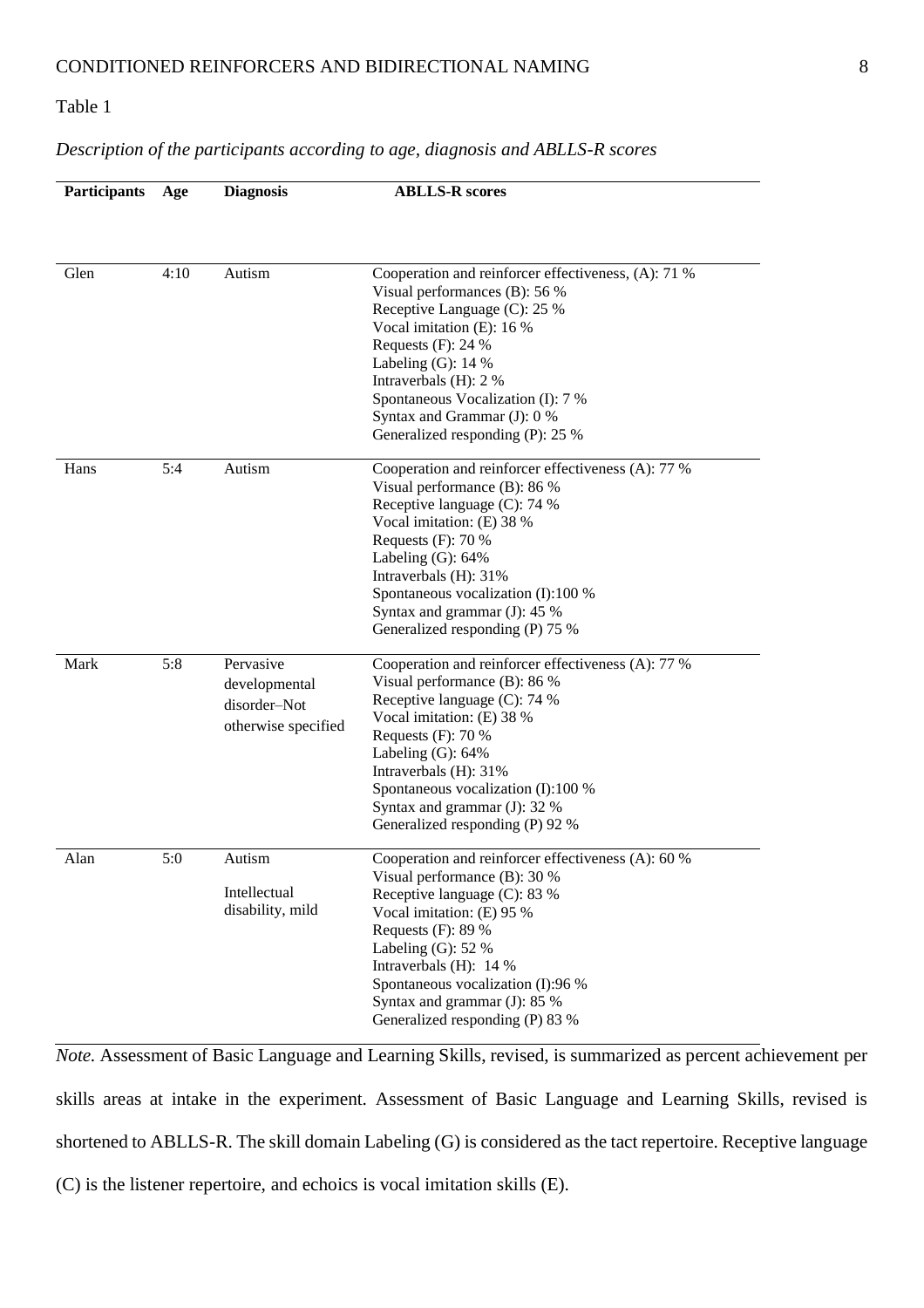| Praise               | Acknowledgements            | Gestures        |
|----------------------|-----------------------------|-----------------|
| So clever            | Yes                         | Nods and smiles |
| Yes, great           | Yes, that is correct        |                 |
| Now, you were good   | Did you know that           |                 |
| Yes, enormously good | Mhm                         |                 |
| Yes, very good       | Yes, that's right           |                 |
| Super                | That's it                   |                 |
| Fantastic            | Right                       |                 |
| You can do this      | There you go                |                 |
| Very good            | Just right                  |                 |
| Enormously great     | Yes, it is absolutely right |                 |

# *Social stimuli identified and conditioned*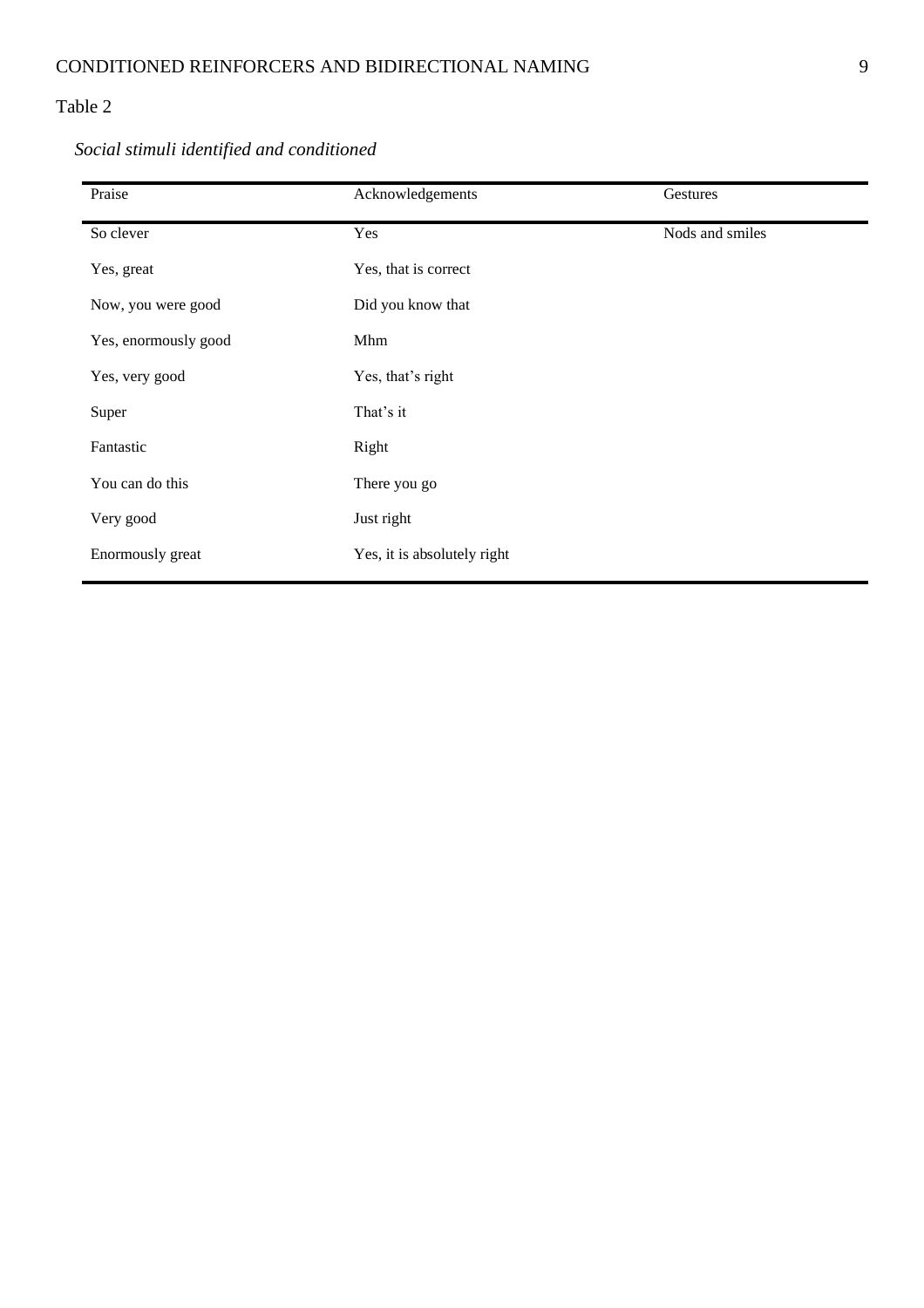# *Experimental sequence*

| <b>Phases</b>  | <b>Tests (probes)</b>                                                       | <b>Interventions</b>                                                                                                 |
|----------------|-----------------------------------------------------------------------------|----------------------------------------------------------------------------------------------------------------------|
| $\mathbf{1}$   | Identification of novel stimuli                                             |                                                                                                                      |
| $\overline{2}$ | Pretest of conditioned reinforcers                                          |                                                                                                                      |
| $\mathfrak{Z}$ | Baseline BiN probes, Set 1 stimuli                                          |                                                                                                                      |
| 3a             | Exposure to novel stimuli - Probes of BiN, Part 1                           |                                                                                                                      |
| 3 <sub>b</sub> | Baseline BiN probes, Part 2                                                 |                                                                                                                      |
| $\overline{4}$ |                                                                             | Intervention 1:                                                                                                      |
| 5              | Posttest of conditioned reinforcers<br>As Phase 2                           | Establishment of social consequences as<br>positive reinforcers through Operant<br>Discrimination Training procedure |
| 6              |                                                                             | Intervention 2:<br>Sequential Operant Instruction,                                                                   |
| $\tau$         | Post BiN probe, Set 1 stimuli<br>Conducted as phase 3a and 3b               | Set 2 stimuli                                                                                                        |
| $8\,$          | Generalization BiN probes,<br>Set 3 stimuli<br>Conducted as Phase 3a and 3b |                                                                                                                      |

*Note.* BiN is a shorting for Bidirectional Naming.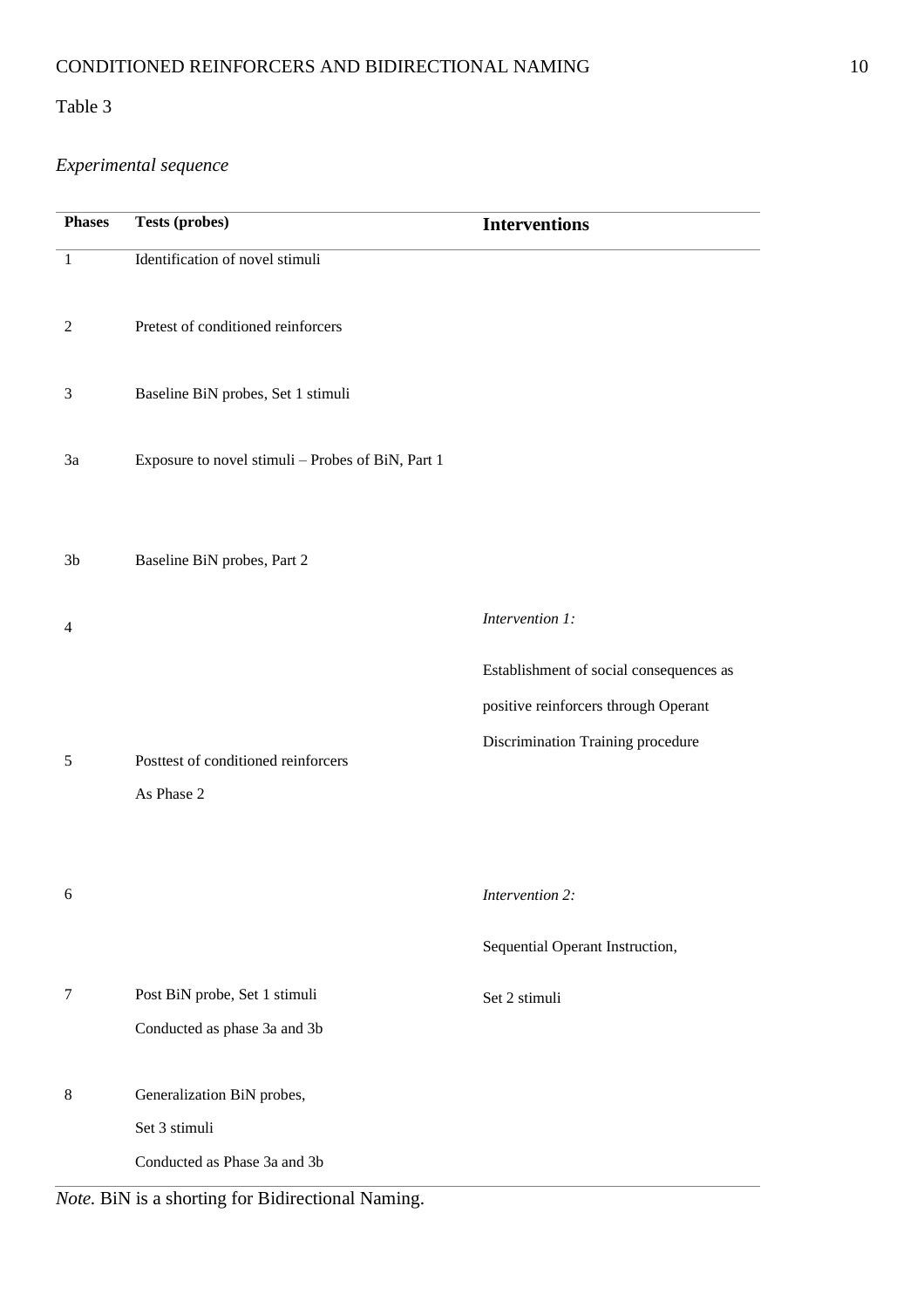| Participant | Responses                           | Duration | Responses                      | Duration |  |
|-------------|-------------------------------------|----------|--------------------------------|----------|--|
|             | Pretest                             | (Ca.)    | Posttest                       | (Ca.)    |  |
| Glen        | R1: Touch square                    | 0.5 s    | R4: Hands up                   | 1.0 s    |  |
|             | R2: Touch floor, one hand           | 2.0 s    | R5: Clap hands, once<br>0.5 s  |          |  |
|             | R3: Stand up from the chair         | 1.0 s    | R6: Hands in the lap           | 1.0 s    |  |
| Hans        | R1: Hand in the lap                 | 1.0 s    | R4: Matching red teddy         |          |  |
|             | R <sub>2</sub> : Hands up           | 1.0 s    | bear and red diamond           | 1.0 s    |  |
|             | R3: Clap hands once                 | 0.5 s    | R5: Put two Duplo blocks       |          |  |
|             |                                     |          | Together                       | 1.0 s    |  |
|             |                                     |          | R6: Put a 3D car on a 2D       |          |  |
|             |                                     |          | car                            | 1.5 s    |  |
| Alan        | R1: Stand up from chair             | 1.0 s    | R4: Touch top of the head      | 1.5 s    |  |
|             | R2: Touch floor, one hand           | 2.0 s    | R5: Clap hands once            | 0.5 s    |  |
|             | R3: Touch circle                    | 0.5 s    | R6: Touch belly, one hand      | 1.0 s    |  |
| Mark        | R1: Touch floor, one hand           | 1.0 s    | R4: Clap hand once             | 0.5 s    |  |
|             | R2: Stand up from chair             | 1.0 s    | R5: Hands on shoulder<br>1.0 s |          |  |
|             | R3: Sit down on the floor<br>and up | 3.0 s    | R6: Hands on opposite foot     | 1.0 s    |  |

*Identification of arbitrary test responses*

*Note*. The table show an overview of the identified neutral responses and approximate duration of the responses. The responses were further used during the test of conditioned preferences. R stands for Response.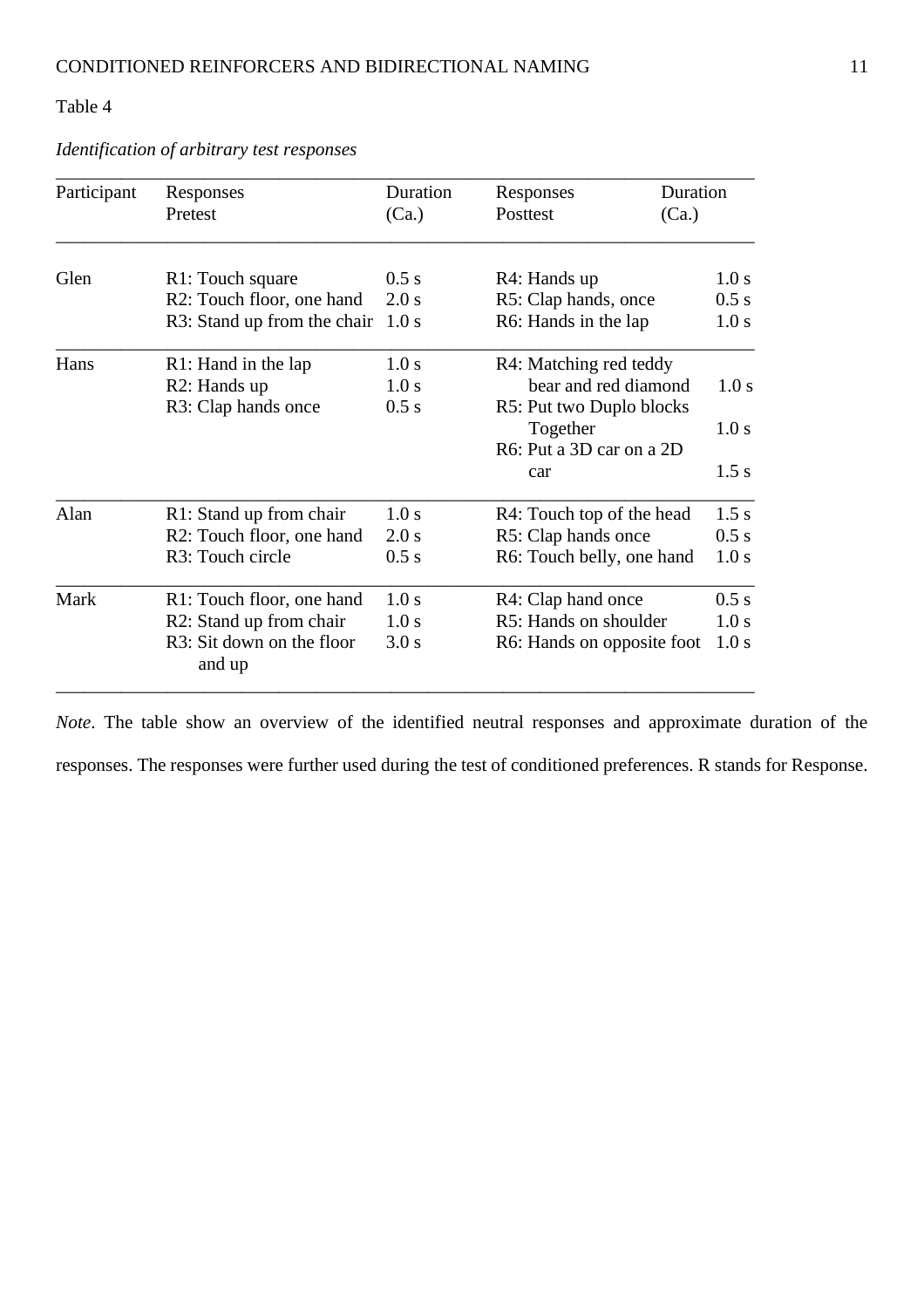## *Test of reinforcers*

|             |                 |                   | <b>Conditions</b>       |                  |                         |                   |
|-------------|-----------------|-------------------|-------------------------|------------------|-------------------------|-------------------|
|             |                 |                   | <b>No Consequences</b>  | <b>Social</b>    | <b>Tangible</b>         | <b>Total Mean</b> |
| <b>Hans</b> | <b>Pretest</b>  | R1                | $\sqrt{2}$              | $\mathfrak{Z}$   | $\sqrt{2}$              | 2.3               |
|             |                 | R2                | 3                       | $\overline{2}$   | $\overline{2}$          | 2.3               |
|             |                 | R <sub>3</sub>    | $\overline{2}$          | $\overline{2}$   | $\overline{7}$          | 3.6               |
|             |                 | Mean R1-R3        | 2.3                     | $\overline{2}$   | 3.6                     | 2.6               |
|             | <b>Posttest</b> | R4                | $\sqrt{2}$              | 6                | 10                      | 6.6               |
|             |                 | R <sub>5</sub>    | $\sqrt{2}$              | 11               | $\overline{2}$          | 5                 |
|             |                 | R <sub>6</sub>    | $\overline{4}$          | 13               | 12                      | 9.7               |
|             |                 | Mean R4-R6        | 2.7                     | 9.7              | 8                       | $\overline{7}$    |
| <b>Glen</b> | <b>Pretest</b>  | R1                | $\mathbf{2}$            | $\mathfrak{2}$   | $8\,$                   | $\overline{4}$    |
|             |                 | R2                | $\sqrt{2}$              | $\overline{2}$   | $\mathfrak{2}$          | $\overline{2}$    |
|             |                 | R <sub>3</sub>    | $\boldsymbol{0}$        | $\overline{2}$   | $\overline{2}$          | 1.3               |
|             |                 | Mean R1-R3        | $\overline{2}$          | $\overline{2}$   | $\overline{\mathbf{4}}$ | 2.7               |
|             | <b>Posttest</b> | R4                | 10                      | 15               | 24                      | 16.3              |
|             |                 | R <sub>5</sub>    | $\sqrt{2}$              | 13               | 29                      | 14.7              |
|             |                 | R <sub>6</sub>    | $\overline{2}$          | 22               | 19                      | 14.3              |
|             |                 | Mean R4-R6        | 4.7                     | 16.7             | 24                      | 15.1              |
| Alan        | <b>Pretest</b>  | R1                | $\mathbf{2}$            | $\overline{4}$   | $\overline{4}$          | 3.3               |
|             |                 | R2                | $\overline{2}$          | $\overline{2}$   | 6                       | 3.3               |
|             |                 | R <sub>3</sub>    | $\overline{3}$          | $\overline{4}$   | 3                       | 3.3               |
|             |                 | Mean R1-R3        | 2.3                     | 3.3              | 4.3                     | 3.3               |
|             | <b>Posttest</b> | R4                | 3                       | 12               | 77                      | 30.7              |
|             |                 | R <sub>5</sub>    | 3                       | 23               | 61                      | 29                |
|             |                 | R <sub>6</sub>    | $\mathfrak{Z}$          | 20               | 55                      | 26                |
|             |                 | Mean R4-R6        | $\overline{\mathbf{3}}$ | 18.3             | 64.3                    | 28.5              |
| <b>Mark</b> | <b>Pretest</b>  | R1                | $\overline{2}$          | $\overline{2}$   | 32                      | 12                |
|             |                 | R2                | $\sqrt{2}$              | $\boldsymbol{7}$ | 35                      | 14.7              |
|             |                 | R3                | $\sqrt{2}$              | $\overline{2}$   | 6                       | 3.3               |
|             |                 | <b>Mean R1-R3</b> | $\boldsymbol{2}$        | 3.6              | 24.3                    | 10                |
|             | <b>Posttest</b> | R4                | 122                     | 131              | 64                      | 105.7             |
|             |                 | R <sub>5</sub>    | $\tau$                  | 137              | 64                      | 69.3              |
|             |                 | R <sub>6</sub>    | 22                      | 76               | 59                      | 52.3              |
|             |                 | Mean R4-R6        | 50.3                    | 114.7            | 62.3                    | 75.8              |

*Note.* The table shows number of responses across the three conditions, no-consequences, social consequences and tangible consequences for each participant.  $R =$  Responses.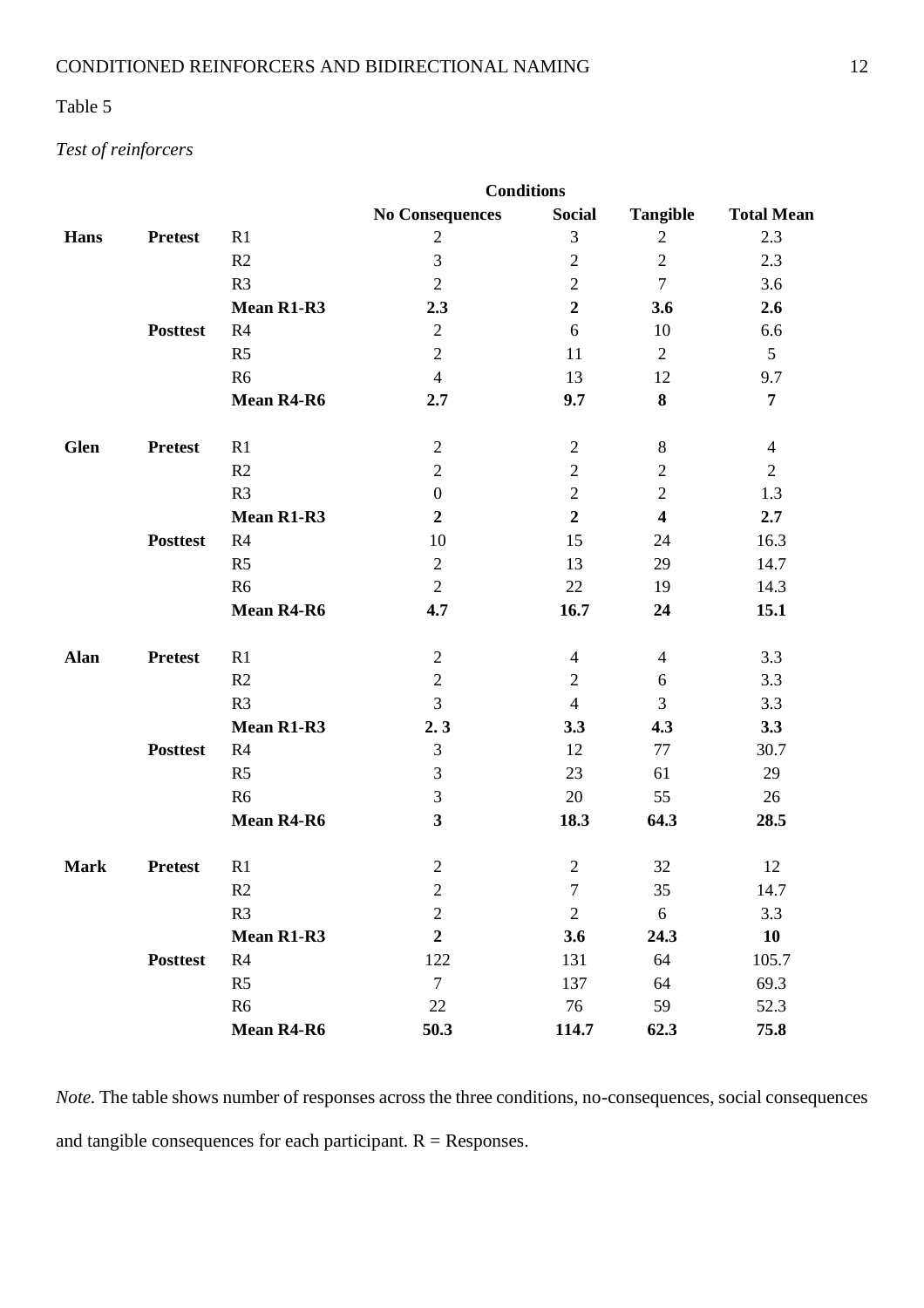| Participants | <b>Baseline #1</b> | <b>Baseline #2</b> | <b>Baseline #3</b> | Post BiN probe | Generalization<br><b>BiN</b> probe |
|--------------|--------------------|--------------------|--------------------|----------------|------------------------------------|
| <b>Glen</b>  | Not recorded       | 18                 |                    | 19             | 15                                 |
| Hans         | 17                 | 14                 |                    | 6              | 10                                 |
| <b>Alan</b>  | 6                  | $\mathbf{1}$       |                    | $\overline{2}$ | 19                                 |
| <b>Mark</b>  | 20                 | 19                 | 20                 | 20             | 20                                 |

*Number of echoic responses during the first part of the BiN probes – the exposure phase*

*Note*. The first Baseline BiN probe for Glen was accidentally not videotaped for recording of echoic. Mark received three baseline probes. BiN = Bidirectional Naming.